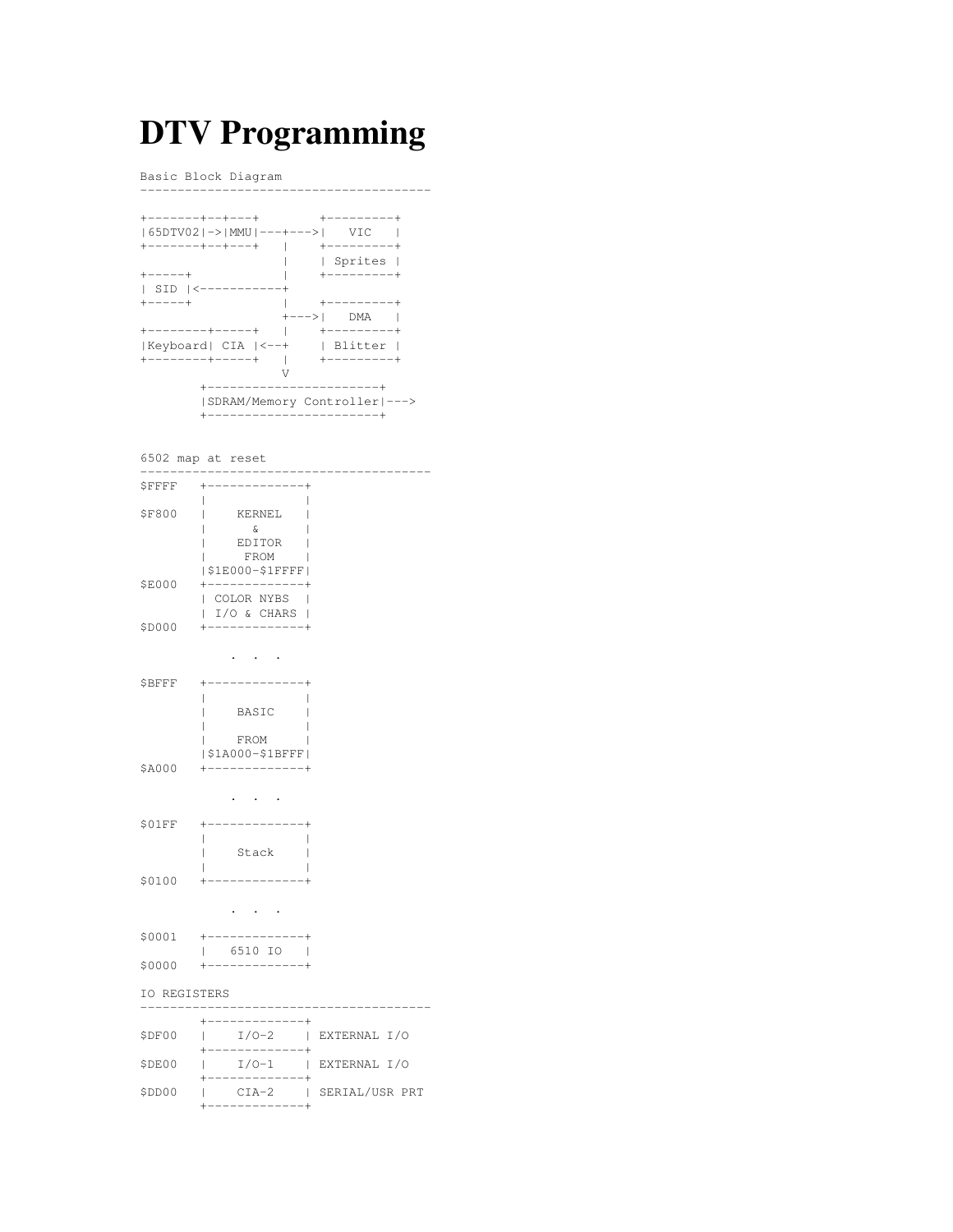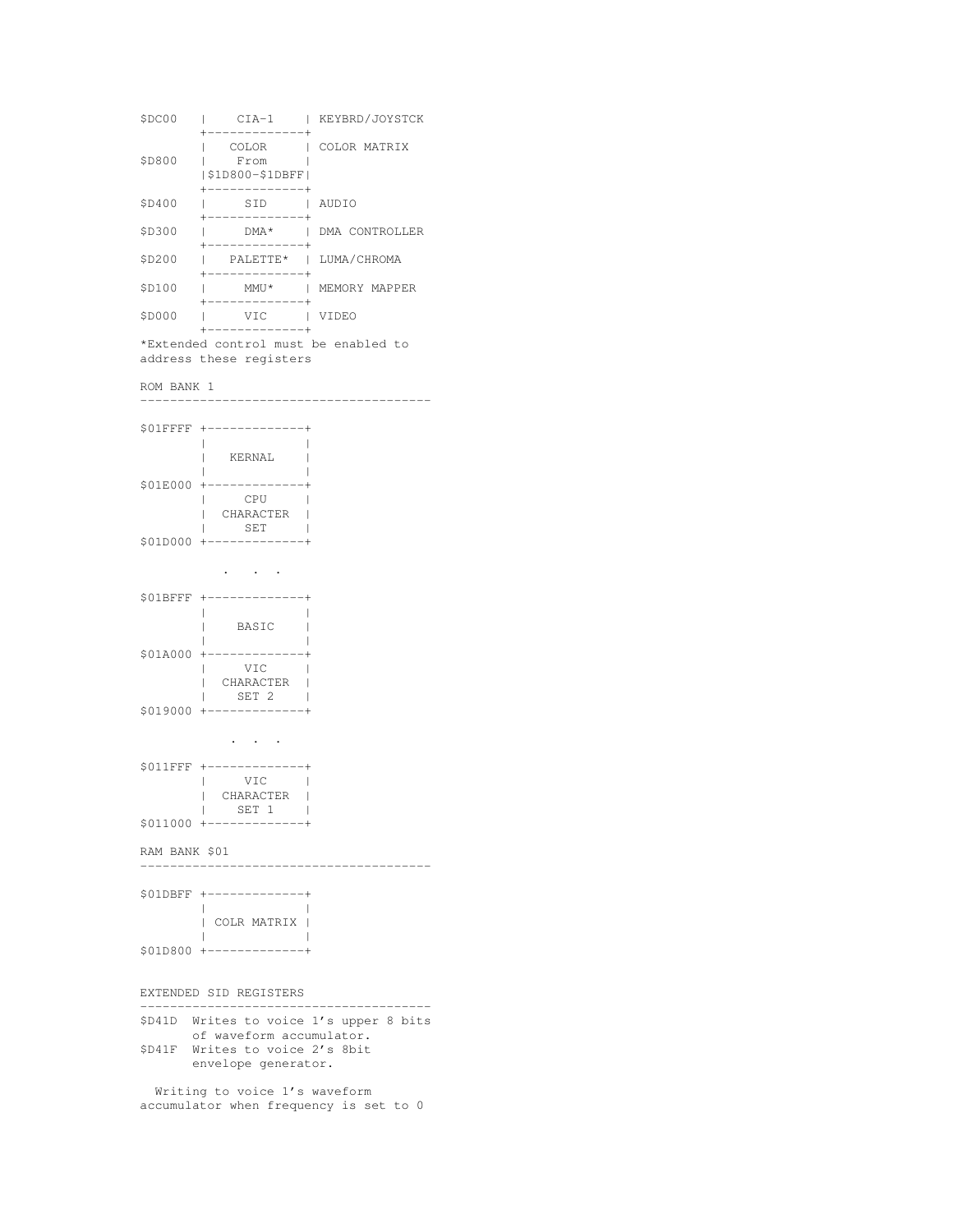```
can be used for 8 bit digital sample
playback.
 The accumulator may also be set to a
non-zero frequency and written to for
compressed sample playback.
Saw tooth:
 The MSB will set the direction of the
ramp.
 0 = ascending
 1 = descending
 The accumulator frequency sets the
angle off ramp.
   2 4
  /\ /---|
 / \/ 3 |/ |____
1
Complex waveforms can be generated with
fewer data points
1 Accumulator is loaded with %0000000
(ascending MSB = 0) and frequency is
set to fast rise time.
2 Accumulator is loaded with %11111111
(descending MSB = 1) and slower
frequency.
3 Accumulator is loaded with %11111111
and frequency is set to 0.
4 Accumulator is loaded with %00000000
and frequency is set to 0.
Noise:
 Toggling bit[3] from 0 to 1 will
advance the noise LFSR register.
During Channel 2 Sync modulation:
 Toggling accumulator bit[7] from 1 to
0 will sync modulate voice2.
During Channel 2 Ring modulation:
 Setting bit[7] = 1 in accumulator
will make channel 2 waveform descend.
Writing to voice 2's envelope
generator.
     2
  1 / \sqrt{ } 3
/\/
/ \_\_\_\_\_\_\_\_\During attack:
 Writing a lower value than current
attack level will start attack over at
the lower position (see point 1)
 Writing %11111111 will start decay
state.
During Decay:
 Writing a higher value than current
decay level will start decay over at
```
the higher position (see point 2) Writing sustain value will change to sustain state.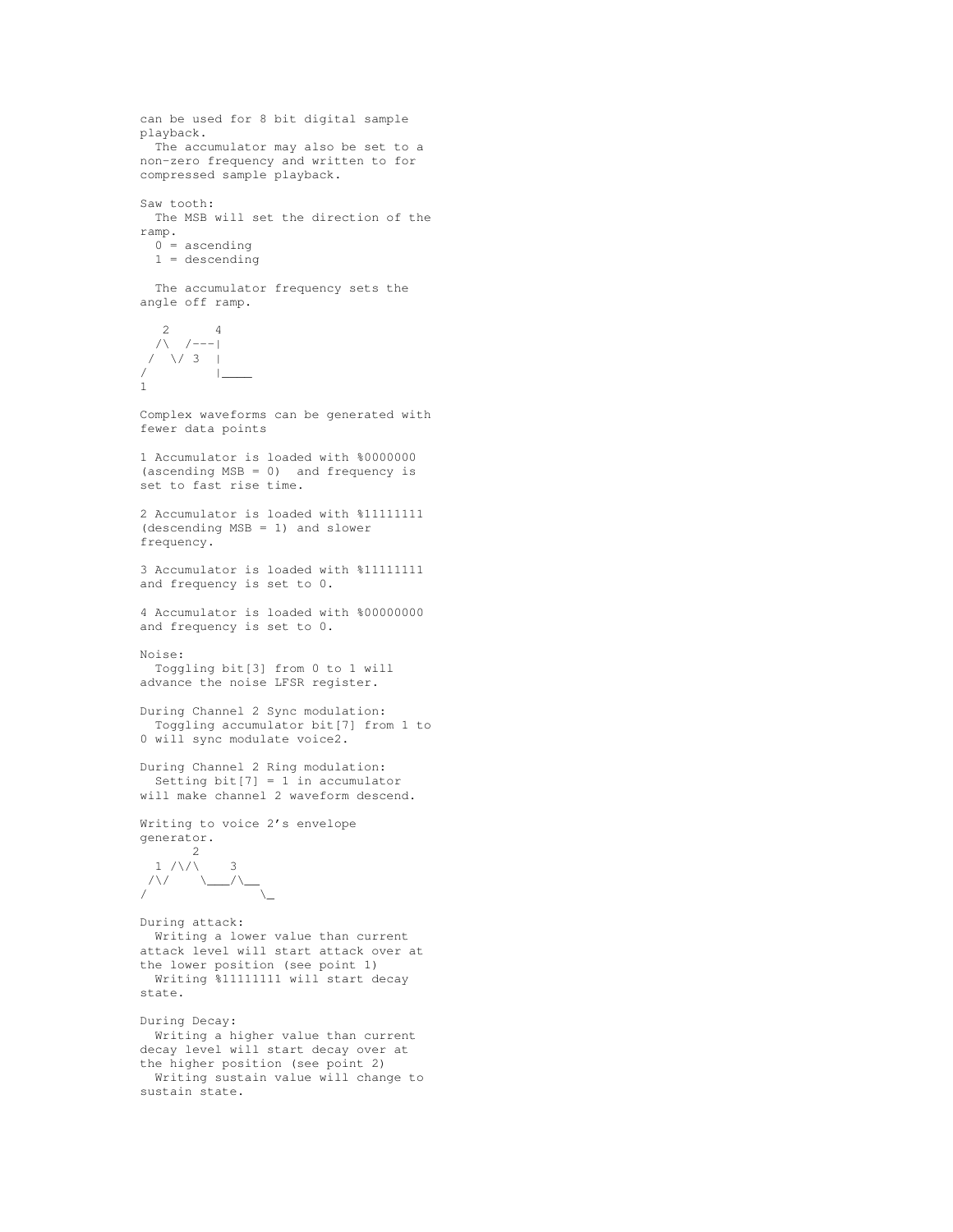```
During Sustain:
 Writing a higher value than sustain
will start decay again. (see point 3).
 Writing a lower value than decay will
start release state.
```
During Release: Writing higher value than current release will start release at a higher value.

## VIC FUNCTION BLOCKS

---------------------------------------

The VIC has 4 major functional blocks: Address generator, pixel shifters, color decoder and color/character data line buffer.

The address generator forms all of address to be used fetches of graphics, character pointers and color data.

Pixel shifters take fetched data and shifts out 1,2,4 or 8 bits per dot clock (or pixel on screen)

The color decoder maps colors to pixel data that is shifted out of the pixel shifters. Color data may come from fetched color matrix, character matrix or color registers.

Color/character line buffer is a 40 x 16 bit memory that stores the character and color data every bad line. This memory is read back over the next 8 lines and used with the color encoder.

```
EXTENDED VIC REGISTERS
```

|              | \$D036 53302 Color Bank Low<br>(See address generator)           |
|--------------|------------------------------------------------------------------|
| \$D037 53303 | Color Bank High                                                  |
|              | (See address generator)                                          |
| \$D038 53304 | Linear Count A modulo low                                        |
|              | (See address generator)                                          |
| \$D039 53305 |                                                                  |
| Bits[3:0]    |                                                                  |
|              | Linear Count A modulo                                            |
|              | high                                                             |
|              | (See address generator)                                          |
|              | \$D03A 53306 Linear Count A Start low                            |
|              | (See address generator)                                          |
|              | \$D03B 53307 Linear Count A Start                                |
|              | middle                                                           |
| \$D03C 53308 | (See address generator)                                          |
|              |                                                                  |
|              | Bit [0] Linear addressing when set<br>Bit[1] Border off when set |
|              | Bit[2] High color when set                                       |
|              | (Extended color decoder                                          |
|              | mode)                                                            |
|              | Bit[3] Overscan For linear modes                                 |
|              | 50 columns NTSC                                                  |
|              | 47 columns PAL                                                   |
|              | This mode is severely                                            |
|              | broken. It ignores                                               |
|              | modulo's unless disabled                                         |
|              | around cycle 57 and messes                                       |
|              |                                                                  |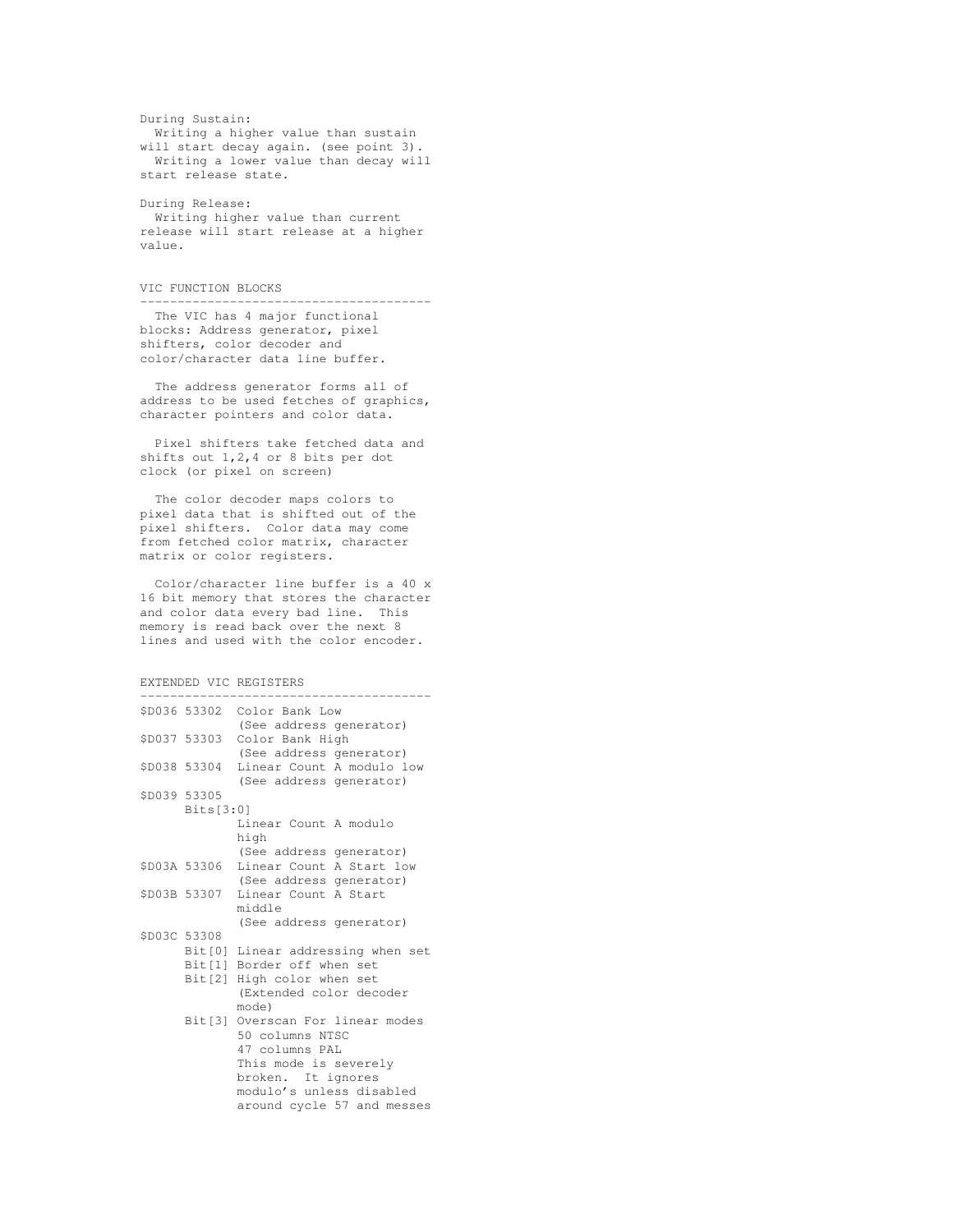with sprite fetches. Bit[4] ColorRAM Fetch Disable Repeats value that are in line buffer. Line buffer is cleared during VBlank. Bit[5] CPU bad line Disable (bad lines are emulated for CPU for compatibility) Bit[6] Chunky Enable (See color decoder and address generator) \$D03D 53309 Graphics fetch bank (used for all classic VIC graphics fetches) \$D03F 53311 Bit[0] Enable extended feature registers when set. This will also enable 256 color \$D020, \$D021, \$D022, \$D023, \$D024 Registers set under this Mode will remain after bit is cleared. Bit[1] Setting disables extended modes until next reset. \$D040 53312 Bit[0] PAL line timing when set (63 cycles in PAL 65 in NTSC) Bit[1] Burst phase alternate when set Bit[2] V1 DTV Palette compatibility when set \$D041 53313 Burst rate modulus high Default  $= 28$ \$D042 53314 Burst rate modulus middle Default = 19 \$D043 53315 Burst rate modulus low  $Default = 120$ Fout = SysClk \* N/16777216 Where N is the modulo value and Fout is desired burst frequency NTSC/32.64mhz SysClk 3.579545mhz / 0.00000194549560546875= 1839914.2048627450980392156862745 NTSC/32.64mhz = 1C132A PAL/31.36mhz SysCLk 4.433619mhz / 0.00000186920166015625= 2371931.8757877551020408163265306 PAL/31.36mhz Modulus = 24315B Ntsc/32.7272mhz SysClk 0.0000019506931304931640625 1835011.8447872106382458627685839 NTSC/32.7272mhz Modulus = \$1C0000 PAL 31.5279mhz SysClk 0.0000018792092800140380859375 2359300.2903683404222926360461686 PAL/31.5279mhz Modulus = 240000 \$D044 53316 Bits[6:0]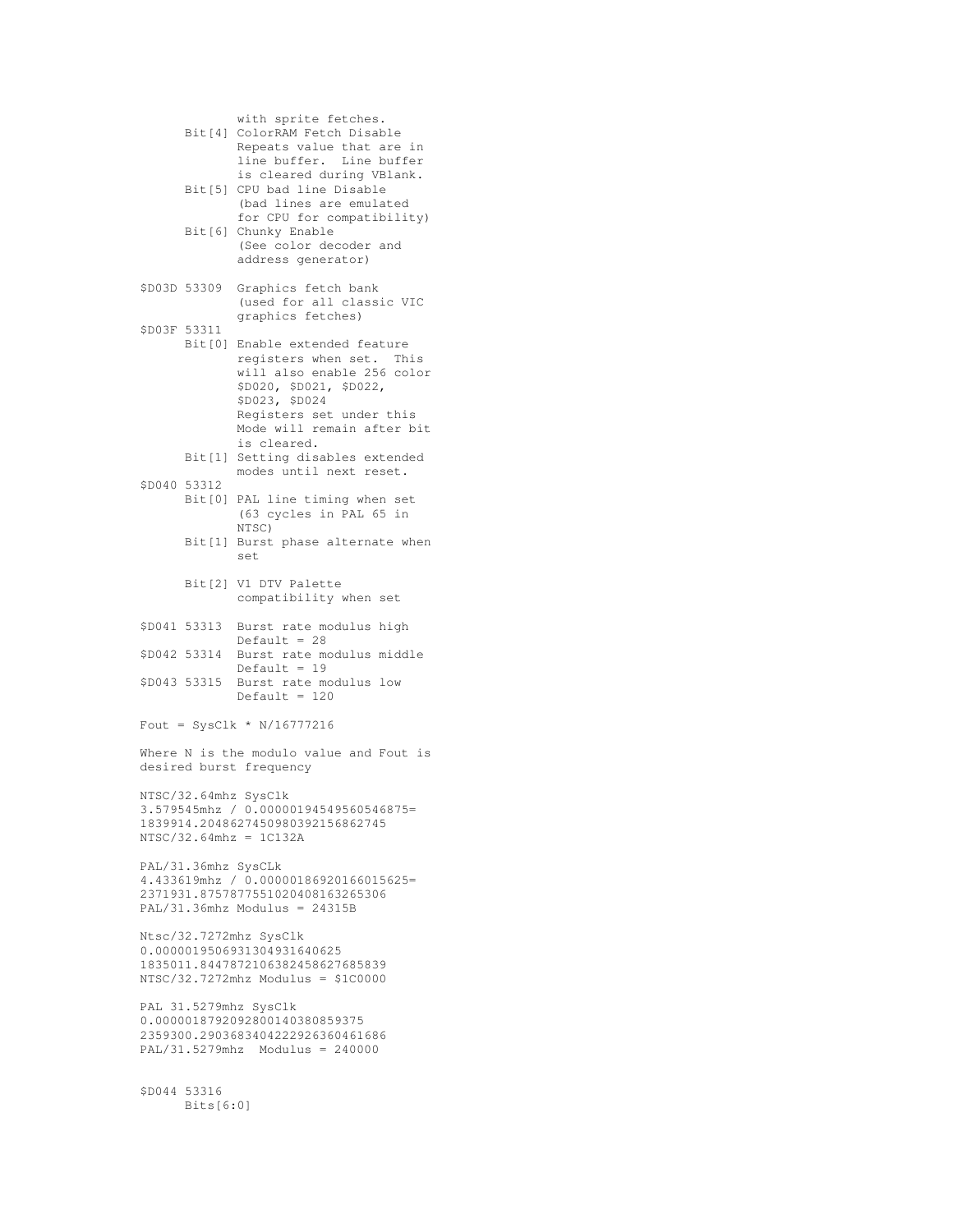```
During reads
             CPU Cycle
             Writes IRQ trigger cycle
             NTSC = 0->64PAL = 0->55 & 58->64
             (PAL Skips 2 cycles)
             Default = 64$D045 53317
     Bits[5:0]
             Linear Count A Start high
             (See address generator)
$D046 53318 Linear Count A Step
             (See address generator)
$D047 53319 Linear Count B modulo low
             (See address generator)
$D048 53320
     Bits[3:0]
             Linear Count B modulo high
             (See address generator)
$D049 53321 Linear Count B start low
             (See address generator)
$D04A 53322 Linear Count B start Mid
             (See address generator)
$D04B 53323
     Bits[5:0]
             Linear Count B start high
             (See address generator)
$D04C 53324 Linear Plane B Step
             (See address generator)
$D04D 53325
     Bits[5:0]
             Sprite Bank
$D04E 53326 Scan line timing adjust.
            Adds about 25ns per count
             NTSC/32.64mhz = $DPAL/31.36mhz = $5
             NTSC 32.72mhz = $0
            PAL 32.5279mhz = $0
$D04F 53327
     Bit[1:0]
            Saturation
              00 lowest
              11 highest
      Bit[2] Burst lock to line
            PAL/NTSC
      Bit[3] Burst lock to line with
            negative phase "walk"
VIC ADDRESS GENERATION
                      ---------------------------------------
Sprite Addresses
 Sprite Pointer Fetch:
 (Sprite Bank & Character Matrix)
 Sprite Graphics Fetch:
 (Sprite Bank & Pointer & DMA Count)
Linear addressing = 0
 Graphics Fetches:
  (GfxBank[5:0] & VIC Address[15:0])
VIC Addresses are standard 64k
addressing modes set with MCM/BMM/ECM
 Character Fetches:
  (LinearCountA[21:16] & VIC
```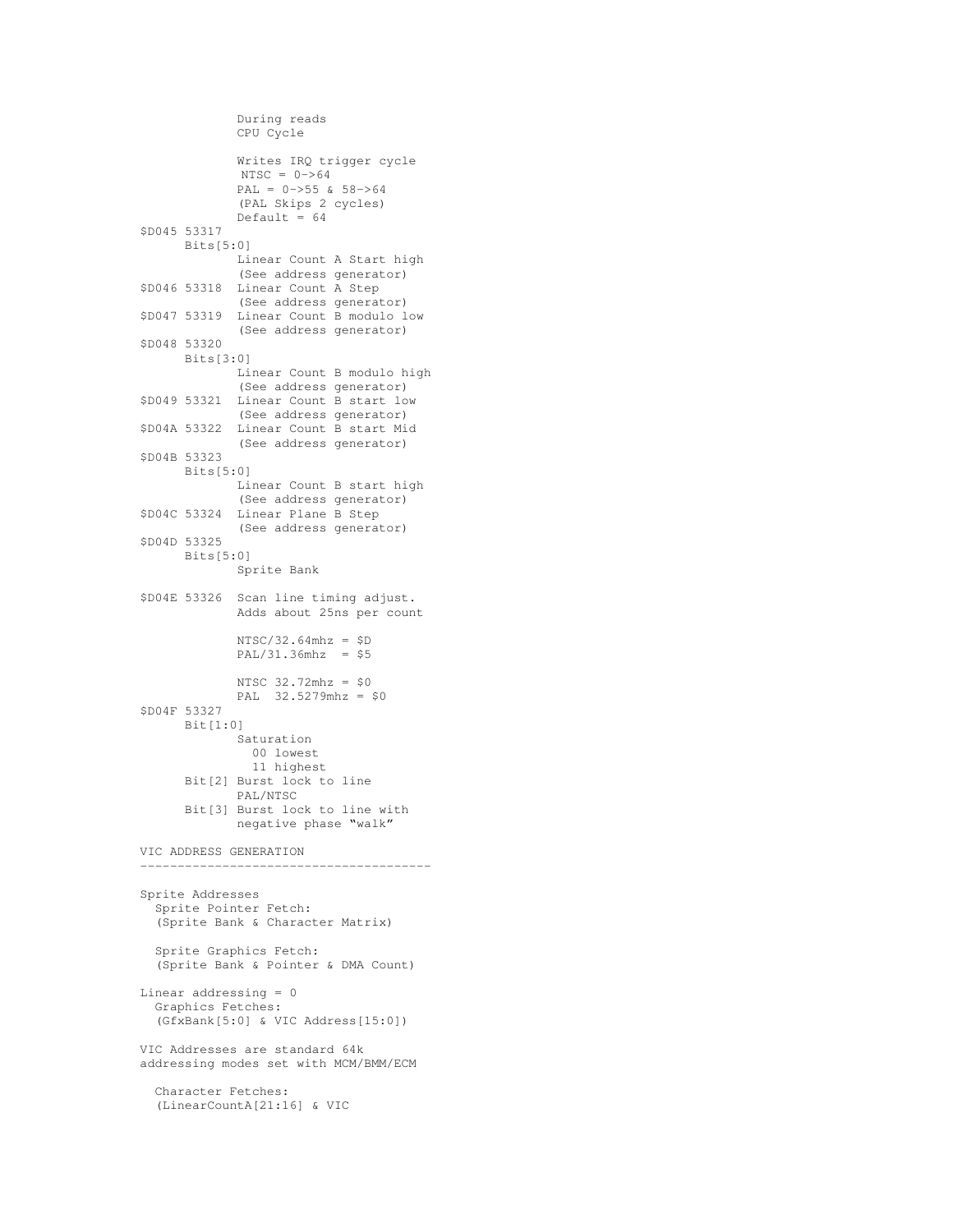```
Address[15:0])
```

```
VIC Addresses are standard 64k
addressing modes set with MCM/BMM/ECM
Set linear count to step0 and set Start
Address A[21:16] to desired character
bank. Linear A counter will count 40
steps and add 1 modulus per active scan
line.
 Color Fetches:
 (LinearCountA[11:0] & Matrix[9:0])
For c64 compatibility set linear count
to step = 0, modulus = 0 and set Start
Address A[11:0] to desired character
bank. Linear A counter will count 40
steps and add 1 modulus per active scan
line.
Linear addressing = 1
Color Fetch Disable = 0
Chunky Enable = 0
  Graphics Fetches:
  (Plane A Linear Address[21:0])
 Character Fetches:
  (Plane B Linear Address[21:0])
 Color Fetches:
  (ColorBank[11:0] & Matrix[9:0])
COLOR DECODER
---------------------------------------
ECM = 0 BMM = 0 MCM = 0 HIGHCOLOR = 1
 Plane A = 0 (8bit background color 0)
 Plane A = 1 (8bit color data)
ECM = 1 BMM = 0 MCM = 0 HIGHCOLOR = 1
 Plane A = 0Character data [7:6]
      +-----------------------------+
      |00 = 8bit background color 0 |
      |01 = 8bit background color 1 |
      |10 = 8bit background color 2 |
      |11 = 8bit background color 3 |
      +-----------------------------+
  Plane A = 1 (8bit color data)
ECM = 0 BMM = 0 MCM = 1 HIGHCOLOR = 1
  Color data[3] = 0Plane A = 0 (8bit background 0)
   Plane A = 1 Color[7:4] '0'Color[2:0]Color data[3] = 1Plane 'A' pixels only
      +-----------------------------+
      |00 = 8bit background color 0 |
      |01 = 8bit background color 1 |
      |10 = 8bit background color 2 |
     |11 = Color[7:4] '0' Color[2:0]+-----------------------------+
ECM = 0 BMM = 1 MCM = 1 HIGHCOLOR = 1
 Plane A = 00 (8bit background 0)
 Plane A = 01 ('0000' Character[7:4])
 Plane A = 10 ('0000' Character[3:0])
 Plane A = 11 (8bit color data)
```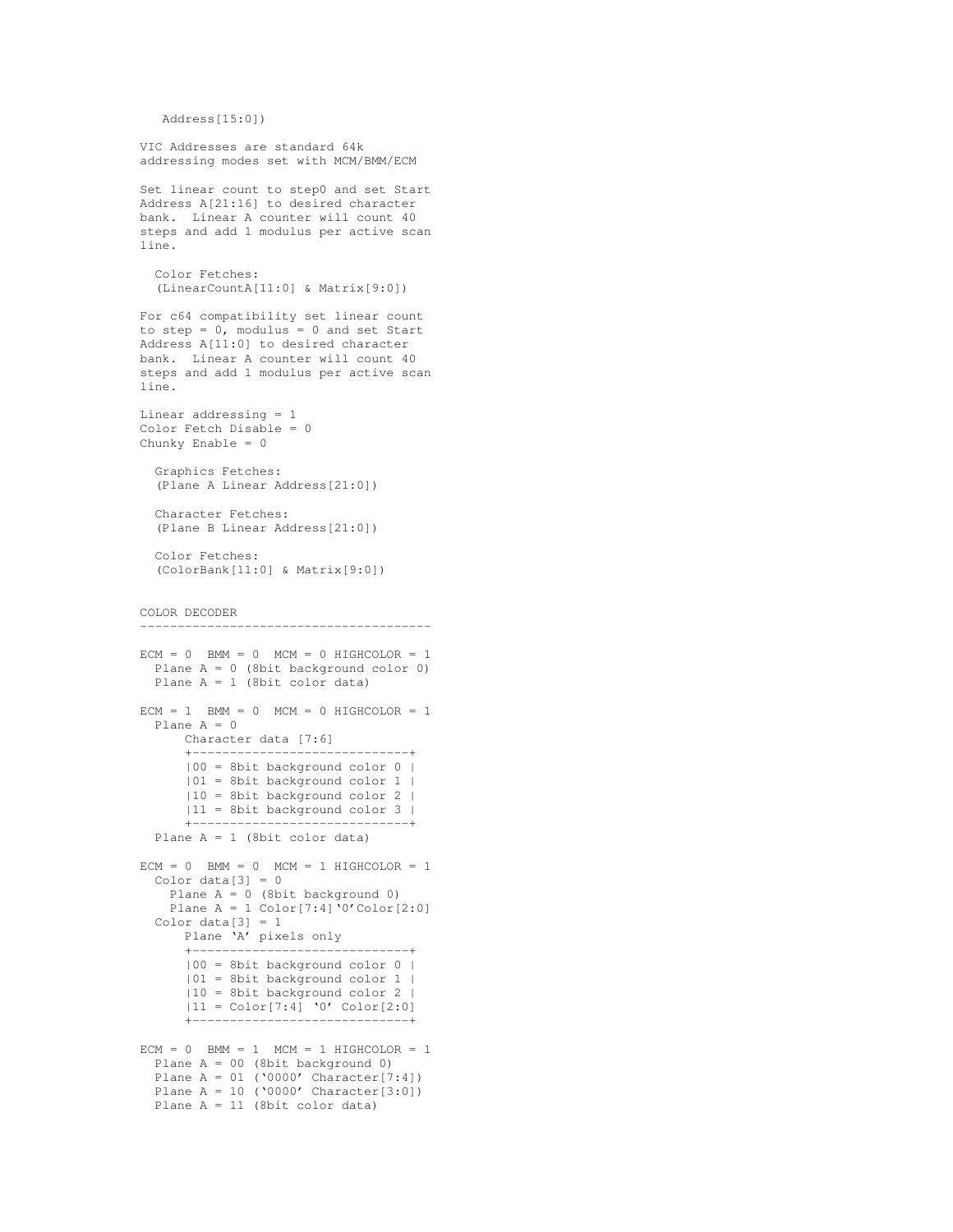Six's FRED MODE 8bpp Packed Bitmap ------------------

```
ECM = 1 BMM = 1 MCM = 1 HIGHCOLOR = 1
  8 bit pixel is made up of
 (ColorRam[3:0],PlaneBShifter[1:0],
 PlaneAShifter[1:0])
```

```
One could think of this mode as FLI
with no cpu overhead and a re-definable
palette, but it is actually much more
powerful. It is a cellular mode, with
4x8 cells. Each pixel is 2 hires
pixels wide. Each 4x8 cell can contain
any
of 16 colors, the downside being that
those 16 colors have to have the same
high nibble, which is determined by the
ColorRam for that cell. Thus, if
ColorRam is $00, you can use $00-$0f in
that cell, $01 you can use $10-$1f
in that cell. The lower nibble is set
as shown above, bits 0-1 being from
Plane A, bits 2-3 from Plane B. So if
Color Ram is $40, the byte in Plane A
is %10101100, and the byte in Plane B
is %00011010, the pixel colors will be
$48,$49,$4e,$42.
Six's FRED MODE2
 ----------------
ECM = '1' BMM = '1' MCM = '1'HIGHCOLOR = 0 LinearAddressing = '1'
  8 bit pixel is made up of
 (PlaneBShifter[1:0],ColorRam[3:2],
 PlaneAShifter[1:0],ColorRam[1:0])
Two Plane Bitmap
----------------
ECM = 1 BMM = 1 MCM = 0 HIGHCOLOR = 1
LinearAddress = 1
 Plane A = 0 Plane B = 0(Background 0)
  Plane A = 0 Plane B = 1('0000' Color[7:4])
  Plane A = 1 Plane B = 0('0000' Color[3:0])
  Plane A = 1 Plane B = 1
```
CHUNKY 8BPP Bitmap

(Background 1)

-----------------------  $ECM = 1$  BMM = 0 MCM = 1 HIGHCOLOR = 1 ColorFetchDisable = 0 LinearAddress = 1 ChunkyEnable = 1

Chunky mode displays 8 8bit pixels per CPU cycle. The first 4 pixels come from counter B. Last 4 pixels come from counter A. To set up a linear video frame buffer the step size must be set to 8(4 pixels are fetched per access per plane) and counter A's start address should be 8 more than plane B's start address(i.e. plane A = 00000 plane B = 00008).

Pixel data for this example B0 B1 B2 B3 A0 A1 A2 A3 B4 B5 ...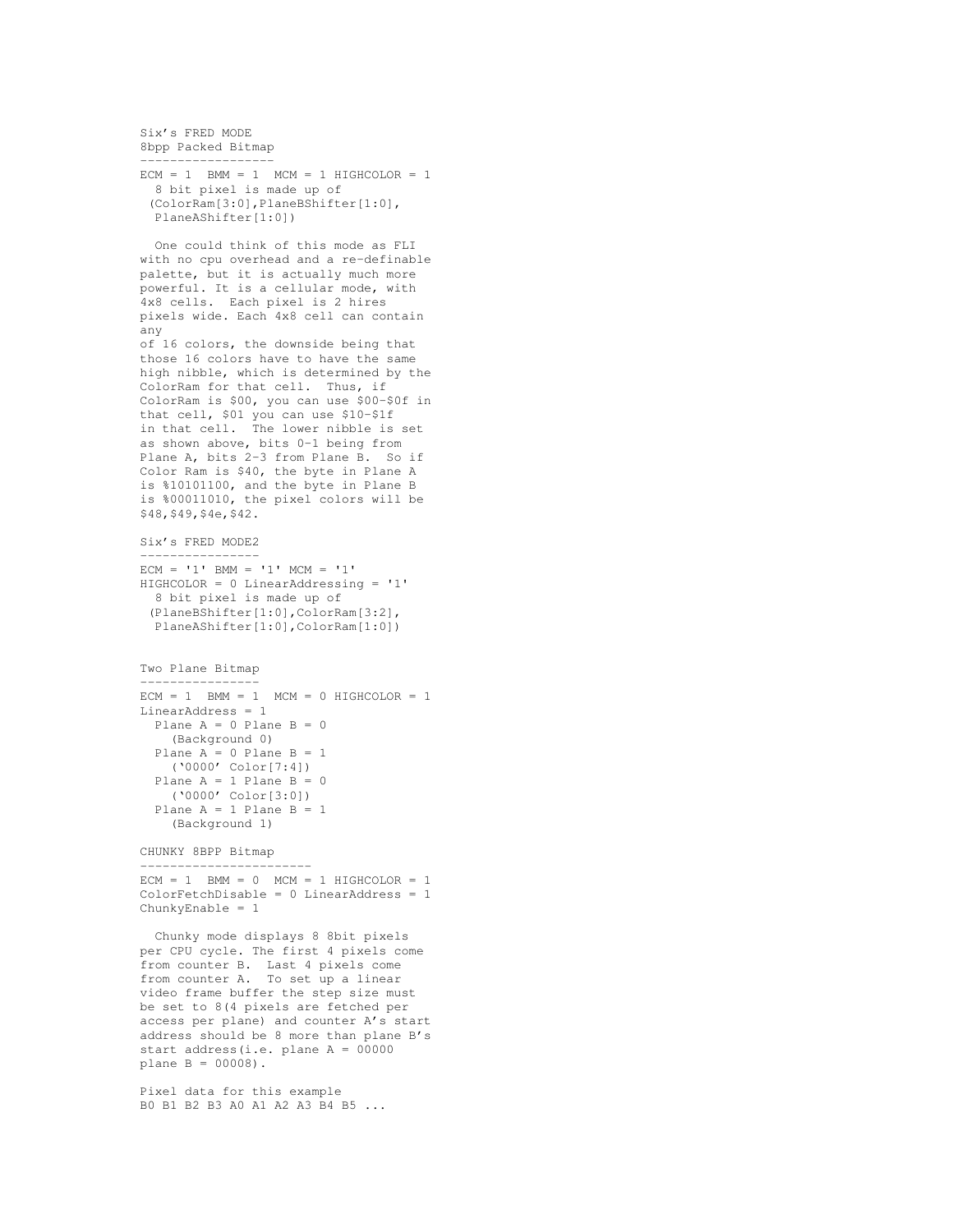```
8BPP Pixel Cell
-----------------------
ECM = 1 BMM = 0 MCM = 1 HIGHCOLOR = 1
ColorFetchDisable = 1 LinearAddress = 1
ChunkyEnable = 1
  Cell 1 Data Cell 2 Data
0 1 2 3 4 5 6 7 64 ... 72
8 16
      ....
55 63
VIC ADDRESS GENERATOR
---------------------------------------
 The VIC has three cycles to fetch
data per 8 pixels displayed
Cycle 1: Character Fetch/Counter A
Cycle 2: Color Fetch/DMA/Blitter
Cycle 3: Graphic Fetch / Counter B
Cycle 4: CPU Access
Addresses for each of the cycles are
generated with counters (some with
modulus).
Counter A : 22bits with start, modulo
           and step
Counter B : 22bits with start, modulo
           and step
RowCounter : 3 bits that count the
            lines from the last
            bad line. It terminates
            at 7
Matrixcount : 10 bits that increments
             Every character read
             during bad lines
Character Fetch Addresses
 -------------------------
Linear count = 0 ChunkyEn = Don't Care
ColorDisable = Don't care
Used during normal legacy vic operation
to read character matrix. Linear count
A can be enabled to change banks during
screen fetches or set to a constant for
a bank.
Address = LinearCountA(21 downto 16) &
         pa & vm & matrix_counter
Linear count = 1 ChunkyEn = 1ColorDisable = 0
Used with 8bpp cell mode. Color
pointers fetched during bad lines are
used to make up cell addresses.
Address = LinearCountB(21 downto 14) &
         next_color_fetch_data &
         row_counter & '1' &
         LinearCountB(1 downto 0)
```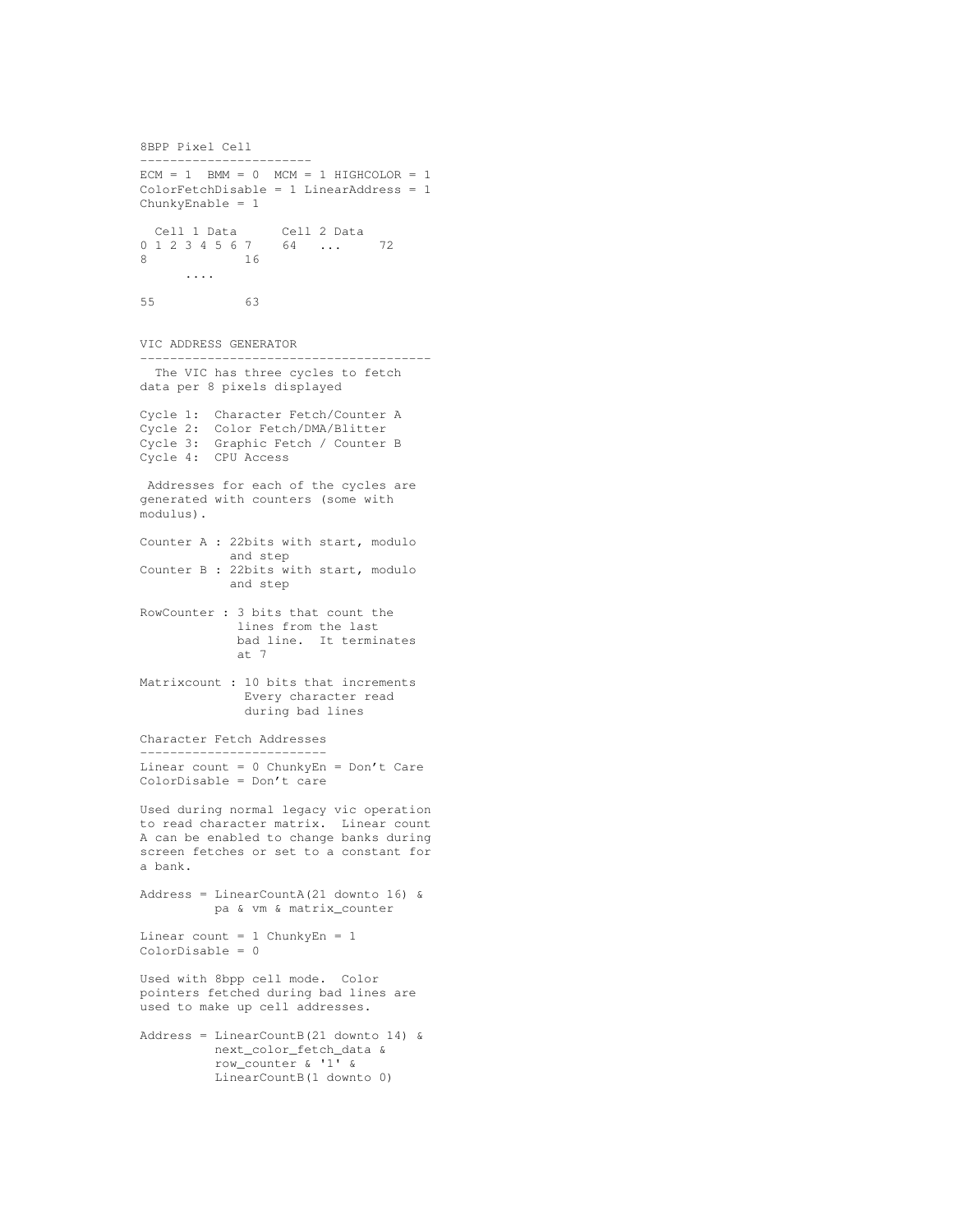```
Linear count = 1 ChunkyEn = Don't Care
ColorDisable = 1
Used with plane type bitmaps and chunky
8bpp
Address = LinearCountB
Color Fetch Addresses
 ---------------------
ChunkyEn = 1 ColorDisable = 0
I can't remember why this is here at
the moment
Address = LinearCountA
ChunkyEn = 0
This addressing mode is used during
legacy VIC addressing and 8bbp cell
mode character fetches.
Address = ColorBankHigh & ColorBankLow
& matrix_counter
Graphics Fetch
--------------
bmm = 0 ecm = 0 LinearAddressing = 0
Address = GraphicsBank & pa & cb &
CharacterPointer & row_counter
bmm = 0 ecm = 1 LinearAddressing = 0
Address = GraphicsBank & pa & cb & "00"
& CharacterPointer(5 downto 0) &
row_counter
bmm = 1 LinearAddressing = 0
Address = GraphicsBank & pa & cb(2) &
matrix_counter & row_counter
ChunkyEn = 1 ColorDisable = 0
This mode is used for 8bpp cell mode.
Address = LinearCountB(21 downto 14) &
ColorPointer & row_counter & '0' &
LinearCountB(1 downto 0)
ChunkyEn = 1 ColorDisable = 1
Used for 8bpp bitmap mode. Note the
inverted linearCountB. This keeps
character fetch and this fetch 4 bytes
apart with the same counter.
Address = LinearCountB(21 downto 3) &
not LinearCountB(2) & LinearCountB(1
downto 0)
SETTING VIDEO STANDARDS
---------------------------------------
 The DTV allows individual control of
different components of PAL and NTSC.
The components can be mixed and matched
to create NTSC, NTSC(J) and PAL
```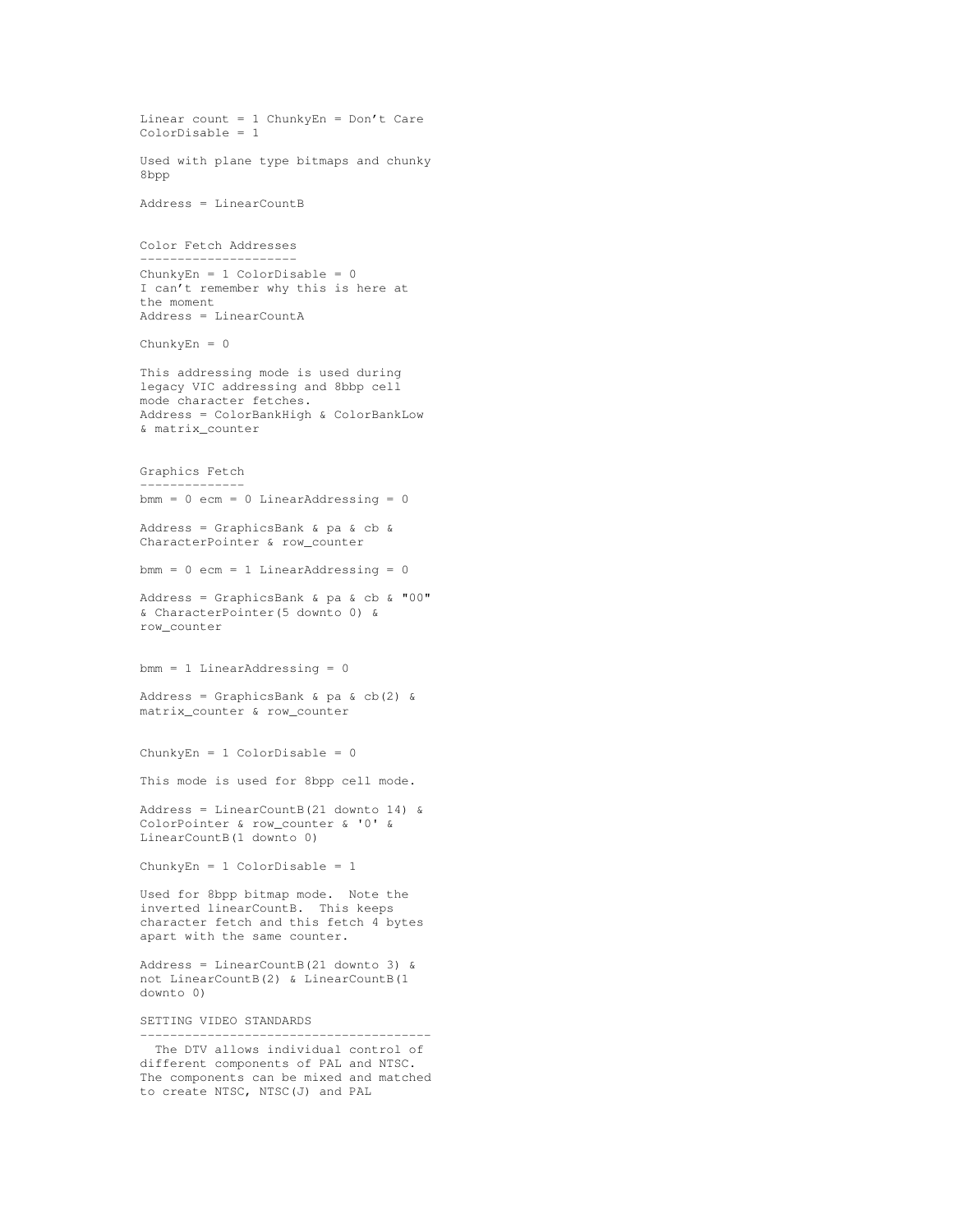```
Control registers are:
$D040 53312
     Bit[0] PAL line timing when set
     Bit[1] Burst alternate when set
      (Other bits are in this
      this register)
$D041 53313 Burst rate modulus high
$D042 53314 Burst rate modulus middle
$D043 53315 Burst rate modulus low
$D04E 53326 Scan line timing adjust
$D04F 53327 Scan line phase
           relationship
```
\$D040 53312 Bit[0] PAL line timing when set

This switch adjusts PAL line timing to have 63 CPU cycles horizontal proper scan rate with a 31.xxx mhz crystal. When cleared there will be NTSC scan line timing to have 65 cycles and a proper scan rate with a 32.xxxmhz crystal.

BIT[1] Burst alternate when set

This switch enables PAL backwards 1/4 phase backwards burst "walk" per scan line and 180deg alternation. NTSC mode locks 180 drift per scan line.

\$D041 53313 Burst rate modulus high \$D042 53314 Burst rate modulus middle \$D043 53315 Burst rate modulus low

Color is generated with reference to the burst frequency. The burst modulus registers set a fractional digital synthesizer.

Fout = SysClk  $*$  N/16777216

Where N is the modulo value and Fout is desired burst frequency

NTSC/32.64mhz SysClk 32.64/16777216 = 0.0000019454956054687 Burst 3.579545mhz /  $0.00000194549560546875 =$ 1839914.2048627450980392156862745

NTSC Modulus = \$1C132A

PAL/31.36mhz SysCLk Burst 4.433619mhz /  $0.00000186920166015625 =$ 2371931.8757877551020408163265306

PAL Modulus \$24315B

Ntsc 32.7272 0.0000019506931304931640625 1835011.8447872106382458627685839 NTSC Modulus = \$1C0000

PAL 31.5279mhz xtal 0.0000018792092800140380859375 2359300.2903683404222926360461686 PAL Modulus = 240000

\$D04E 53326 Scan line timing adjust.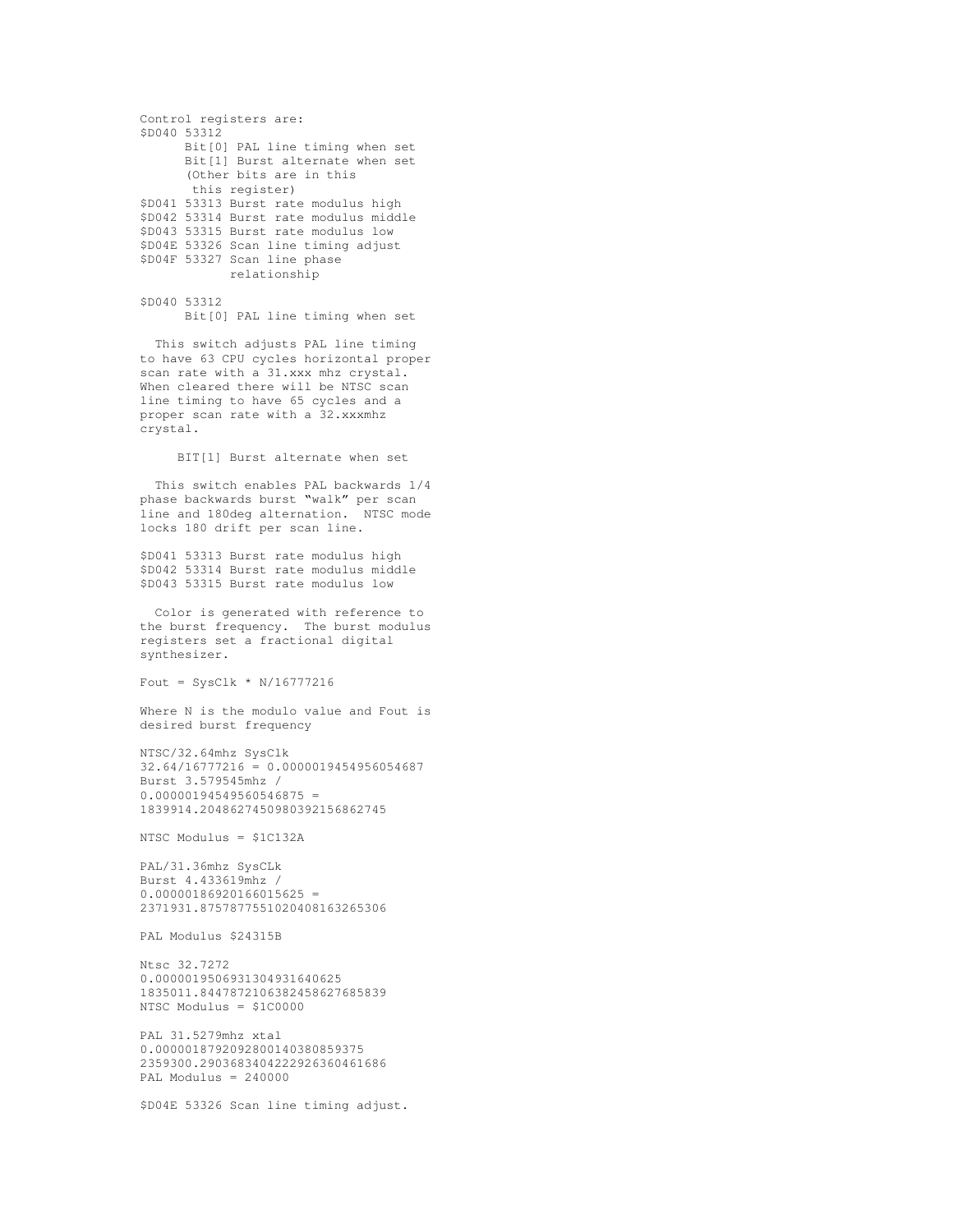Color information in PAL and NTSC have a precise relationship with horizontal timing. The lower nibble of this register will add ~20ns(crystal dependant) per value to the scan line. Adjust this to have stable color lock

```
NTSC/32.64mhz = $DPAL/31.36mhz = $5NTSC 32.72mhz = $0
PAL 32.5279mhz = $0
```
\$D04F 53327 Scan line phase relationship

The PAL video standard alternates the color information 180 degrees every other scan line and NTSC maintains a constant phase relationship. Phase alternating relationship can be adjusted in 22.5 deg steps relative to burst and relative every other line with \$D04F. Use this to fine tune hue and interline color.

---------------------------------------

```
DMA REGISTERS
```

```
Base $D3XX
$D300 Source [7:0] (Low)<br>$D301 Source [15:8] (Midd
$D301 Source [15:8] (Middle)
$D302 Source [23:16] (High)
      Bits[23:22] 00 = ROM
                   01 = RAM10 = RAM + Registers
$D303 Destination[7:0] (Low)
$D304 Destination[15:8] (Middle)
$D305 Destination[23:16] (High)
      Bits[23:22] 00 = ROM
                   01 = RAM10 = RAM + Registers
$D306 Source Step[7:0]
$D307 Source Step[15:8]
$D308 Destination Step[7:0]
$D309 Destination Step[15:8]
$D30A DMA Length[7:0]
$D30B DMA Length[15:8]
$D30C Source Modulo[7:0]
$D30D Source Modulo[15:8]
$D30E Destination Modulo[7:0]
$D30F Destination Modulo[15:8]
$D310 Source Line Length[7:0]
$D311 Source Line Length[15:8]
$D312 Destination Line Length[7:0]
$D313 Destination Line Length[15:0]
$D31D ClearIRQ[0] Write '1' to clear
                   IRQ
$D31E Source Modulo Enable[0] when set
Destination Modulo Enable[1]<br>$D31F Bit[0] Force Start DMA when
               Force Start DMA when set
      Bit[1] Swaps source with
                Destination when set
      Bit[2] Source Direction
                Positive when set
      Bit[3] Destination Direction
                Positive when set
      Bit[4] VIC IRQ Start enables
                DMA on VIC IRQ when set
```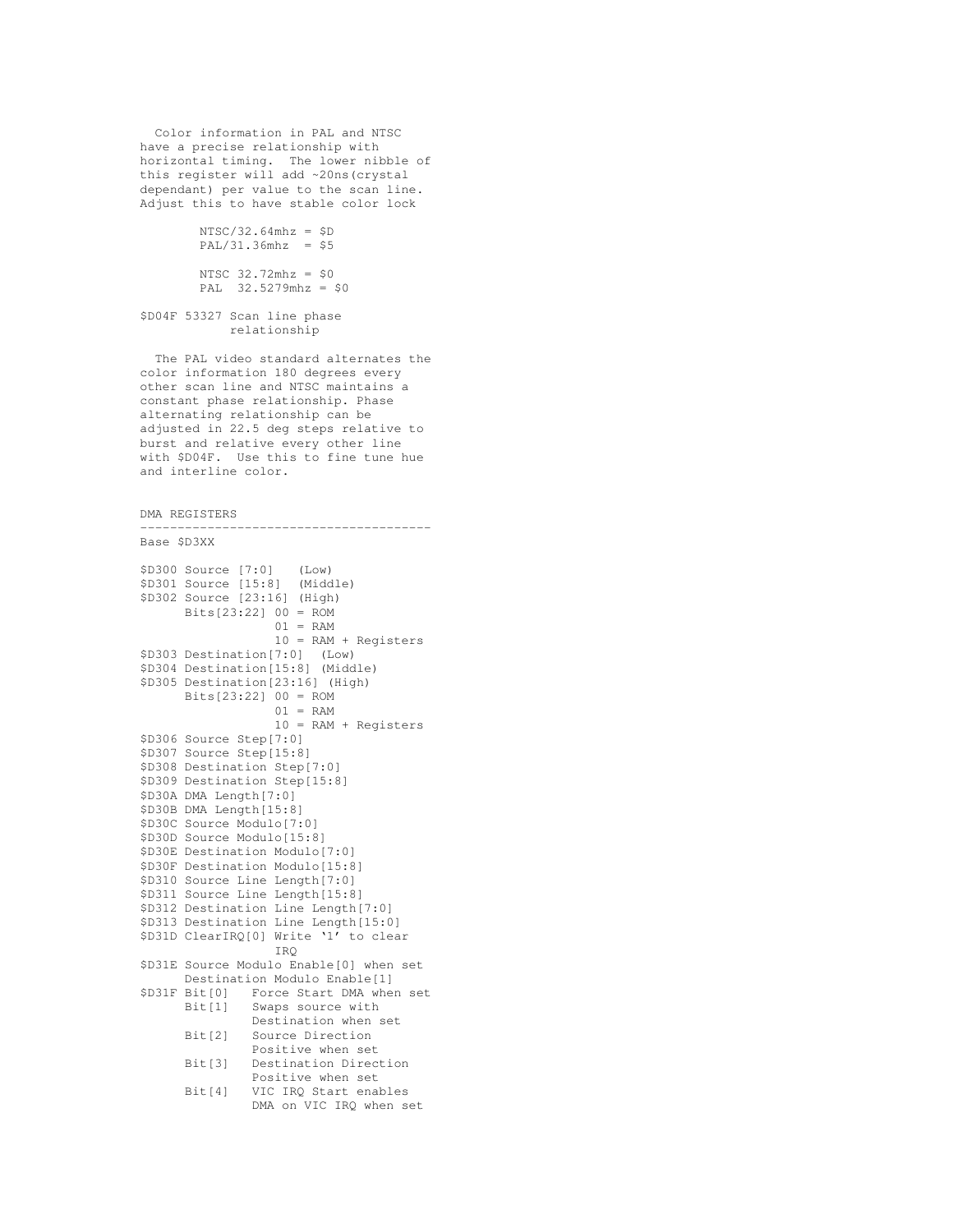| Bit[5] | Start on blitter done  |
|--------|------------------------|
|        | when set               |
| Bit[6] | VBlank Start when set  |
| Bit[7] | IRO Enable Enables DMA |
|        | Done IRO's when set    |
|        |                        |

During reads Bit[0] DMA Busy Bit[1] IRQ

BLITTER REGISTERS

| \$D320           |           |                                                              |
|------------------|-----------|--------------------------------------------------------------|
| \$D321           |           | Source A [7:0] (Low)<br>Source A [15:8] (Middle)             |
| \$D322           | Bits[5:0] |                                                              |
|                  |           | Source A [21:16] (High)                                      |
| \$D323           |           | Source A Modulo[7:0]                                         |
| \$D324           |           | Source A Modulo[15:8]                                        |
| \$D325           |           | Source A Line Length [7:0]                                   |
| \$D326           |           | Source A Line Length [15:8]                                  |
| \$D327           |           | Source A Fractional Step                                     |
|                  |           | point between bit 3 and 4                                    |
| \$D328           |           | Source B [7:0] (Low)<br>Source B [15:8] (Middle)             |
| \$D329           |           |                                                              |
| \$D32A           | Bits[5:0] |                                                              |
|                  |           | Source B [21:16] (High)                                      |
| \$D32B           |           | Source B Modulo[7:0]                                         |
| \$D32C           |           | Source B Modulo[15:8]                                        |
| \$D32D           |           | Source B Line Length [7:0]                                   |
| \$D32E           |           | Source B Line Length [15:8]                                  |
| \$D33F           |           | Source B Fractional Step                                     |
|                  |           | point between bit 3 and 4                                    |
| \$D330           |           | Destination [7:0] (Low)<br>Destination [15:8] (Middle)       |
| \$D331           |           |                                                              |
| \$D332           | Bits[5:0] |                                                              |
|                  |           | Destination [21:16] (High)                                   |
| \$D333           |           | Destination Modulo[7:0]                                      |
| \$D334           |           | Destination Modulo[15:8]                                     |
| \$D335           |           | Destination Line Length [7:0]                                |
| \$D336<br>\$D337 |           | Destination Line Length[15:8]<br>Destination Fractional Step |
|                  |           |                                                              |
| \$D338           |           | point between bit 3 and 4.<br>Blit Length [7:0] (Low)        |
| \$D339           |           | Blit Length[15:0] (high)                                     |
|                  |           |                                                              |
| \$D33A           |           | Bit [0] Force Start                                          |
|                  |           | Strobe when set                                              |
|                  |           | Bit[1] Source A Direction                                    |
|                  |           | Positive when set                                            |
|                  |           | Bit [2] Source B Direction                                   |
|                  |           | Positive when set                                            |
|                  |           | Bit[3] Destination Direction                                 |
|                  |           | Positive when set                                            |
|                  |           | Bit [4] VIC IRQ Start when set                               |
|                  |           | Bit [5] CIA IRQ Start when                                   |
|                  |           | set (\$DCXX CIA)                                             |
|                  |           | Bit[6] V Blank Start when set                                |
|                  |           | Bit [7] Blitter IRQ Enable when                              |
|                  |           | set                                                          |
|                  |           |                                                              |
| \$D33B           |           |                                                              |
|                  | Bit[0]    | Disable Channel B                                            |
|                  |           | (data into b port of ALU                                     |
|                  |           | is forced to %00000000.                                      |
|                  |           | ALU functions as normal)                                     |
|                  | Bit[1]    | Write Transparent Data<br>when set                           |
|                  |           | (Data will be written if                                     |
|                  |           | source a data *IS*                                           |
|                  |           |                                                              |

%00000000. This can be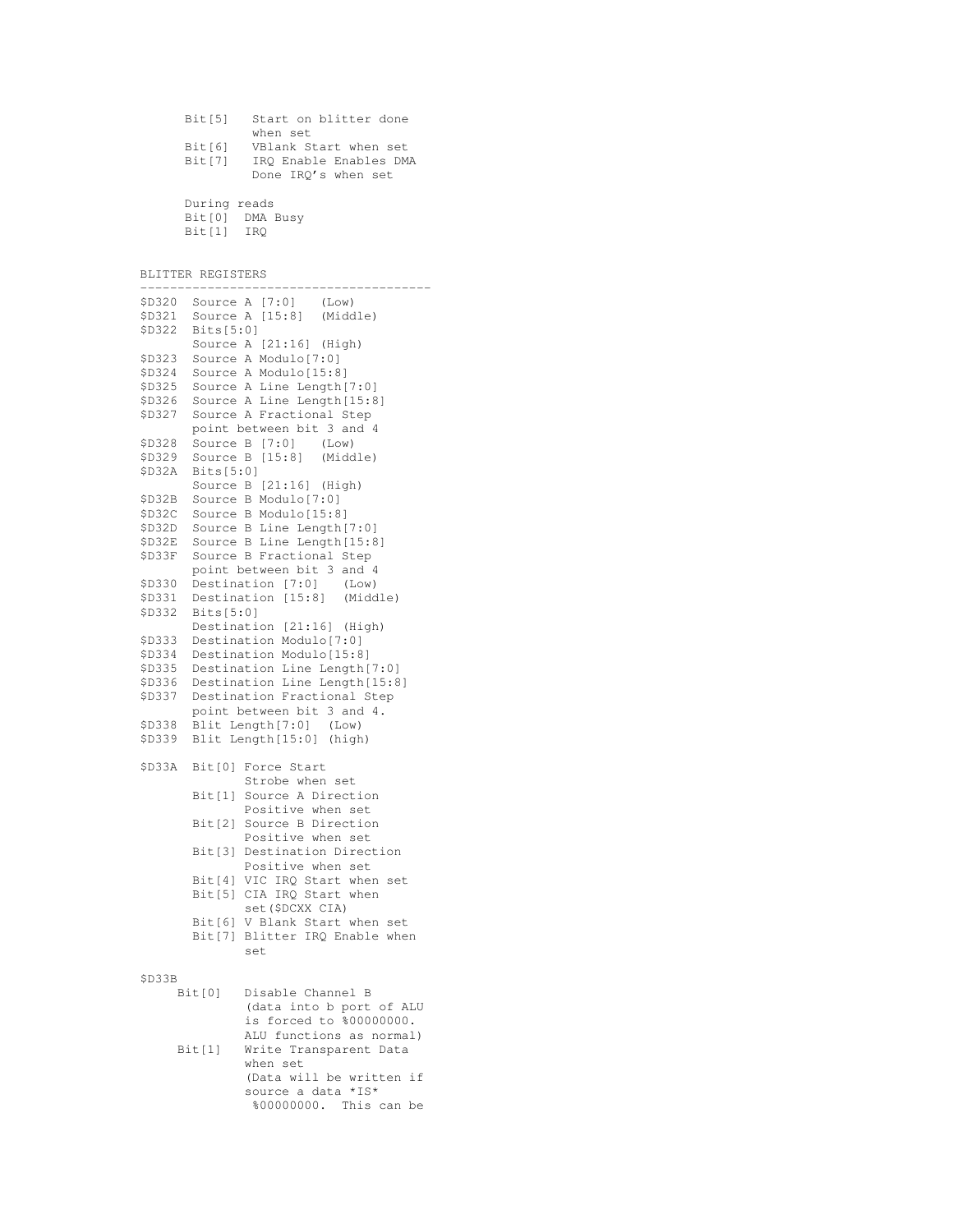```
used with channel b and
             ALU set to "OR" to write
             Data masked by source A.)
             Cycles will be saved if
             No writes.
    Bit[2] Write Non Transparent
             when set
             (Data will be written
             if SourceA fetched data
             is *NOT* %00000000. This
             may be used combined with
             channel b data and/or
             ALU) Cycles will be
             Saved if no write.
$D33E Bit[2:0] Source A right Shift
             000 SourceA Data
             001 LastA[0],SourceA[7:1]
                        ...
             111 LastA[6:0],SourceA[7]
    Bit[5:3] Minterms/ALU
             000 AND
             001 NAND
             010 NOR
             011 OR
             100 XOR
             101 XNOR
             110 ADD A + B
             111 SUB A - B
$D33F Bit[0] Clear Blitter IRQ
    Bit[1] Source A Continue
    Bit[2] Source B Continue
    Bit[3] Destination Continue
           Restart counters from
           location they stop during
           last blit.
    During Reads
    Bit[0] Busy when set
    Bit[1] IRQ when set
```
BLITTER DATAPATH ---------------- Source A Source B | | V V +-----------+ +-----------+ | Comparator| |DisableGATE| | == or != | | %0000000 | +-----------+ +-----------+ | |  $+ - - - - - - +$ | | | | | | +-----------+ | | |Last A Data| | | +-----------+ | | | | | | | | | V | | +-------+ | | | +->|Shifter| |  $+ - - - - - - +$  | | | V<br>
V<br>
V<br>
/-----/<br>
/-----/  $\setminus----\setminus$  $\sqrt{2}$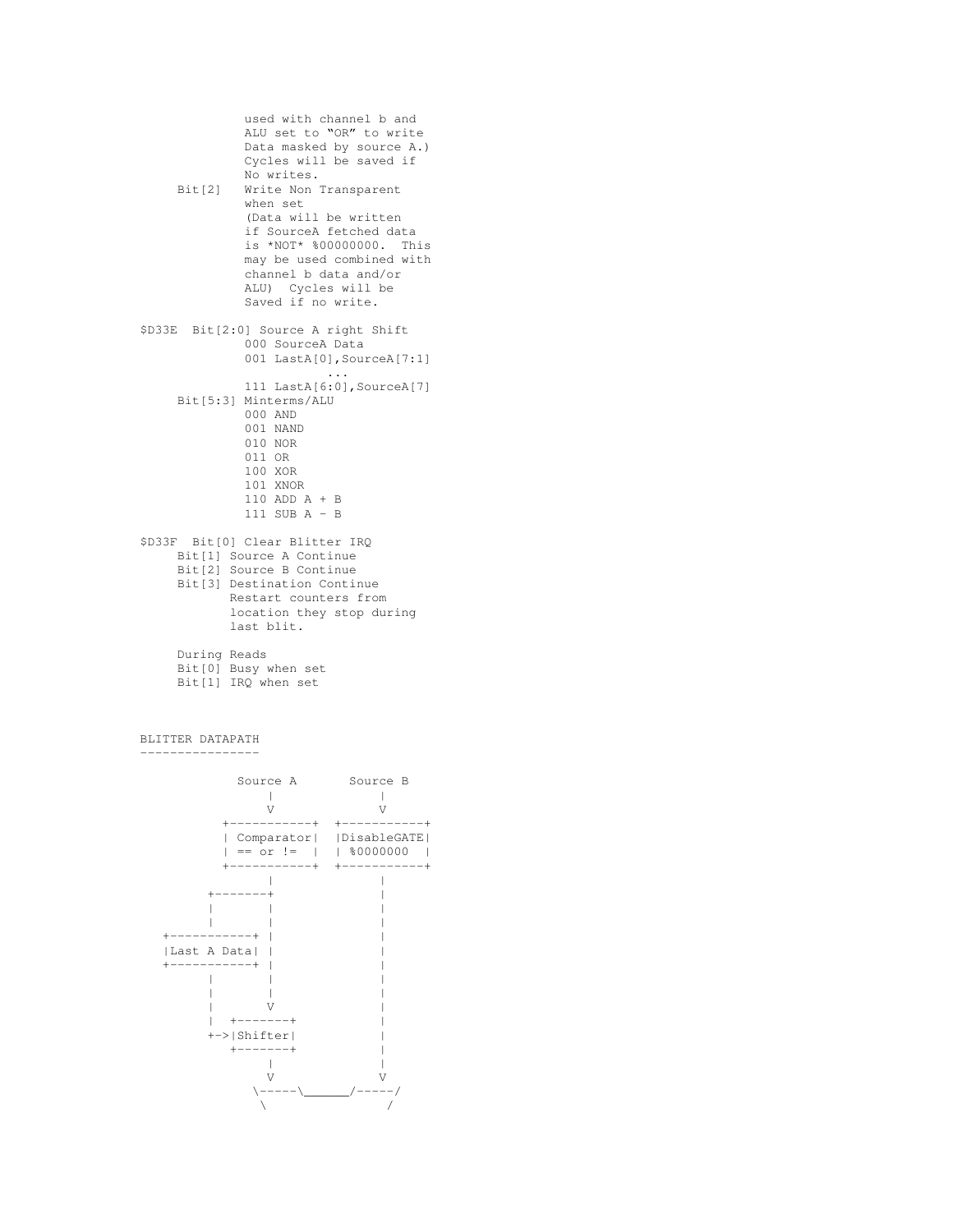

Last SourceA register stores data from previous access and can be shifted into MSB's of current SourceA. Last SourceA register is cleared at start of DMA's and at the end of each DMA line (when modulus value is applied to SourceA address). This is useful for scrolling video data.

Blitter and DMA length is the total number of bytes to be transferred in one triggered event.

Line length is the length of one contiguous stream of data, before a modulus value is added to address.

Modulus values are added to addresses when the line length for the channel has been reached. This is useful for moving rectangular blocks of data.

Continue bits when set will keep last address value for channel after DMA stops. These need to be set after the first DMA access or addresses will not be set with start value.

IRQ start bits when set will automatically start a DMA access when the IRQ condition is true. These are edge triggered and will only start if in idle state.

Blitter accesses take advantage of the burst access of SDRAM and can only operate on SDRAM. The DMA channel can operate on any RAM, ROM or registers, but does not support burst access (transfers are slower)

The blitter will cache 4 bytes of data and will not access RAM for that channel if new data is not needed. This saves memory bandwidth and allows for constant values.

Disabling Color accesses will give maximum cycles for DMA. Sprite DMA will have still higher priority than blitter.

Bandwidth Examples: During 65 cycle line, no sprites, read/write steps of 1,no color fetch and 1 channel reads.

| Cycle 0     |  | 4 reads              |
|-------------|--|----------------------|
| Cycle $1-4$ |  | 4 writes             |
| Cycle 5     |  | 4 reads              |
| Cycle 6-9   |  | 4 writes             |
| Cycle 10    |  | 4 reads              |
|             |  | Cycle 11-14 4 writes |
| Cycle 15    |  | 4 reads              |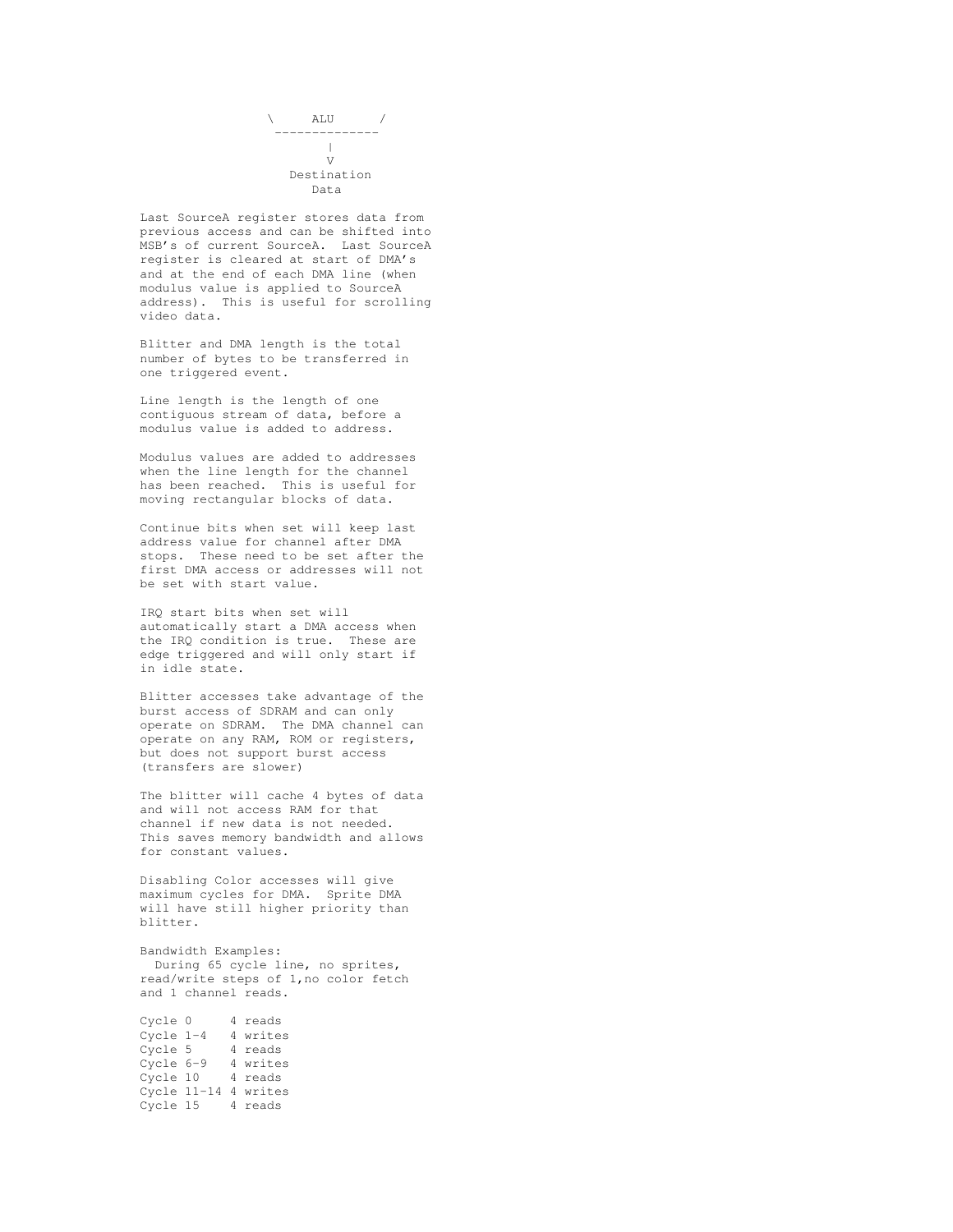| Cycle | $16 - 19$ | 4 | writes |
|-------|-----------|---|--------|
| Cycle | 20        | 4 | reads  |
| Cycle | 21-24     | 4 | writes |
| Cycle | 25        | 4 | reads  |
| Cycle | $26 - 29$ | 4 | writes |
| Cycle | 30        | 4 | reads  |
| Cycle | $31 - 34$ | 4 | writes |
| Cycle | 35        | 4 | reads  |
| Cycle | $36 - 39$ | 4 | writes |
| Cycle | 40        | 4 | reads  |
| Cycle | $41 - 44$ | 4 | writes |
| Cycle | 45        | 4 | reads  |
| Cycle | $46 - 49$ | 4 | writes |
| Cycle | 50        | 4 | reads  |
| Cycle | $51 - 54$ | 4 | writes |
| Cycle | 55        | 4 | reads  |
| Cycle | $56 - 59$ | 4 | writes |
| Cycle | 60        | 4 | reads  |
| Cycle | $61 - 64$ | 4 | writes |

Total bytes transferred = 52 Bytes transferable in 262 lines = 13624 (Not counting pre-buffered reads and transparent pixel optimizing)

(~10) 40 X 32 pixel 8bpp BOB's (1280 bytes) can be placed per frame. (~18) 40 x 32 Pixel Fred1/2 BOB's(1280 bytes.

During 65-cycle line, no sprite, read/write steps of 1, no color fetch and 2 channels reads.

| Cycle       | 0         | 4 | reads  |
|-------------|-----------|---|--------|
| Cycle       | 1         | 4 | reads  |
| Cycle       | $2 - 5$   | 4 | writes |
| Cycle       | 6         | 4 | reads  |
| Cycle       | 7         | 4 | reads  |
| Cycle 8-11  |           | 4 | writes |
| Cycle       | 12        | 4 | reads  |
| Cycle       | 13        | 4 | reads  |
| Cycle       | $14 - 17$ | 4 | writes |
| Cycle       | 18        | 4 | reads  |
| Cycle       | 19        | 4 | reads  |
| Cycle       | $20 - 24$ | 4 | writes |
| Cycle       | 25        | 4 | reads  |
| Cycle 26    |           | 4 | reads  |
| Cycle       | $27 - 30$ | 4 | writes |
| Cycle       | 31        | 4 | reads  |
| Cycle       | 32        | 4 | reads  |
| Cycle 33-36 |           | 4 | writes |
| Cycle 37    |           | 4 | reads  |
| Cycle 38    |           | 4 | reads  |
| Cycle       | $39 - 42$ | 4 | writes |
| Cycle       | 43        | 4 | reads  |
| Cycle 44    |           | 4 | reads  |
| Cycle 45-46 |           | 4 | writes |
| Cycle       | 47        | 4 | reads  |
| Cycle       | 48        | 4 | reads  |
| Cycle 49-52 |           | 4 | writes |
| Cycle       | 53        | 4 | reads  |
| Cycle       | 54        | 4 | reads  |
| Cycle       | $55 - 58$ | 4 | writes |
| Cycle       | 59        | 4 | reads  |
| Cycle       | 60        | 4 | reads  |
| Cycle       | $61 - 64$ | 4 | writes |
|             |           |   |        |

Total bytes transferred = 44 Bytes transferable in 262 lines = 11528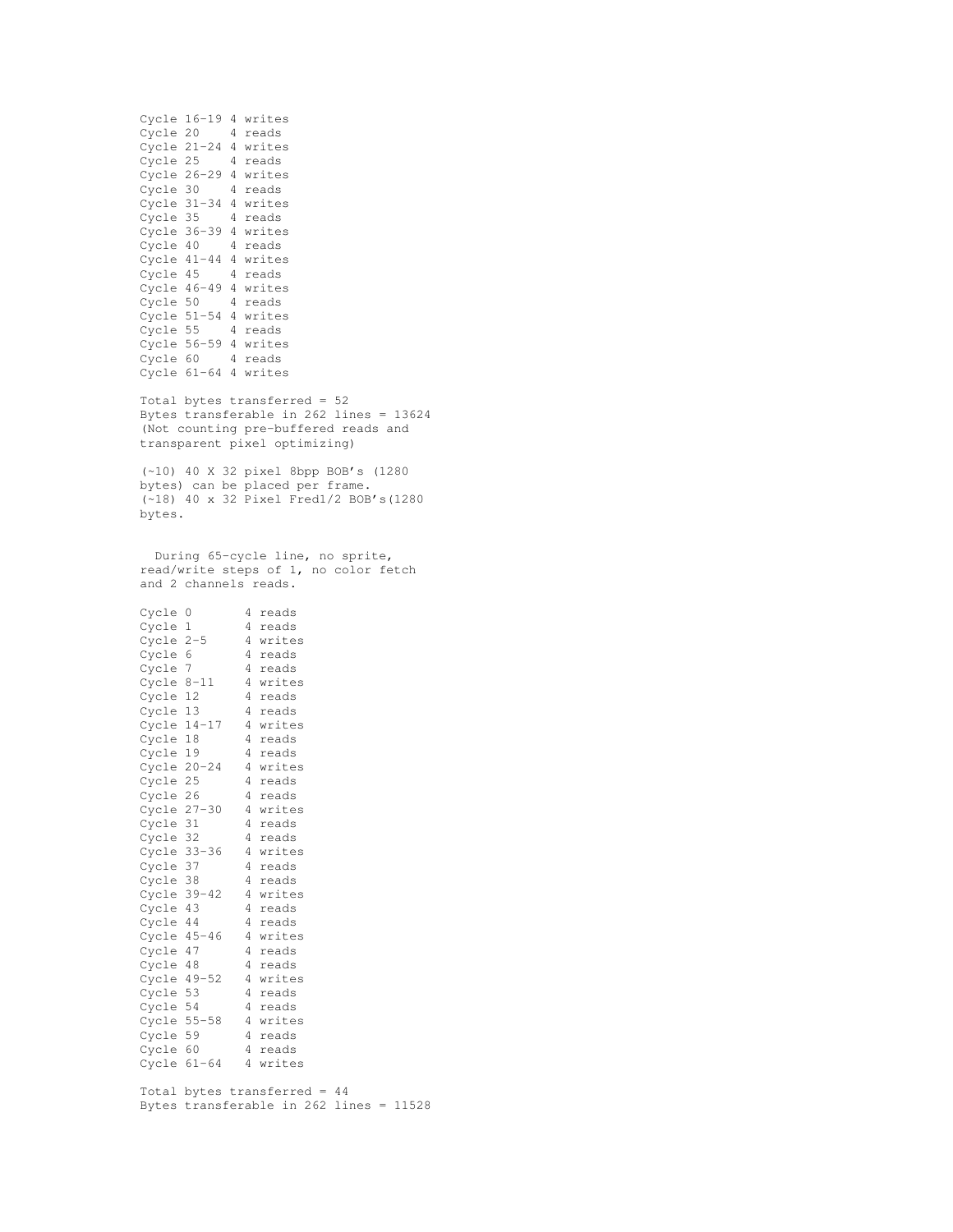(Not counting pre-buffered reads and transparent pixel optimizing)

(~9) 40 X 32 pixel 8bpp BOB's (1280 bytes) can be replaced per frame. (~16) 40 x 32 Pixel Fred1/2 BOB's(1280 bytes.

Fractional incrementing can be used for scaling data.

Bits[7:4] are whole number of steps. Bits[3:0] are fractions of steps per Access

Examples: Default %00010000 (step of 1 to 1) %00001000 (step of 1 to .5) %00000100 (step of 1 to .25) %00001100 (step of 1 to .75) %00000000 (no step)

Steps less than 1 on source channels can save read accesses. For example source steps of .25 will take 1 read access instead of 4 for the same amount of writes.

It may be advantageous to have a source channel with a slower step than the other source channel when using minterms to transform higher frequency data with low frequency data.

Steps of 0 on read channels will cause the blitter to read(once) the start address and use that value as a constant during the blit operation. Any update to this memory location after blit has started will not be recognized, since the value is in the blitters cache.

Step of 0 on destination channel will cause all writes to the start address. (may not be very useful)

Non-transparency blits write whole bytes to memory if channel A is non zero value (good for placing images on chunky bitmaps). Zero values will save one write cycle.(Very good thing!)

Transparency blits write whole bytes to memory if values in channel a are zero. Combined with channel B and the alu set to "OR" the reverse of non-transparency can be done affectively only replacing parts of bitmap that had been written before. Non-zero values save one write cycle. (Very good thing!)

Reads on blits are 4x faster than writes.

MEMORY MAPPER

--------------------------------------- The memory mapper can select which bank the ROMs are fetched from. The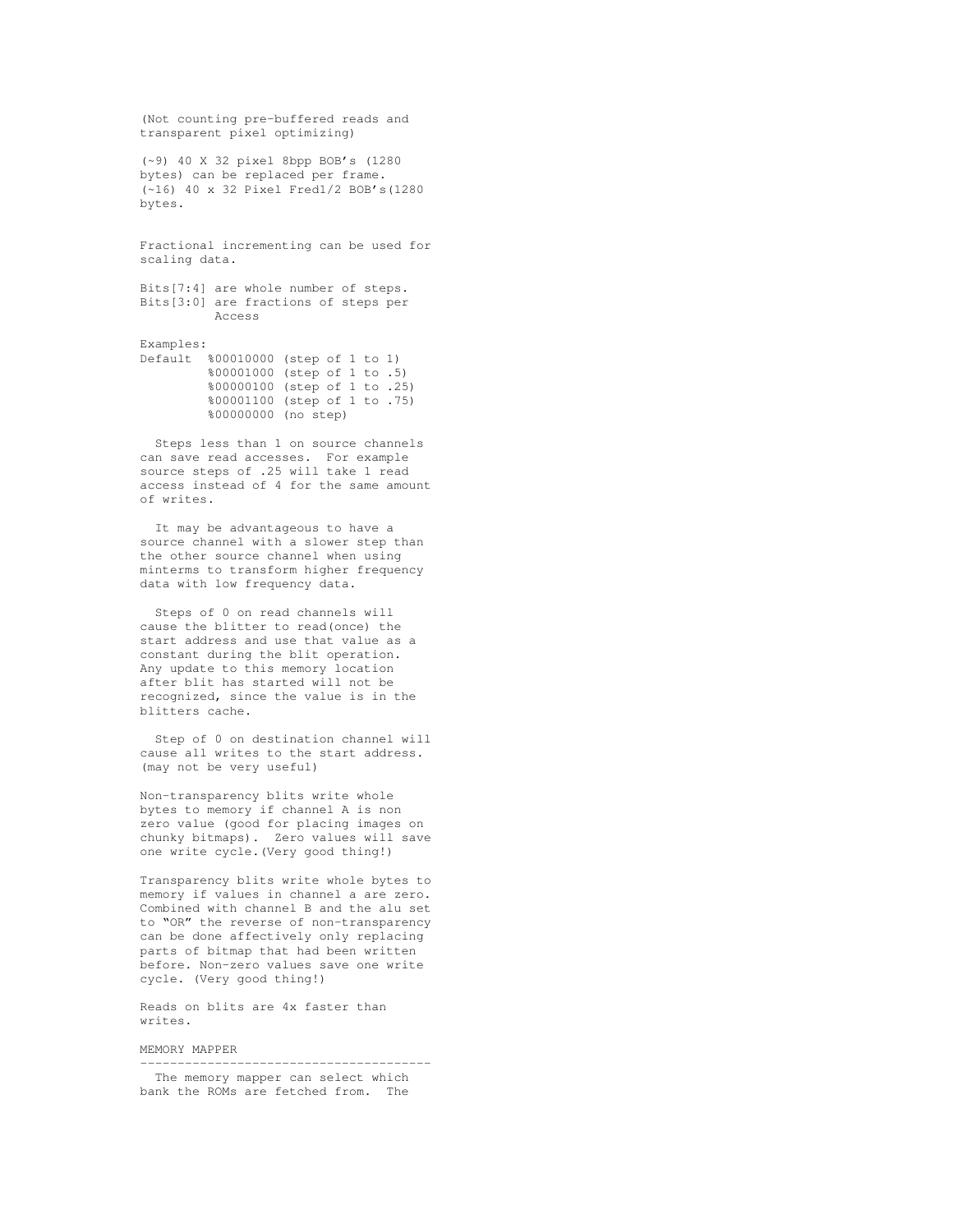```
ROMs may be fetched from RAM, but still
will remain write protected.
$D100 Kernal bank
$D101 Basic bank
Bits [5:0] Bank Location
Bits [7:6] 00 = ROM
          01 = RAMRegisters are write only and may only
be accessed when extended mode is
```
active. Moving Kernal and Basic into SDRAM

will allow a 4x speed increase in CPU burst mode.

CPU EXTENSIONS

---------------------------------------

REGISTER FILE -------------

The original 6502 only contained 3 registers (A, X and Y). The DTV now contains 16 registers which can be mapped into A, X and Y.

Registers 10 - 15 are dual purpose banking registers and can also be used with ALU operations.

| REG 0                                  | DEFAULT ACCUMLATOR          |
|----------------------------------------|-----------------------------|
| REG 1                                  | DEFAULT Y REGISTER          |
|                                        | REG 2   DEFAULT X REGISTER  |
| REG 3<br><b>TO</b><br>Reg 7            | Reserved                    |
|                                        | REG 8   Bank0-3 Access Mode |
| REG 9   CPU Control                    |                             |
|                                        | REG 10   BASE PAGE(Was ZP)  |
| REG 11 I STACK BASE                    |                             |
| REG 12   SEGMENT BANK<br>\$0000-\$3FFF |                             |
| \$4000-\$7FFF                          | REG 13   SEGMENT BANK       |
| \$8000-\$BFFF                          | REG 14   SEGMENT BANK       |
| \$C000-\$FFFF                          | REG 15   SEGMENT BANK       |

ACCUMULTOR CONTROL

--------------------------------------- Besides selecting between 16 registers the accumulator may also have separate source and destination register file. This allows the source register to remain constant while only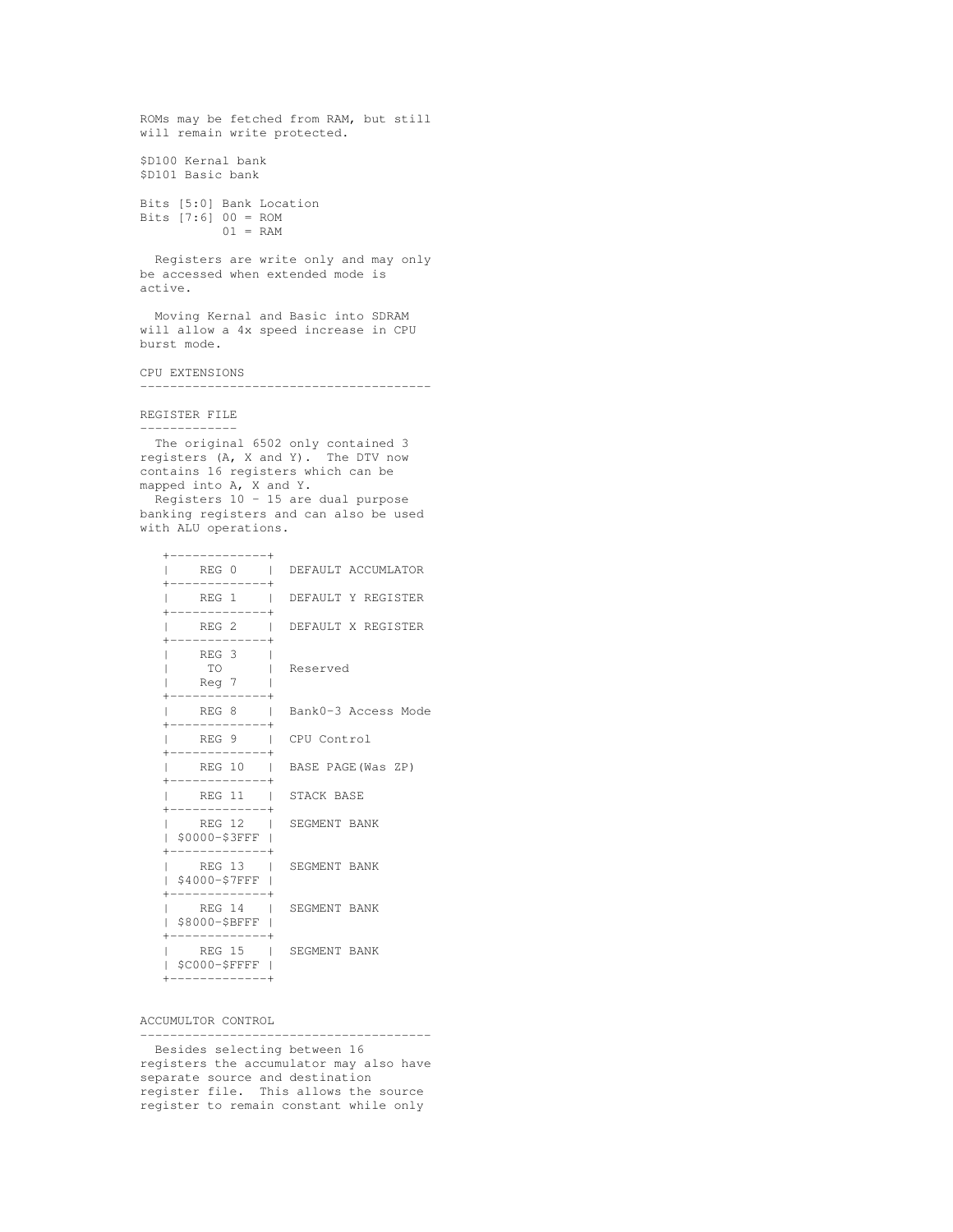updating the destination. The accumulator may also be pointed at the same register that X or Y is pointing at.

The two byte opcode \$32 sets the source and destination register file. The immediate value bits [7:4] set the destination and bits [3:0] set the source.

ACCUMULATOR WITH SAME SOURCE AND DEST



 $ACCUMULATION SOURCE = REG 0$ ACCUMULATOR DESTINATION = REG 0

#### ALU OPERATION BETWEEN TWO REGISTERS -------------------------------------



 $ACCUMULATION SOURCE = REG 0$ ACCUMULATOR DESTINATION = REG 1

INDEX REGISTERS

--------------------------------------- Index registers will have the same source and destination and are set with

the two byte \$42 immediate opcode.

Immediate value bits [7:4] = Y Register Immediate value bits [3:0] = X Register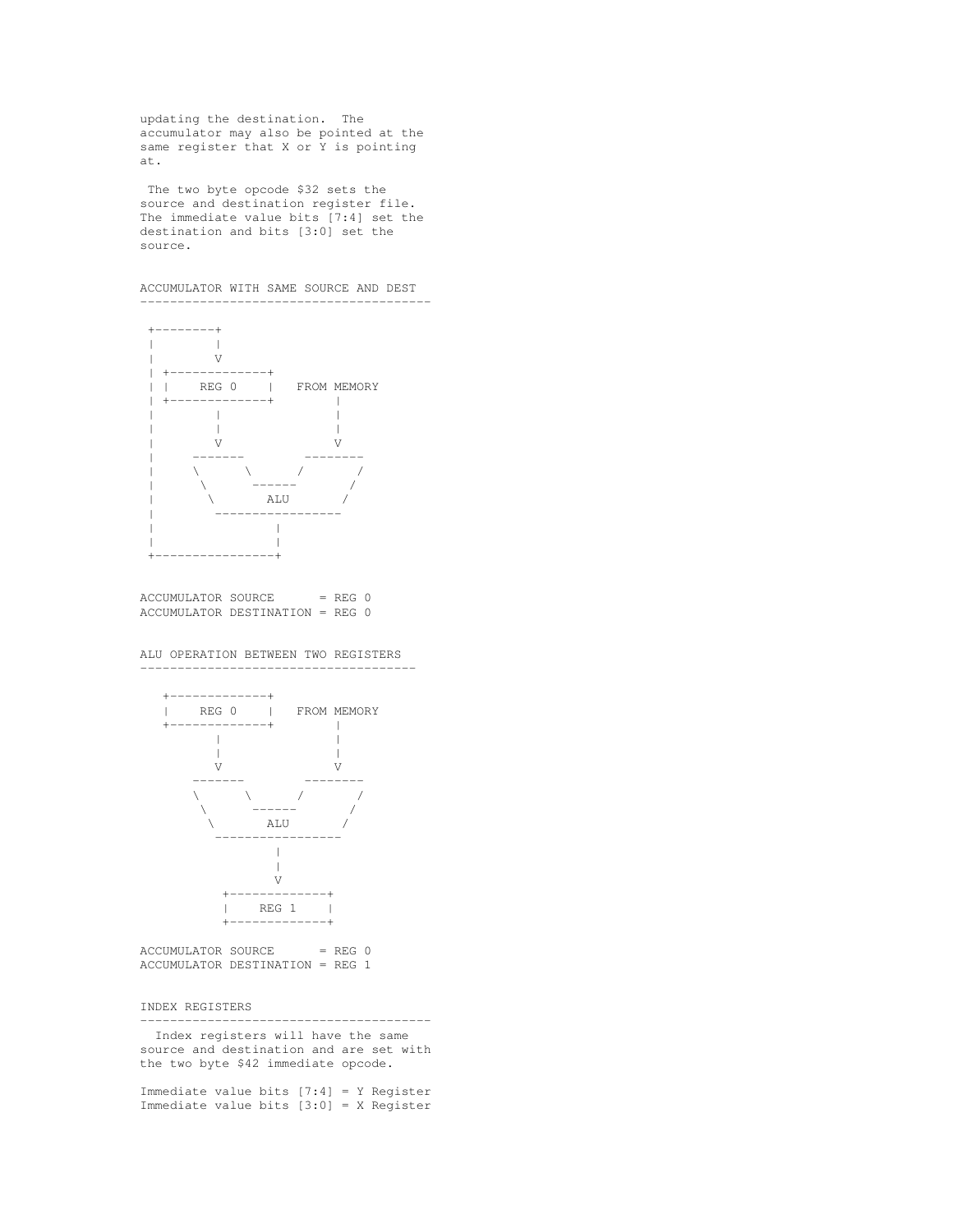SEGMENT MAPPER

The CPU can "see" 64k of contiguous memory. To access more than 64k the segment mapper sets the upper 8 bits of the CPU's 24 bit address bus. There are four 32k segments that may be set independently.

---------------------------------------

Setting banks can be achieved by loading or executing ALU operations with the accumulator, X or Y register destinations pointing to one of the four segment register files.

```
+-------------+
  |<br>| REG 12 | SEGMENT BANK
  | $0000-$3FFF |
  |Default Value|
  | *000000000 |
  +-------------+
  | REG 13 | SEGMENT BANK
  | $4000-$7FFF |
  |Default Value|
  | %00000001 |
  +-------------+
  | REG 14 | SEGMENT BANK
  | $8000-$BFFF |
  |Default Value|
  | %00000010 |
  +-------------+<br>| REG 15 |
  | REG 15 | SEGMENT BANK
  | $C000-$FFFF |
  |Default Value|
  | %00000011 |
  +-------------+
Bits[1:0] = AddressOut[15:14]
```
Bits $[7:2]$  = AddressOut $[21:16]$ 

```
+-------------+
| REG 8 | BANK 3 - 0
|Default Value| Access Control
| %01010101 |
+-------------+
```

```
Bank 0
Bits[1:0]
```
Bank 1 Bits[3:2] Bank 2 Bits[5:4]

Bank 3 Bits[7:6]

> $00 = ROM$  $01 = RAM$ 10 = Reserved 11 = reserved

CPU CONTROL REG 9

--------------------------------------- Bit 0 Skip internal cycle when set Bit 1 Burst enable when set

#### BRANCH ALWAYS

---------------------------------------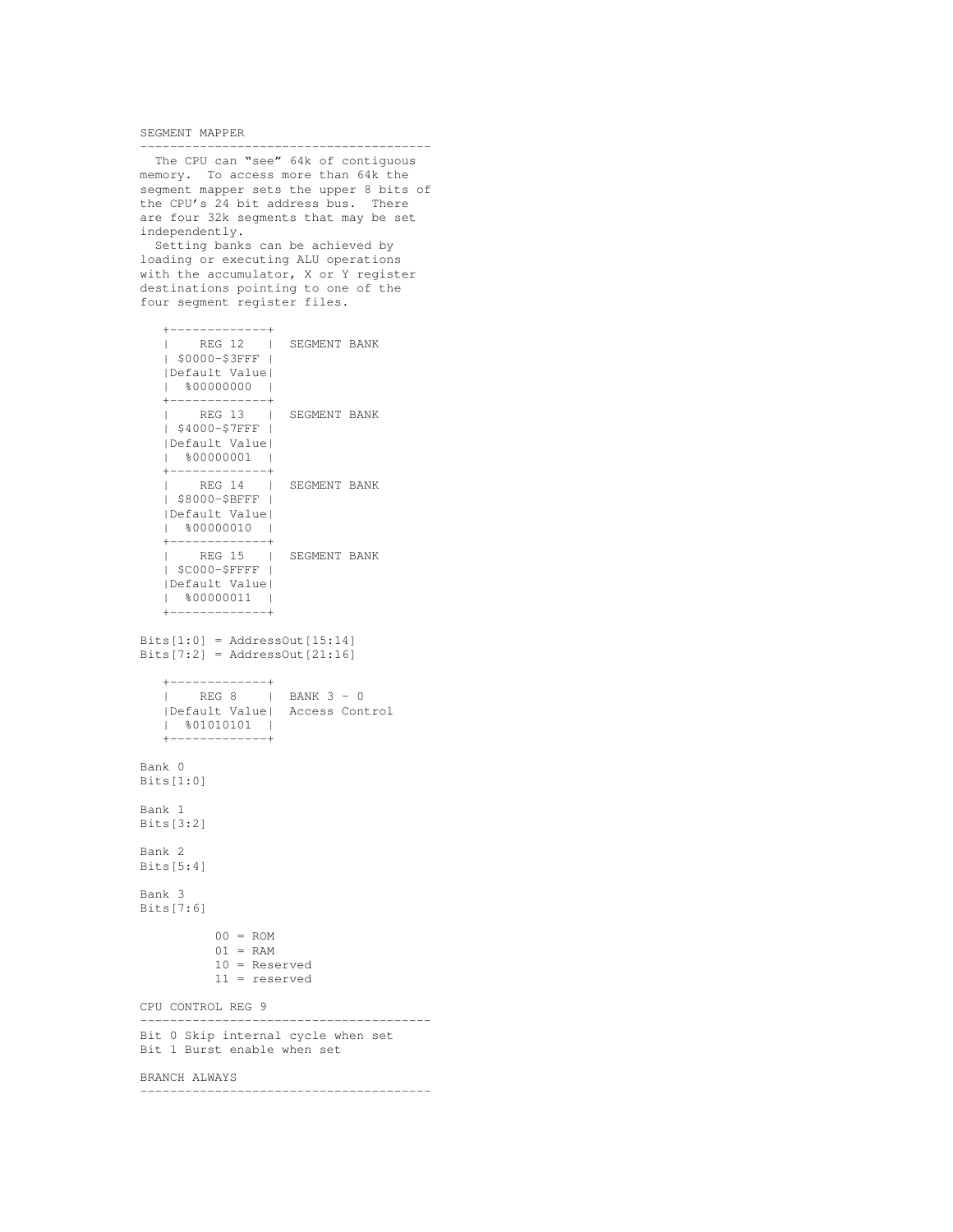Branch always \$12 (BRA) is a two byte relative opcode. BRA will branch relative 127 forward or 128 back.

OPTIMIZED MEMORY ACCESS

---------------------------------------

Memory accesses repeat on a 32-cycle pattern. All reads to SDRAM are performed in burst of 4 and writes are single access. SRAM, ROM and register writes are single read and single write.

CPU CYCLES

When "skip internal cycles" is set in the CPU's control register the instruction timing is as follows.

---------------------------------------

| Implied               |       |   | = 1 cycle |
|-----------------------|-------|---|-----------|
| Immediate             | $= 2$ |   |           |
| Relative              | $= 1$ |   |           |
| Push                  | $= 2$ |   |           |
| Pull                  | $= 2$ |   |           |
| ZeropageRMW           | $= 4$ |   |           |
| ZeropageIndexed       | $= 4$ |   |           |
| Zeropage writes $= 3$ |       |   |           |
| Zeropage reads        | $= 3$ |   |           |
| Absolute              | $= 4$ |   |           |
| AbsoluteRMW           | $= 5$ |   |           |
| Absolute indexed      | $= 5$ |   |           |
| Jump                  | $=$ 3 |   |           |
| Jump Indirect         | $= 5$ |   |           |
| IndirectY Read        | $= 5$ |   |           |
| Indirecty RMW         | $= 6$ |   |           |
| IndirectX RMW         | $= 7$ |   |           |
| IndirectX Write       | $=$   | 6 |           |
|                       |       |   |           |

When the "burst" bit is enabled the CPU will fetch 8 bytes at a time and will used them with instructions that have sequential memory accesses. For example immediate instructions have one opcode byte and one data byte in sequential order. You can execute 4 immediate instructions per 1mhz cycle or 8 implied instructions.

The CPU will halt burst execution any time there is a non-sequential read or any write.

The multi-byte burst fetches are on 4 byte boundaries. For maximum performance instructions that execute in sequential order (immediate, implied, absolute..) should start at word 0, so 4 bytes of data/instructions can be executed in the same time 1 instruction would be executed.

### Example:

All 4 instructions can execute before next memory access C000 LDA #\$01 C002 ROR C003 SEI

LDA Can not execute in 1 memory access, since it crosses a 4-word boundary. Instructions C005-C007 all execute next memory access.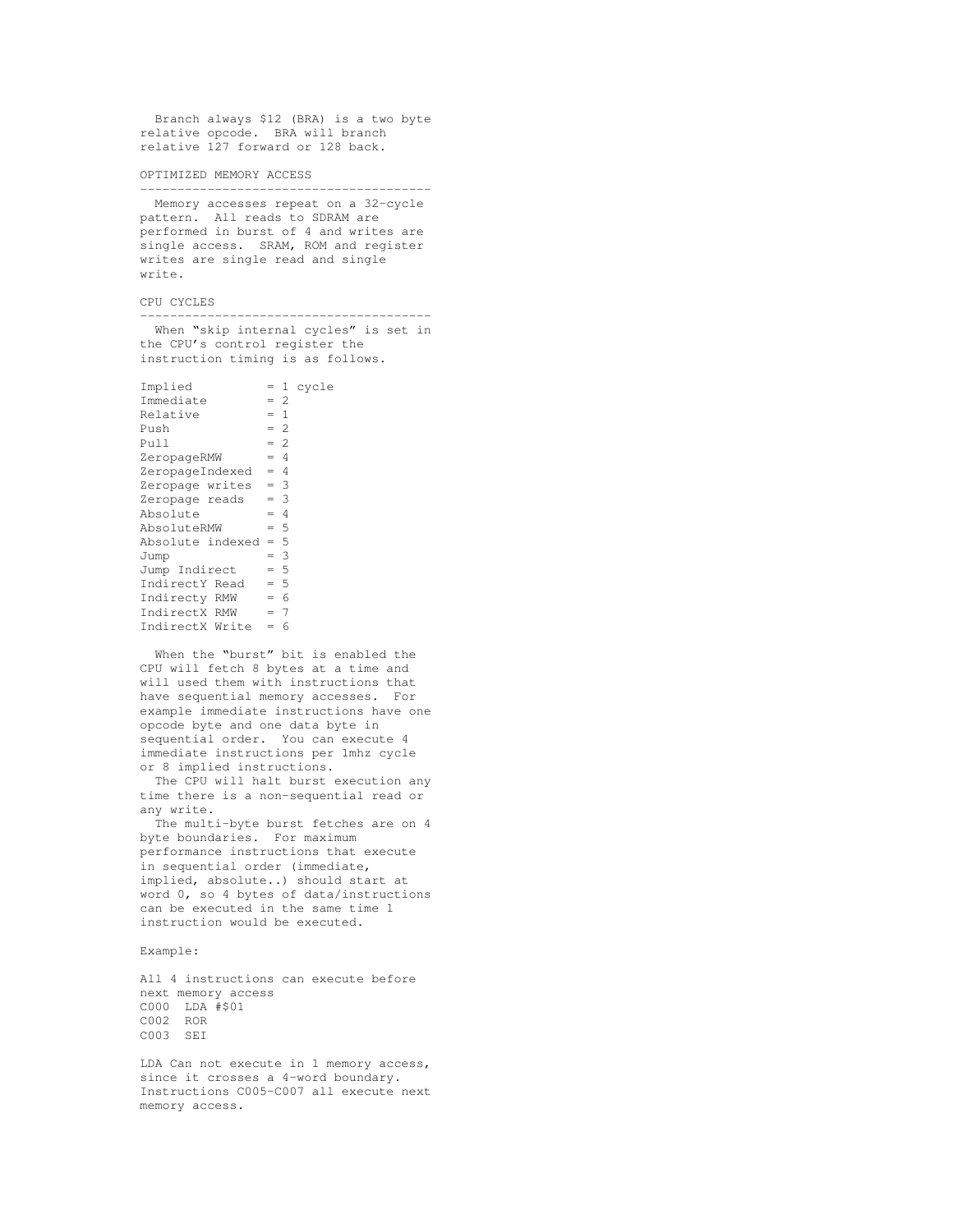C003 LDA #\$01 C005 ROR C006 SEI C007 NOP Access 1 execution stops with reads to non-immediate memory locations. Memory access 2 will be from zero page and execution stops. Access 3 will execute instructions C002-C003 C000 LDA \$01 C002 ROR C003 SEI Access 1 execution stops with writes to non-immediate memory locations. Memory access 2 will be to zero page and execution stops. Access 3 will execute instructions C002-C003 C000 STA \$01 C002 ROR C003 SEI Access 1 executes all cycles, except the read to \$D020. Access 2 reads from \$D020 and cycle 3 executes C003. C000 LDA \$D020 C<sub>003</sub> SET Cycle 1 executes up to the actual write. Cycle 2 does the write Cycle 3 executes your self-modified code. (Bad. Bad. Boo. Hiss.) C000 STA \$C003 C003 ... PALETTE --------------------------------------- There are 16 adjustable colors. \$0-f When chroma is set to 0 there is no modulation and can be used for white, black and grays. DTV palette compatibility bit when set will distribute color 15 chroma across \$10-\$ff. This allows you to have 16 colors that can be changed with one write to a register. Colors \$0-\$f are [chroma] [luma] from adjustable palette. Colors \$10-\$ff are [chroma] [luma] from color decoder only. Default PALLETTE ---------------- Color0Luma = \$0 black Color1Luma = \$f white Color2Luma = \$6 Red Color3Luma = \$e cyan Color4Luma = \$8 purple Color5Luma = \$b green Color6Luma = \$6 blue Color7Luma = \$f yellow Color8Luma = \$9 orange Color9Luma = \$6 brown Color10Luma = \$b light red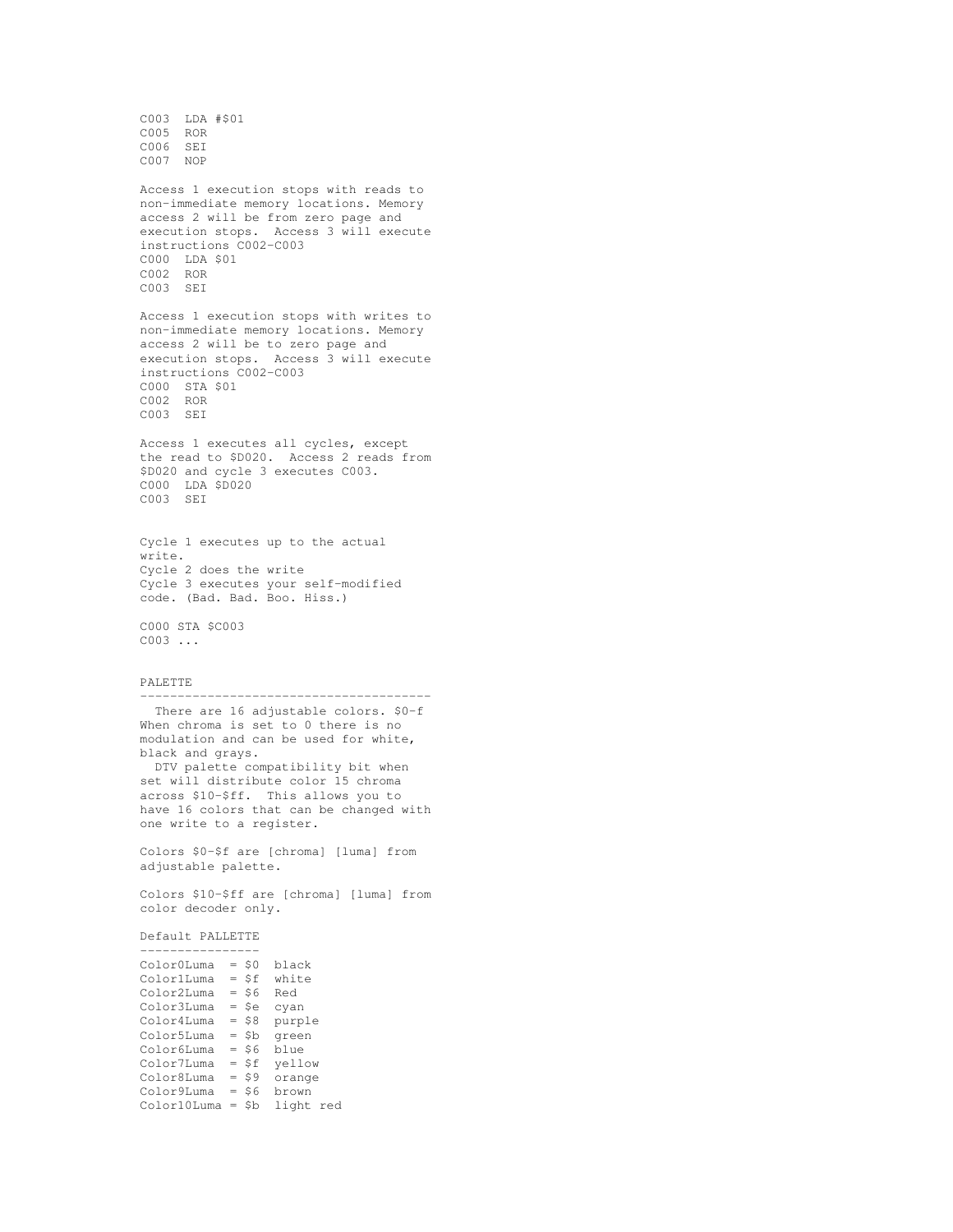```
Color11Luma = $5 dark gray
Color12Luma = $7 medium gray
Color13Luma = $f light green
Color14Luma = $a light blue
Color15Luma = $a light gray
Color0Chroma = $0 black
Color1Chroma = $0 white
Color2Chroma = $3 Red
Color3Chroma = $b cyan
Color4Chroma = $5 purple
Color5Chroma = $d green
Color6Chroma = $8 blue
Color7Chroma = $f yellow
Color8Chroma = $2 orange
Color9Chroma = $2 brown
Color10Chroma = $3 light red
Color11Chroma = $0 dark gray
Color12Chroma = $0 medium gray
Color13Chroma = $d light green
Color14Chroma = $9 light blue
Color15Chroma = $0 light gray
Default VIC Registers
---------------------------------------
raster compare \leq (others \Rightarrow '1')
light_pen_irq_en <= '0'
sprite_sprite_irq_en<= '0';
sprite_background_irq_en <= '0';
raster_irq_en <= '0';
ExtendedRegEnableB <= '0';
GBankA \leq (others => '0');<br>GBankB \leq (others => '0');
                       \leq (others \Rightarrow '0');
LinearAddressing \langle = 10^1;<br>HiColor \langle = 10^1;HiColor <= '0';
ColorBankHigh <= "0000";
ColorBankLow <= "01110110";
border_color <= (others => '0');
bkgnd0_color <= (others => '0');
bkgnd1_color <= (others => '0');
bkgnd2_color <= (others => '0');
bkgnd3_color <= (others => '0');
ExtendedRegKill   \leq '0';
PAL \langle = \ 0 \, , \ranglebmm \langle 0, 1 \rangle<br>
ecm \langle 0, 1 \rangle;
                       \leq = '0';
vm \langle = \text{ (others =} 2 \cdot 0 \cdot ) \rangle;
cb \langle = \text{(others =>} '0') \rangle;
AlwaysSetToZero <= '0';
c_sel<br>r sel
r_sel \langle = 0';<br>x_scroll \langle = 0; \langle = 0;\leq (others \Rightarrow '0');
y\_scroll <= (others => '0');
den \langle 0, 1 \rangleclear_light_pen_irq<= '0';
clear_sprite_sprite_irq <= '0';
clear_sprite_background_irq <= '0';<br>clear raster irq <= '0';
clear_raster_irq \leq 0';<br>Sprite7Priority \leq 0':
Sprite7Priority <= '0';<br>Sprite6Priority <= '0';
Sprite6Priority \langle 5p \rangle = \langle 0 \rangle;<br>Sprite5Priority \langle 2 \rangle = \langle 0 \rangle;
Sprite5Priority \langle = 10^1;<br>Sprite4Priority \langle = 10^1;Sprite4Priority \langle 5 \rangle = '0';<br>Sprite3Priority \langle 5 \rangle = '0':
Sprite3Priority \langle 5p \rangle = \langle 0 \rangle;<br>Sprite2Priority \langle 5p \rangleSprite2Priority \leftarrow '0';<br>Sprite1Priority \leftarrow '0';
Sprite1Priority \langle 5 \rangle = '0';<br>Sprite0Priority \langle 5 \rangle = '0';
Sprite0Priority
sprite_colora \leftarrow (others => '0');<br>sprite_colora \leftarrow (others => '0');
sprite_colorb <= (others => '0');
sprite_0_color <= (others => '0');
sprite_l\_color \iff \iff \text{(others =& '0');}
```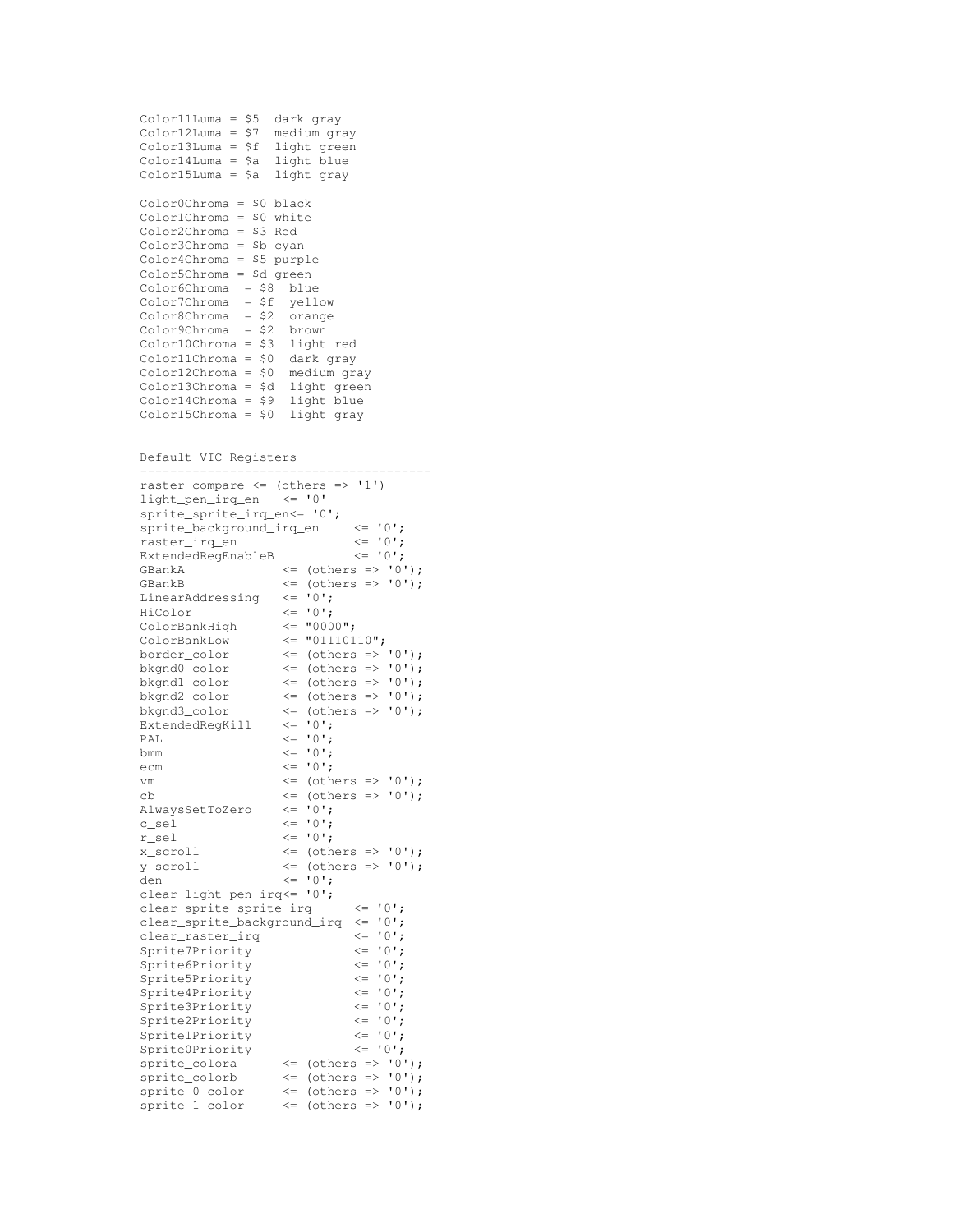```
sprite_2_color <= (others => '0');
 sprite_3\_{color} \leq \text{ (others} \Rightarrow '0');\text{sprite\_4\_color} \leq \text{(others =& '0');}sprite_5_color <= (others => '0');
\text{sprite\_6\_color} \leftarrow \left( \text{others} \Rightarrow '0' \right);sprite_7_color \langle = \text{(others => '0'); \rangle}<br>PhaseAlternate \langle = \text{'0'}; \ranglePhaseAlternate
BurstRate <=
"000111000001001000101010"; --new 18
OldDTVCompatibility<= '0';
BorderOff<br>IrqTriggerCycle
                            \begin{array}{rcl} \n & \leftarrow & 0 \; , \\
 & \leftarrow & 10000000 \; , \\
 & \leftarrow & 10000000 \; , \quad --at\n \end{array}the end of cycle 64
SpriteBank <= (others => '0')<br>LinearModuloA <= (others => '0')
                             \leq (others \Rightarrow '0')
LinearStartA <=
"0000000000000001110110"; --color bank
LinearStepA \leq (others => '0')
\begin{tabular}{lllll} LinearModuloB & $\quad\langle=\text{ (others =&\quad '0')$} \\ LinearStartB & $\quad\langle=\text{ (others =&\quad '0')$} \end{tabular}\leq (others \Rightarrow '0')
LinearStepB \langle = \text{(others => '0')}<br>OverScan \langle = \text{'0'}OverScan <= '0'<br>ColorDisable <= '0'
ColorDisable
CPUBadlineDisable \leq '0'<br>ChunkyEnable \leq '0'
ChunkyEnable
LineAdjust \leftarrow "00001101";<br>PhaseAdjust \leftarrow (others =>
                               \leq (others \Rightarrow '0')
v = 100 \leq v = 10
```
MODULO PROGRAMMING

--------------------------------------- The DTV contains 3 locations where address are calculated with modulus counters. VIC, DMA and Blitter.

Modulus counters can be used to format data fetches from a contiguous memory.



Displaying or moving portions of images that are bigger than the display window can be achieved by properly setting the modulus values.

Example: 320x200 display window 800x400 image

Set line count to 320, which is the number of pixels in a scan line.

Set modulus to 800(total pixels in image) - 320(scan line pixels)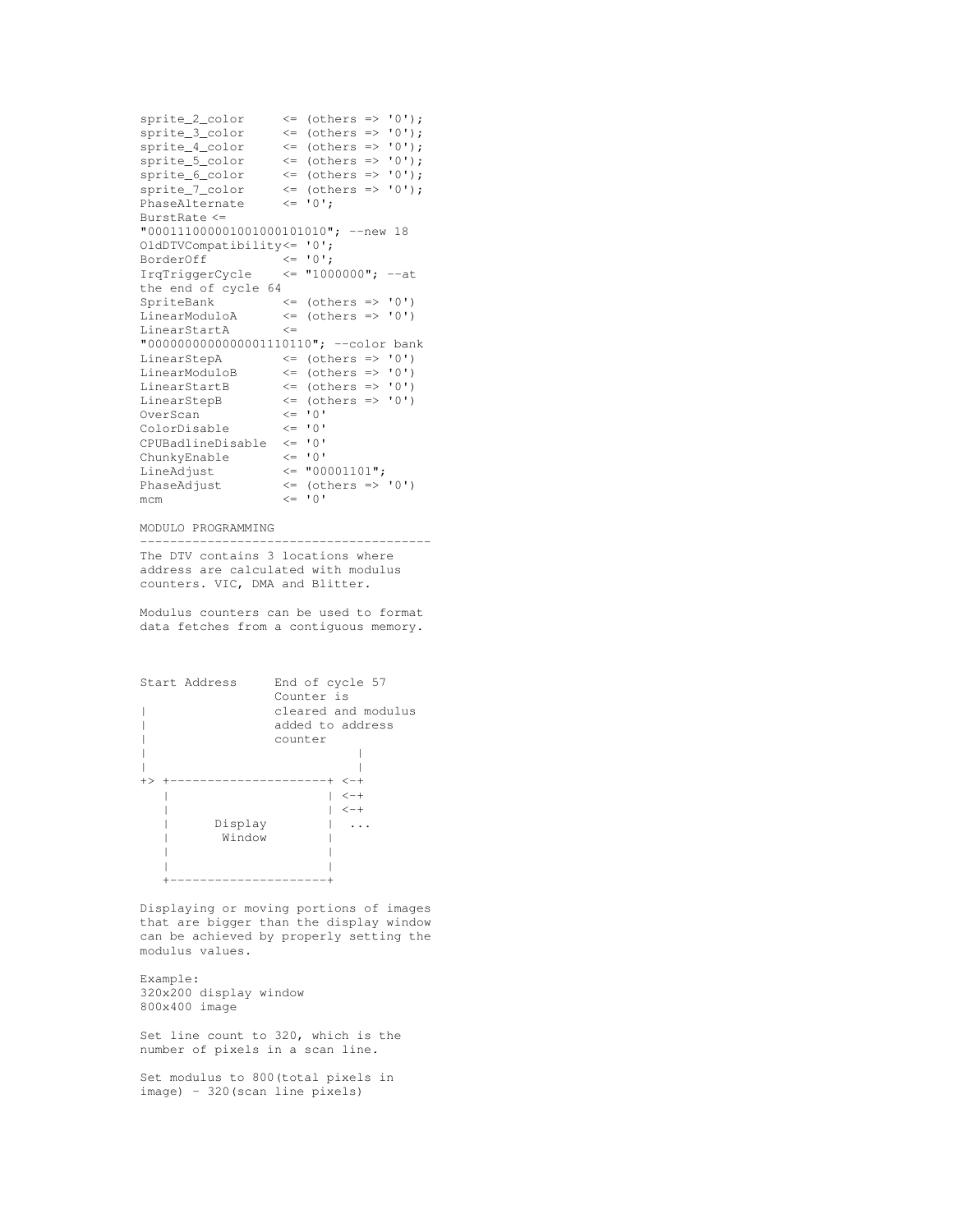Start address at beginning of image.



Moving start address along the first line will scroll horizontally in the image.



Moving start by image horizontal size (In this example 800) will scroll the image down by 1 line.



Unlimited scrolling in 640 x 400 buffer.

Scroll =  $0,0$ 

| ----------------- |                                |
|-------------------|--------------------------------|
|                   |                                |
|                   |                                |
|                   |                                |
|                   | ------------------------------ |

Scrolled down to 0,7 5120 bytes of new data plotted by blitter, placed at bottom of view port and exact copy placed above view port. +-------------------------------+

| 1111111111111111                  |  |
|-----------------------------------|--|
| ----------------                  |  |
|                                   |  |
|                                   |  |
| 1111111111111111                  |  |
| . _ _ _ _ _ _ _ _ _ _ _ _ _ _ _ _ |  |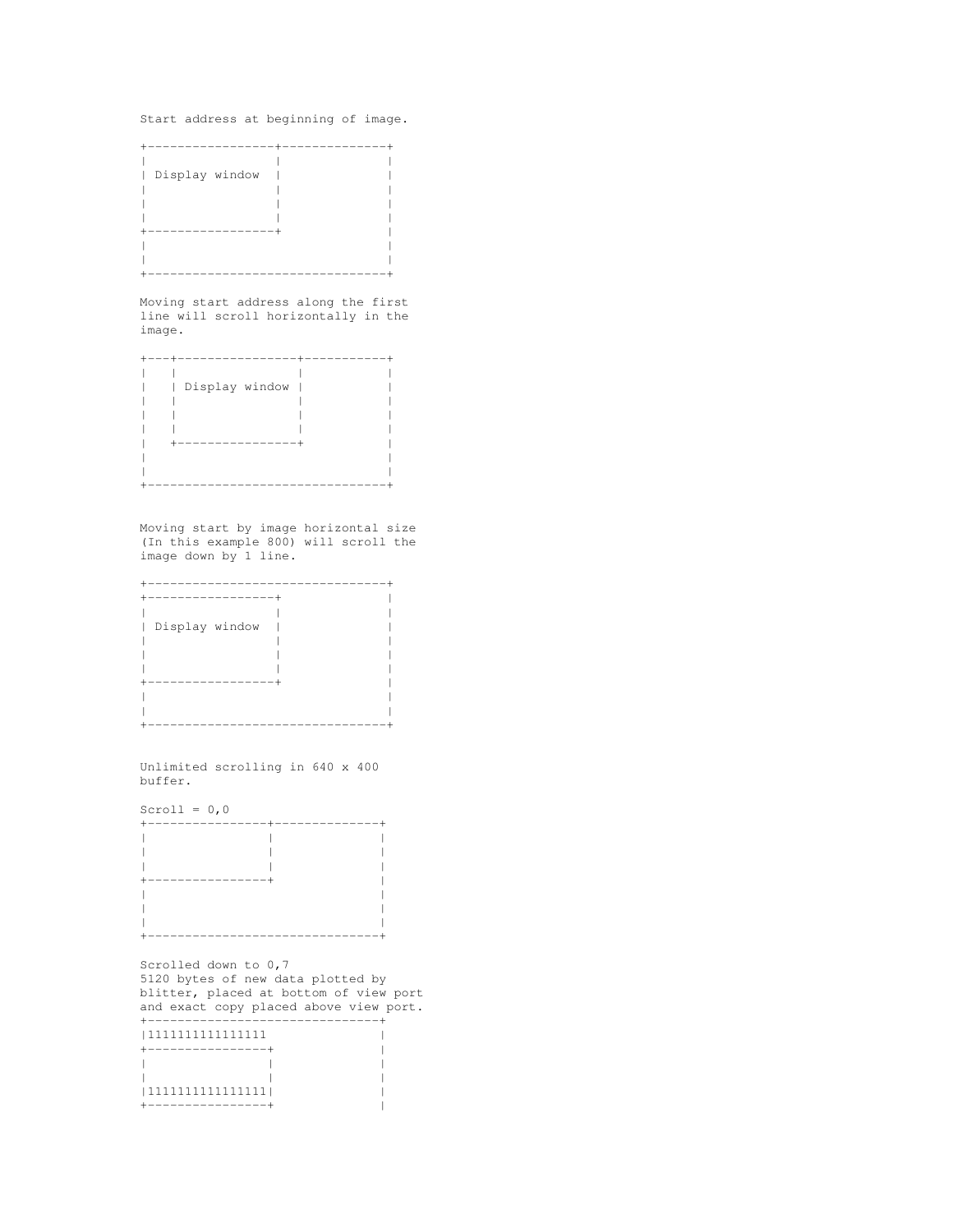| ---------<br>---- | ----- |
|-------------------|-------|

Scrolled down to 0,319 5120 bytes of new data plotted by blitter, placed at bottom of view port and exact copy placed above view port. +-------------------------------+

|1111111111111111 | | . . . | | . . . | |NNNNNNNNNNNNNNNN | +----------------+ | | . . . | | | . . . | | |NNNNNNNNNNNNNNNN| | +----------------+--------------+

If y position of view port = 320 then next scroll will jump back to y position = 0. This allows unlimited y scrolling.

The same concept works in the x-axis and will jump to x position =  $0$  when x position = 640.

Combining both x and y are possible allowing scrolling in any direction with only 8320 bytes of blits per 8 pixel plotting.

Moving by multiples of lines and pixels can be used to scroll in all directions.

VIC Start addresses are loaded on line 49(line 11 in over-scan mode).

Changing the modulus on every scan line can generate effects like twisting roads.



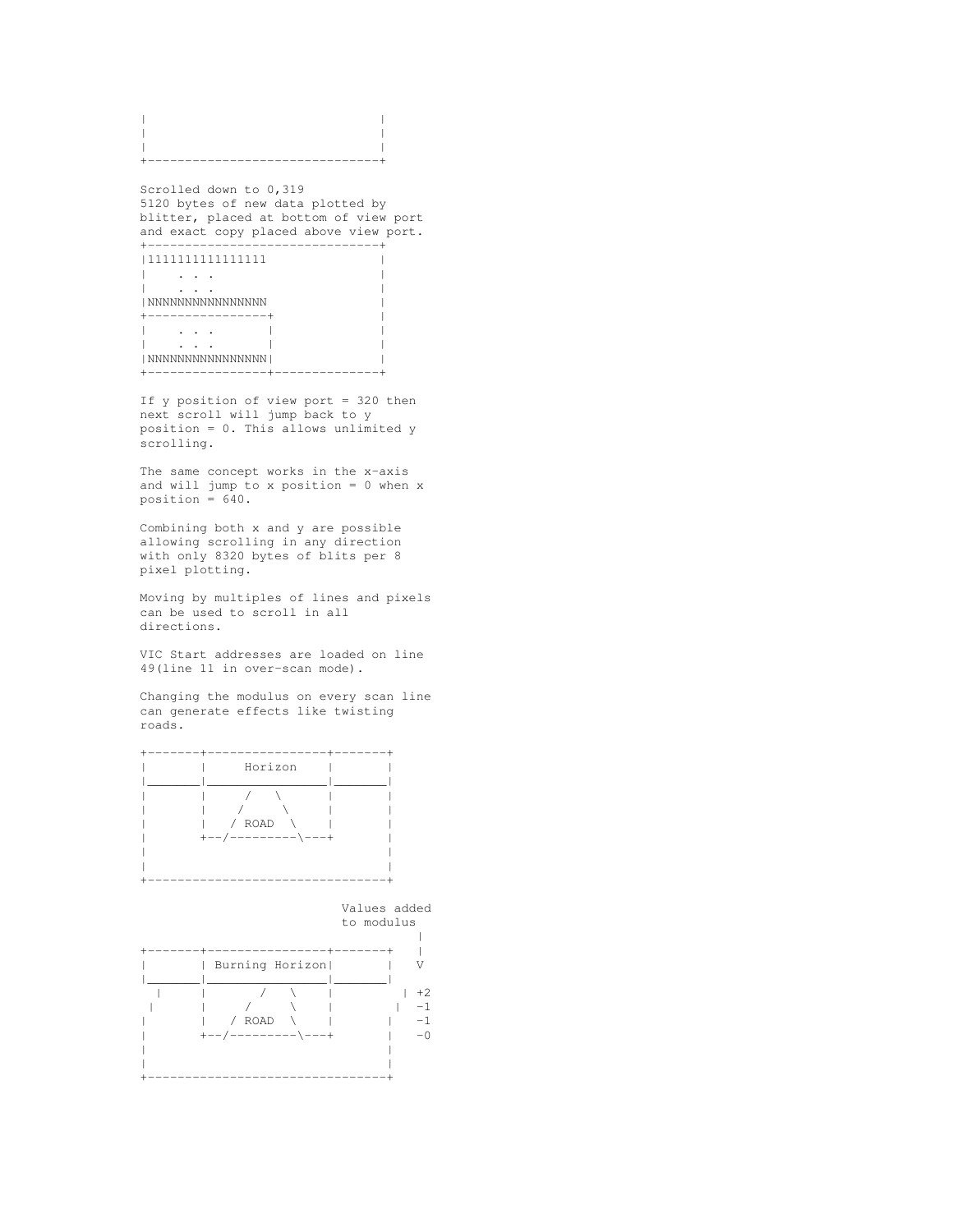Plotting BOB's into a twisted display would require the blit start address be changed by the opposite amount on every line modified

RATINGS --------------------------------------- VDD  $3.3v$ MAX  $3.6v$ Operating Temp 0C - 70C High Level Input 1.7v Low Level Input 1.1v Schmitt hysteresis .6v Capacitance Input (die) 2.4pF Capacitance Output (die) 5.6pF Capacitance Bidir (die) 6.6pF PIN ASSIGNMENTS --------------------------------------- Input Pins -----------------+----- Name ; -----------------+----- ATNIn ; 5v Tol Clk32mhz ; 5v Tol KeyboardClk ; 5v Tol KeyboardData ; 5v Tol LightPen ; 5v Tol ; Schmitt nDMA ; 5v Tol nReset ; 5v Tol nSRAMSelect ; 5v Tol nSVideo ; 5v Tol Output Pins -----------------+----- Name ; -----------------+----- AddressBufferDir ; LVTTL CPUAddressEn ; LVTTL CSync ; LVTTL Chroma[0] ; LVTTL ; 12ma Chroma[1] ; LVTTL ; 12ma Chroma[2] **;** LVTTL **;** 12ma Chroma[3] **;** LVTTL **;** 12ma Clk1mhzEn ; LVTTL DataBufferDir ; LVTTL DataBuffer\_nOE ; LVTTL IECATN ; LVTTL Luma[0] ; LVTTL ; 12ma Luma[1] **;** LVTTL **;** 12ma Luma[2] ; LVTTL ; 12ma Luma[3] **;** LVTTL **;** 12ma SDRAMCLK ; LVTTL ; Low Skew SDRAMLDM ; LVTTL SDRAMUDM ; LVTTL<br>SDRAM\_nCS ; LVTTL SDRAM\_nCS ; LVTTL SDRAMnCAS ; LVTTL SDRAMnRAS ; LVTTL<br>VoicelSigma ; LVTTL Voice1Sigma ; LVTTL ; 12ma Voice2Sigma ; LVTTL ; 12ma Voice3Sigma ; LVTTL ; 12ma VolumeSigma ; LVTTL ; 12ma nIORd ; LVTTL nRAMCS ; LVTTL nROMCs ; LVTTL nWrite ; LVTTL

-----------------+-----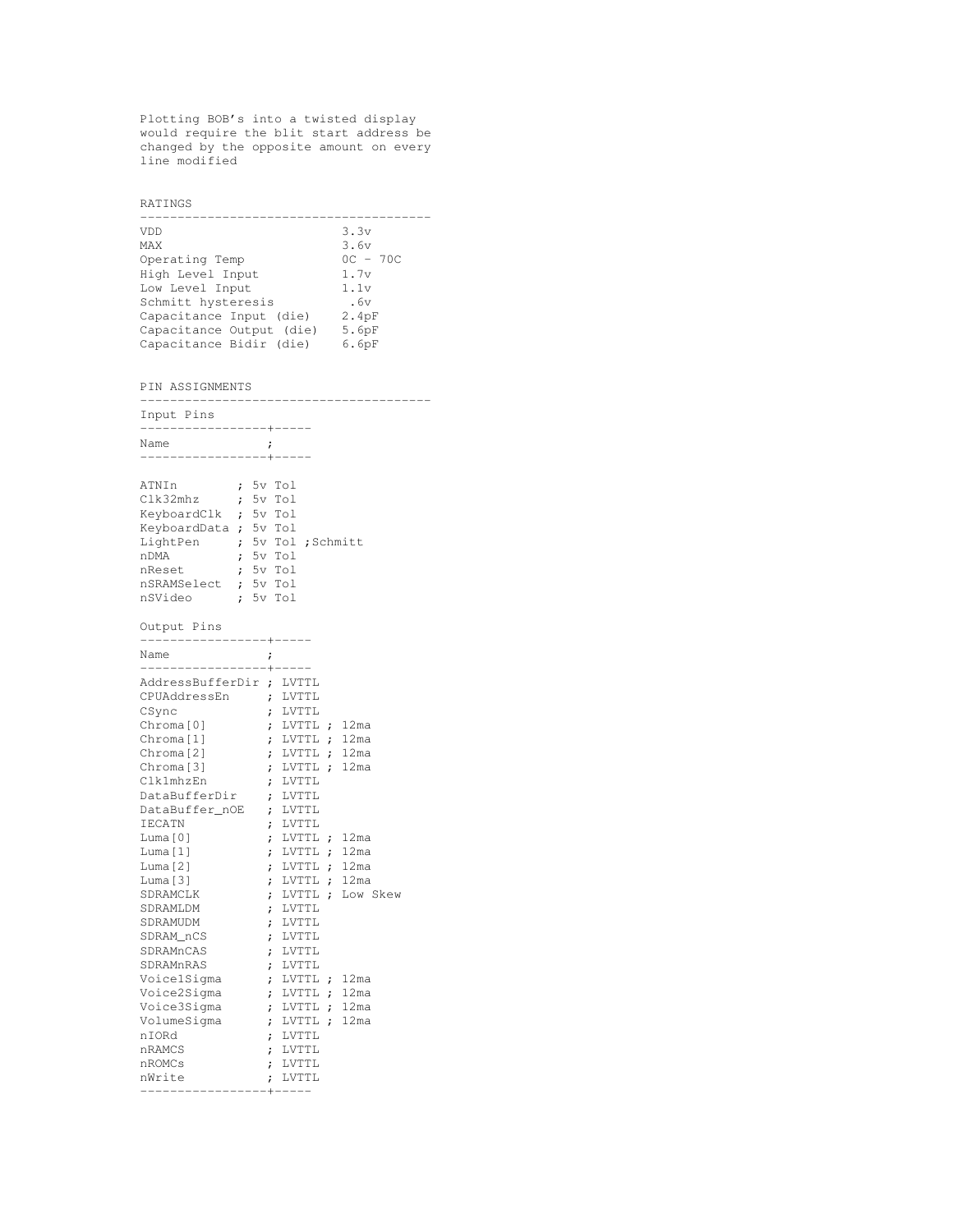| ----------------------     |              |                                |           |           |            |                     |
|----------------------------|--------------|--------------------------------|-----------|-----------|------------|---------------------|
| Bidir Pins                 |              |                                |           |           |            |                     |
| ------------+------+--     |              |                                |           |           |            |                     |
| Name                       | $\ddot{ }$   | Pin<br>#                       | ï         | Ι         |            |                     |
| ------------+--            |              | $--- + --- +$                  |           |           |            |                     |
| Address[0]                 | ;            | LVTTL                          | ;         | 5V        | Tol        |                     |
| Address[10]<br>Address[11] | $\mathbf{r}$ | $_{\rm LVTTL}$                 | ;         | 5V        | Tol        |                     |
| Address[12]                | ï            | <b>LVTTL</b><br>$_{\rm LVTTL}$ | ï         | 5V<br>5V  | Tol<br>Tol |                     |
| Address[13]                | $\ddot{ }$   | <b>LVTTL</b>                   | ï<br>ï    | 5V        | Tol        |                     |
| Address[14]                | ï<br>;       | <b>LVTTL</b>                   | $\dot{r}$ | 5V        | Tol        |                     |
| Address[15]                | ï            | LVTTL                          | ï         | 5V        | Tol        |                     |
| Address[16]                | ;            | <b>LVTTL</b>                   | $\dot{r}$ | 5V        | Tol        |                     |
| Address[17]                | ï            | LVTTL                          | ï         | 5V        | Tol        |                     |
| Address[18]                | $\dot{,}$    | LVTTL                          | $\dot{r}$ | 5V        | Tol        |                     |
| Address[19]                | ;            | <b>LVTTL</b>                   | ï         | 5V        | Tol        |                     |
| Address[1]                 | ;            | LVTTL                          | $\dot{r}$ | 5V        | Tol        |                     |
| Address[20]                | ï            | LVTTL                          | ï         | 5V        | Tol        |                     |
| Address[21]                | ;            | <b>LVTTL</b>                   | $\dot{r}$ | 5V        | Tol        |                     |
| Address[2]                 | ;            | <b>LVTTL</b>                   | ï         | 5V        | Tol        |                     |
| Address[3]                 | $\ddot{ }$   | LVTTL                          | $\dot{r}$ | 5V        | Tol        |                     |
| Address[4]                 | ;            | LVTTL                          | $\dot{r}$ | 5V        | Tol        |                     |
| Address[5]                 | ;            | LVTTL                          | $\dot{r}$ | 5V        | Tol        |                     |
| Address[6]                 | ;            | LVTTL                          | ;         | 5V        | Tol        |                     |
| Address[7]                 | ;            | LVTTL                          | $\dot{r}$ | 5V        | Tol        |                     |
| Address[8]                 | ;            | ${\tt LVTTL}$                  | ;         | 5V        | Tol        |                     |
| Address[9]                 | ;            | LVTTL                          | ;         | 5V        | Tol        |                     |
| Data[0]                    | ;            | LVTTL                          | ï         | 5V        | Tol        |                     |
| Data[1]                    | ;            | LVTTL                          | ;         | 5V        | Tol        |                     |
| Data[2]                    | ï            | <b>LVTTL</b>                   | ;         | 5V        | Tol        |                     |
| Data[3]                    | ;            | LVTTL                          | ;         | 5V        | Tol        |                     |
| Data[4]                    | ;            | LVTTL                          | ï         | 5V        | Tol        |                     |
| Data[5]                    | ;            | LVTTL                          | ï         | 5V        | Tol        |                     |
| Data[6]                    | ;            | LVTTL                          | $\dot{r}$ | 5V        | Tol        |                     |
| Data[7]                    | ;            | LVTTL                          | ï         | 5V        | Tol        |                     |
| IECClk                     | ;            | LVTTL                          | ï         | 5V        | Tol        | ;Pullup             |
| IECData                    | ;            | LVTTL                          | ï         | 5V        | Tol        | ;Pullup             |
| JoyA[0]                    | ;            | LVTTL                          | $\dot{r}$ | 5V        | Tol        | ;Pullup             |
| JoyA[1]                    | ;            | LVTTL                          | ï         | 5V        | Tol        | ;Pullup             |
| JoyA[2]                    | ;            | LVTTL                          | $\dot{r}$ | 5V        | Tol        | ;Pullup             |
| JoyA[3]                    | ;            | LVTTL                          | ï         | 5V        | Tol        | ;Pullup             |
| JoyA[4]                    | ;            | LVTTL                          | ï         | 5V        | Tol        | ;Pullup             |
| JoyA[5]                    | ;            | LVTTL                          | ï         | 5V        | Tol        | ;Pullup             |
| JoyB[0]                    | ;            | LVTTL                          | $\dot{r}$ | 5V        | Tol        | ;Pullup             |
| JoyB[1]                    | ï            | LVTTL                          | ï         | 5V        | Tol        | ;Pullup             |
| JoyB[2]                    | ;            | LVTTL                          | ï         | 5V<br>5V  | Tol        | ;Pullup             |
| JoyB[3]                    | ï            | LVTTL                          | ï         | 5V        | Tol<br>Tol | ;Pullup             |
| JoyB[4]                    | ;            | <b>LVTTL</b>                   | ;         |           |            | ;Pullup             |
| JoyB[5]<br>PA2.            | ;            | LVTTL<br>LVTTL ;               | ï         | 5V<br>5V. | Tol<br>Tol | ;Pullup             |
| Paddle                     | ï            | LVTTL                          |           | 5V        |            | ;Pullup<br>;Schmitt |
| USR[0]                     | ï            | LVTTL                          | ï         | 5V        | Tol<br>Tol | ;Pullup             |
| <b>USR[1]</b>              | ï            | LVTTL                          | ;         | 5V        | Tol        | ;Pullup             |
| <b>USR[2]</b>              | ï<br>;       | LVTTL                          | ï<br>;    | 5V        | Tol        | ; Pullup            |
| USR[3]                     | ;            | LVTTL                          | ï         | 5V        | Tol        | ;Pullup             |
| USR[4]                     | ;            | LVTTL                          | $\dot{r}$ | 5V        | Tol        | ;Pullup             |
| USR[5]                     | ;            | LVTTL                          | ï         | 5V        | Tol        | ;Pullup             |
| USR[6]                     | ;            | LVTTL                          | $\dot{r}$ | 5V        | Tol        | ; Pullup            |
| <b>USR[7]</b>              | ;            | LVTTL                          | ï         | 5V        | Tol        | ;Pullup             |
| nIRQ                       | ;            | LVTTL                          | ï         | 5V        | Tol        | ; Pullup            |
| nNMI                       | ;            | LVTTL                          | ;         | 5V        | Tol        | ; Pullup            |

# Input Pins

|      | --------------------- |
|------|-----------------------|
| Name |                       |
|      |                       |

CPUDataPort[4]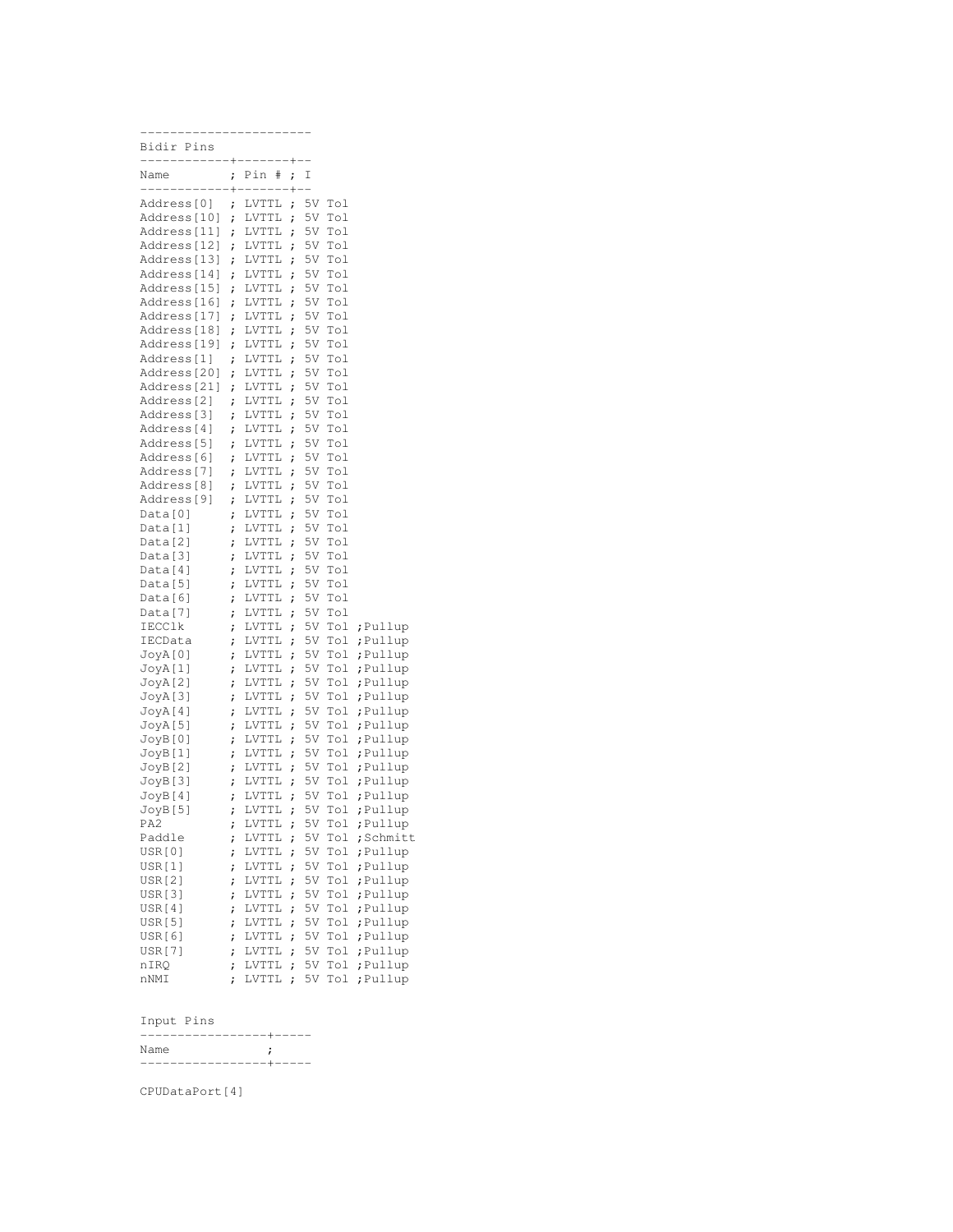Input port to bit 4 of register \$0000 and \$0001 Clk32mhz ~32Mhz clock input (PAL 31.36, NTSC 32.64) KeyboardClk PS/2 Keyboard clock KeyboardData PS/2 Keyboard Data LightPen Active low lightpen trigger nDMA External DMA (active low). Tristates data, address and nWrite. nReset Global reset(active low) synchronized to system clock. nSRAMSelect Disables SDRAM when low and nRAMCS activated. nSVideo Selects Separate luma and chroma when low. (internally mixed when high) Output Pins -----------------+----- Name ; -----------------+----- CPUAddressEn Indicates CPU address cycle when high. CSync Drives high during non sync times to set black level. Chroma[0] Chroma[1] Chroma[2] Chroma[3] Chrominance output during nSVIDEO = gnd, otherwise composite. Clk1mhzEn 32mhz strobe at CPU execution. DataBufferDir Controls direction of buffers if long external bus used. DataBuffer\_nOE Controls output of buffers if long external bus used. IECATN Disk serial attention. Luma[0] Luma[1] Luma[2] Luma[3]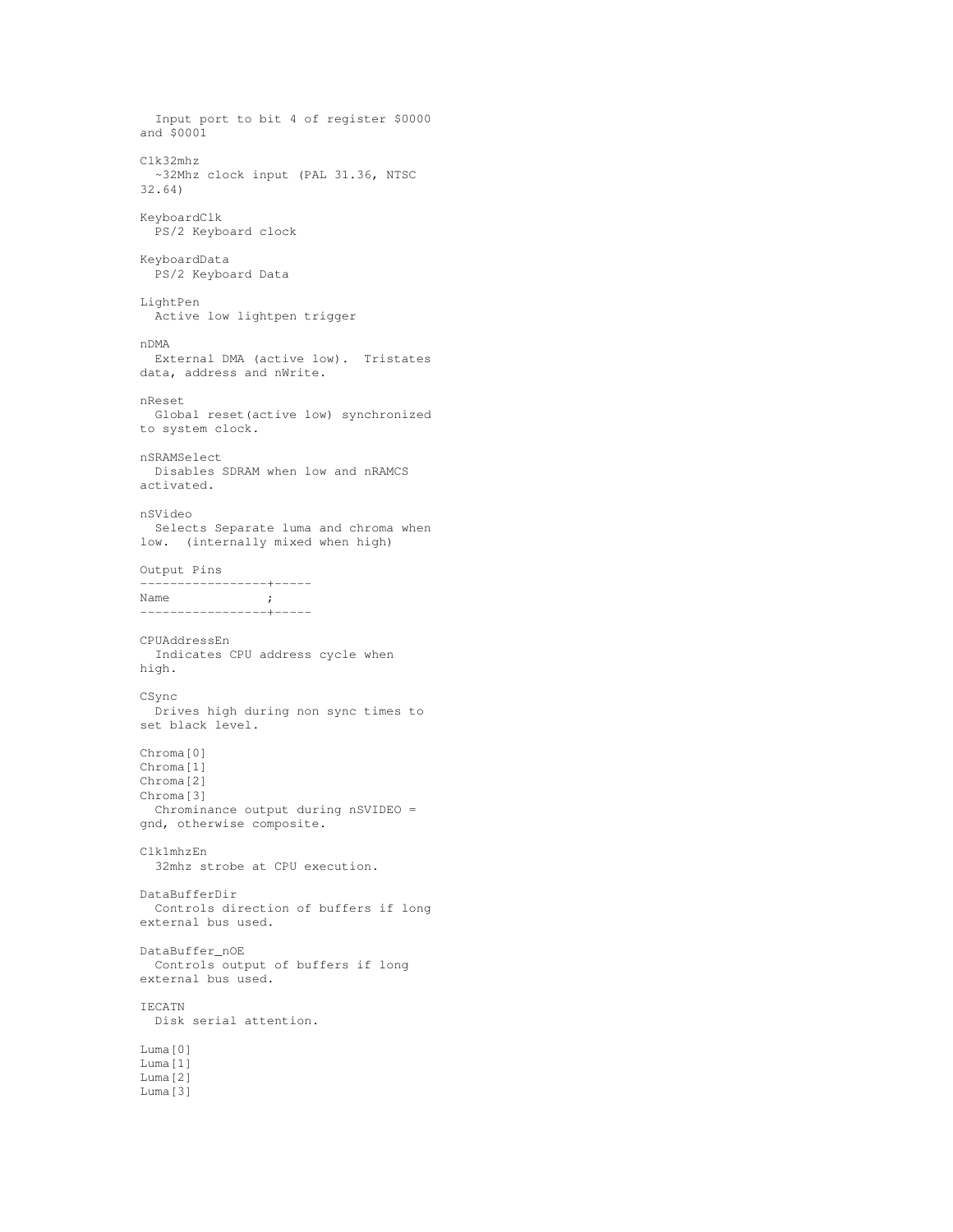```
Luminace output during nSVIDEO = gnd,
otherwise composite.
SDRAMCLK
SDRAMLDM
SDRAMUDM
SDRAM_nCS
SDRAMnCAS
SDRAMnRAS
 SDRAM control signals.
Voice1Sigma
Voice2Sigma
Voice3Sigma
VolumeSigma
 Sigma converts. Must be run through
a lowpass filter.
nIORd
 Active low read
nRAMCS
 Active low SRAM chips elect when
nSRAM = gnd
nROMCs
 Active low ROM chip select.
nWrite
 Global write for SRAM, Flash and
SDRAM. This should be buffered if used
on long external bus
-----------------------
Bidir Pins
------------+-------+--
Name ; Pin # ; I
------------+-------+--
Address[0]
Address[10]
Address[11]
Address[12]
Address[13]
Address[14]
Address[15]
Address[16]
Address[17]
Address[18]
Address[19]
Address[1]
Address[20]
Address[21]
Address[2]
Address[3]
Address[4]
Address[5]
Address[6]
Address[7]
Address[8]
Address[9]
  Address should be buffered if used on
long external bus.
Data[0]
Data[1]
Data[2]
Data[3]
Data[4]
Data[5]
```
Data[6]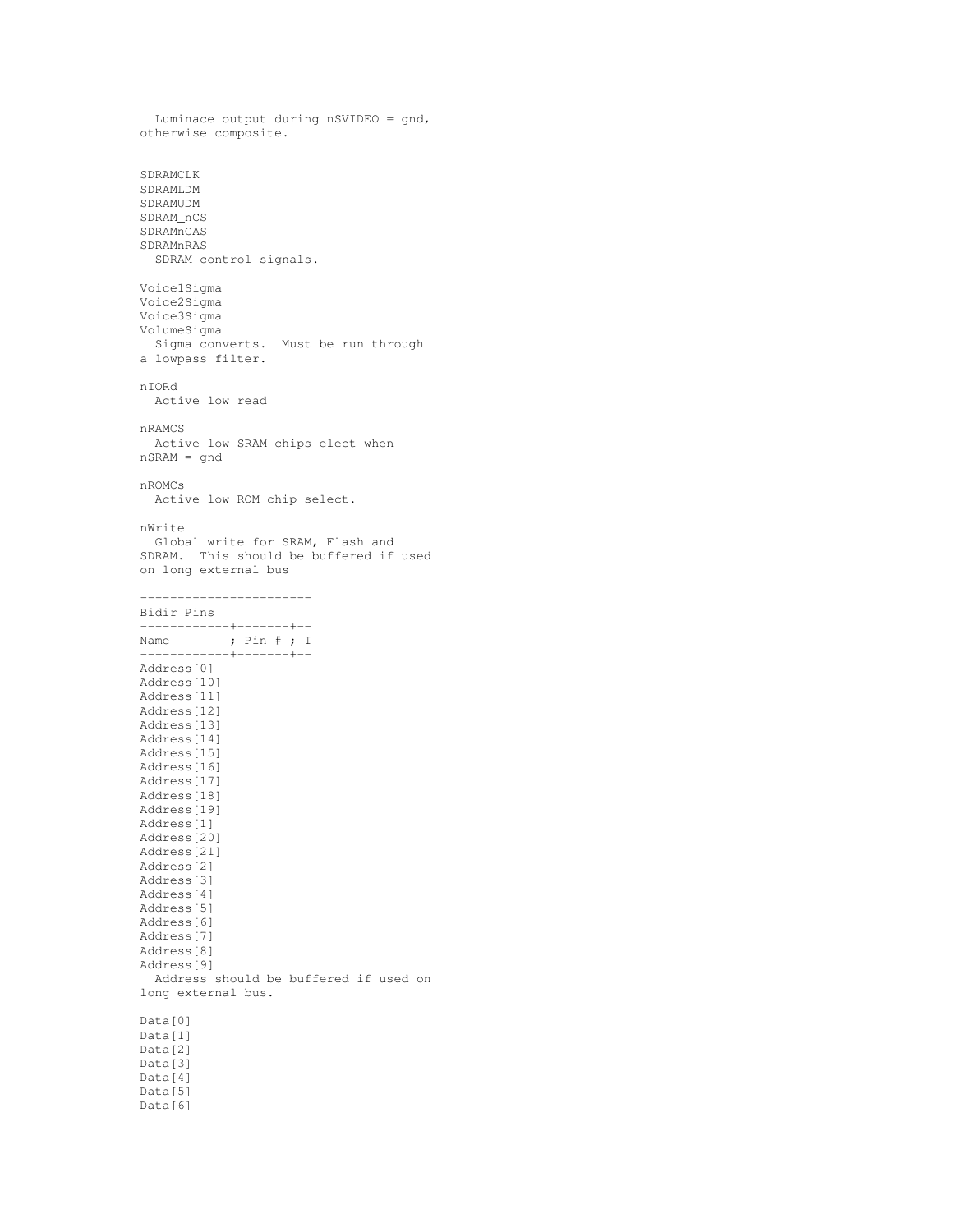```
Data[7]
 Data should be buffered if used on
long external bus.
IECClk
Disk clock.
IECData
 Disk Data.
JoyA[0]
JoyA[1]
JoyA[2]
JoyA[3]
JoyA[4]
JoyA[5]
JoyB[0]
JoyB[1]
JoyB[2]
JoyB[3]
JoyB[4]
JoyB[5]
 Open collector joystick ports.
PA2
 CIA PA line.
Paddle
  Charge dump analog A/D converter.
USR[0]
USR[1]
USR[2]
USR[3]
USR[4]
USR[5]
USR[6]
USR[7]
 Open collector user port pins
nIRQ
 Negative assert IRQ (bidir!)
nNMI
 Negative assert NMI (bidir!)
Pin Locations
---------------------------------------
160 <CORNER>
159 VSS
158 VDD
157 VSS
156 VDD
155 TMODE
154 USR_0
153 USR_1
152 VSS
151 VDD
150 USR_2
149 USR_3
148 USR_4
147 USR_5
146 VSS
145 VDD
144 USR_6
143 USR_7
142 Luma_0
141 Luma_1
140 VSS
139 VDD
```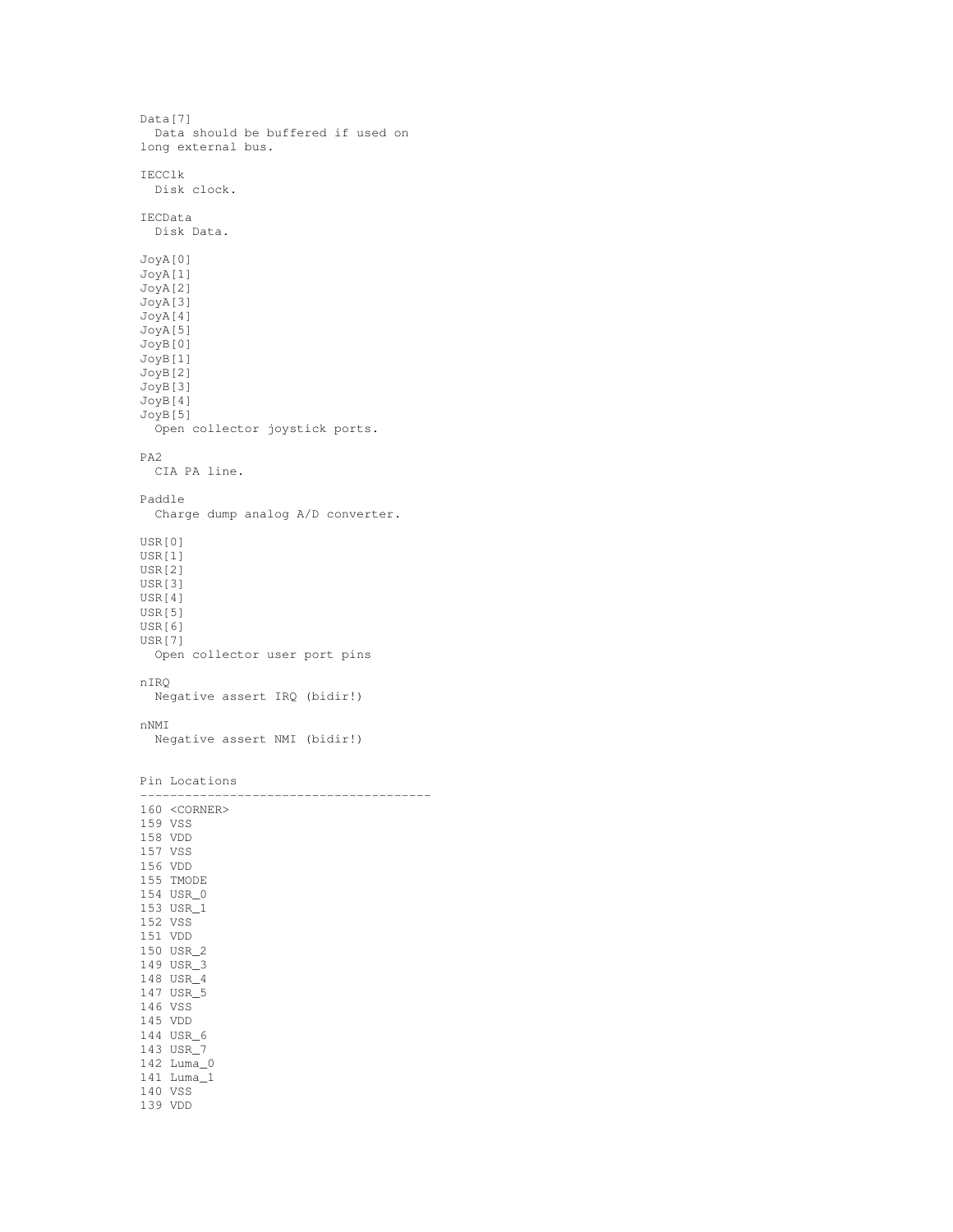|            | 138 Luma_2                                                      |
|------------|-----------------------------------------------------------------|
|            | 137 Luma_3<br>136 JoyB_0                                        |
|            |                                                                 |
|            | $JoyB_1$                                                        |
| 135<br>134 | VSS                                                             |
|            |                                                                 |
|            | 133 VDD<br>132 JoyB_2<br>131 JoyB_3<br>130 JoyB_4<br>130 JoyB_4 |
|            |                                                                 |
|            |                                                                 |
|            |                                                                 |
|            | JoyB_5                                                          |
| 129<br>128 | VSS                                                             |
|            | lz.<br>127 VDD<br><sup>1</sup> 26 JoyA_0<br><sup>--</sup> vA_1  |
|            |                                                                 |
|            |                                                                 |
|            | 125 JoyA_1<br>124 JoyA_2                                        |
|            |                                                                 |
|            | 123 Joy<br>122 VSS<br>JoyA_3                                    |
|            |                                                                 |
|            | 121 <corner><br/>120 <corner></corner></corner>                 |
|            |                                                                 |
|            |                                                                 |
|            | 119 VDD<br>118 VSS                                              |
|            |                                                                 |
|            |                                                                 |
|            | 117 VDD<br>116 JoyA_4                                           |
|            |                                                                 |
|            | -<br>115 JoyA_5<br>114 Data_0                                   |
|            | $113$ Data_1                                                    |
| 112        | VSS                                                             |
|            | 111 VDD                                                         |
|            |                                                                 |
| 110        | $Data_2$                                                        |
|            | $109$ Data_3                                                    |
|            |                                                                 |
|            | 108 Data_4<br>107 Data_5                                        |
| 106        | VSS                                                             |
| 105        | VDD                                                             |
| 104        | Data_6                                                          |
|            | 103 Data_7                                                      |
| 102        | Chroma_0                                                        |
|            | 101 Chroma_1                                                    |
| 100        | VSS                                                             |
|            | VDD                                                             |
| 99         |                                                                 |
| 98<br>97   | Chroma_2                                                        |
|            | Chroma_3                                                        |
| 96<br>95   | Address_0                                                       |
|            | Address_1                                                       |
| 94<br>93   | VSS                                                             |
|            | VDD                                                             |
| 92         | Address_2                                                       |
| 91         | Address_3                                                       |
| 89         |                                                                 |
|            | Address_5                                                       |
| 88         | VSS                                                             |
| 87         | VDD                                                             |
| 86         | Address_6                                                       |
| 85         | Address_<br>7                                                   |
| 84         | Address_8                                                       |
| 83         | Address_9                                                       |
| 82         | VSS                                                             |
| 81         | <corner></corner>                                               |
| 80         | <corner></corner>                                               |
|            |                                                                 |
| 79         | VDD                                                             |
| 78         | VSS                                                             |
| 77         | VDD                                                             |
| 76         | Address_10                                                      |
| 75         | Address_11                                                      |
| 74         | Address_12                                                      |
| 73         | Address_13                                                      |
| 72         | VSS                                                             |
| 71         |                                                                 |
|            | VDD                                                             |
| 70         | Address_14                                                      |
| 69         | Address_15                                                      |
| 68         | Address_16                                                      |
| 67         | Address_17                                                      |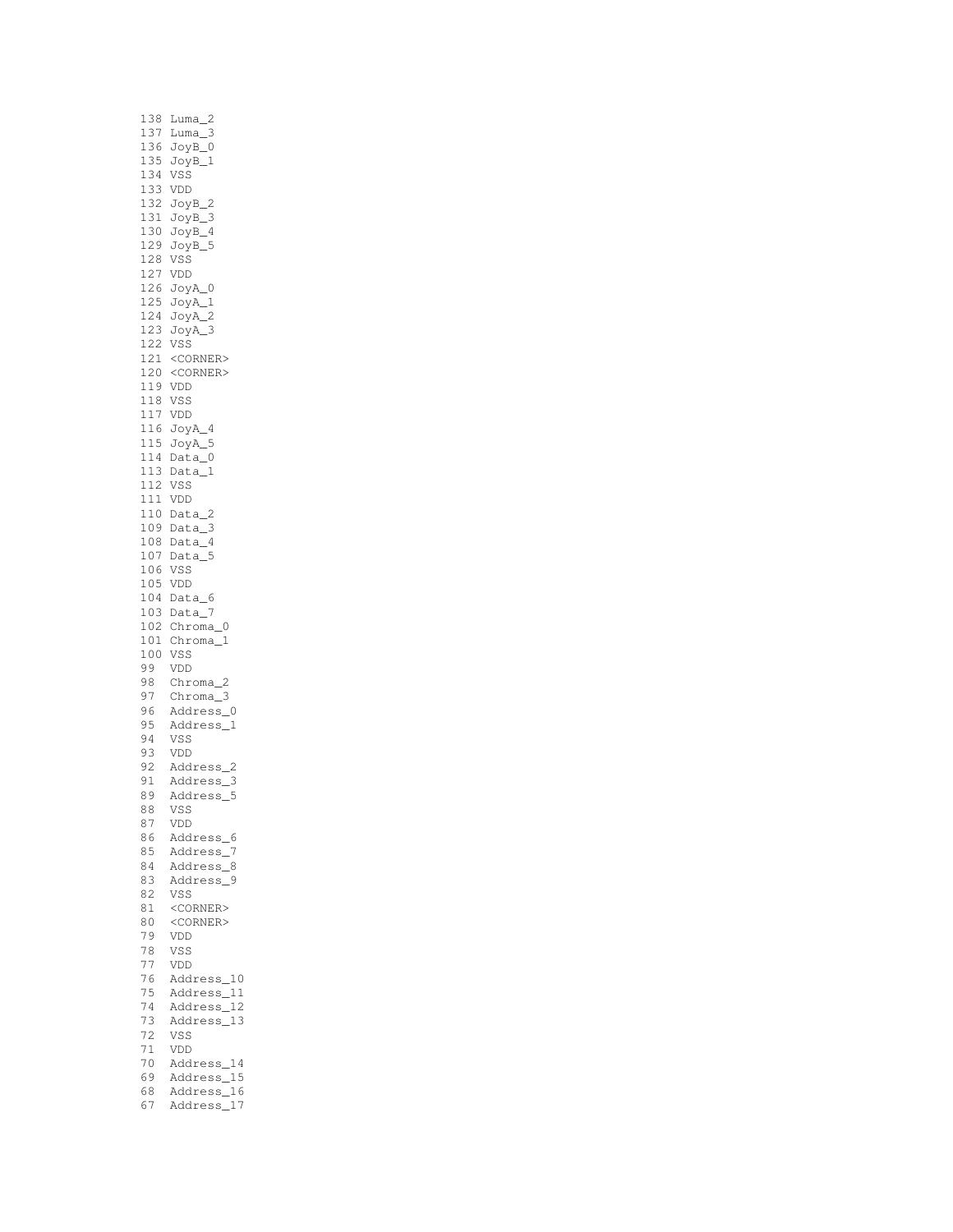| 66  | VSS               |
|-----|-------------------|
| 65  | <b>VDD</b>        |
| 64  | Address_18        |
|     |                   |
| 63  | Address_19        |
| 62  | Address_20        |
| 61  | Address_21        |
|     |                   |
| 60  | VSS               |
| 59  | VDD               |
|     | 58 Paddle         |
| 57  | PA <sub>2</sub>   |
|     |                   |
| 56  | nNMI              |
| 55  | nIRQ              |
| 54  | VSS               |
|     |                   |
| 53  | VDD               |
| 52  | IECData           |
| 51  | IECClk            |
| 50  | Clk1mhzEn         |
|     |                   |
| 49  | CPUAddressEn      |
| 48  | VSS               |
| 47  | VDD               |
| 46  | VolumeSigma       |
|     |                   |
| 45  | Voice3Sigma       |
| 44  | Voice2Sigma       |
| 43  | VoicelSigma       |
| 42  | VSS               |
|     |                   |
| 41  | <corner></corner> |
| 40  | <corner></corner> |
| 39  | VDD               |
| 38  | VSS               |
|     |                   |
| 37  | VDD               |
| 36  | CSync             |
| 35  | nRAMCS            |
| 34  | nROMCs            |
|     |                   |
| 33  | nWrite            |
| 32. | VSS               |
| 31  | VDD               |
| 30  | nIORd             |
|     |                   |
| 29  | SDRAMnRAS         |
| 28  | SDRAMnCAS         |
| 27  | <b>IECATN</b>     |
| 26  | VSS               |
|     |                   |
| 25  | VDD               |
| 24  | SDRAMLDM          |
| 23  | SDRAMUDM          |
| 22  | SDRAM nCS         |
|     |                   |
| 21  | DataBuffer_nOE    |
| 20  | VSS               |
| 19  | VDD               |
| 18  | DataBufferDir     |
|     |                   |
| 17  | AddressBufferDir  |
| 16  | clko              |
| 15  | Clk32mhz          |
| 14  | SDRAMCLK          |
|     |                   |
| 13  | VSS               |
| 12  | VDD               |
| 11  | nSVideo           |
| 10  | nSRAMSelect       |
|     |                   |
| 9   | LightPen          |
| 8   | ATNIn             |
| 7   | VSS               |
| 6   | VDD               |
|     |                   |
| 5   | nDMA              |
| 4   | nReset            |
| 3   | KeyboardData      |
| 2   | KeyboardClk       |
| 1   |                   |
|     | <corner></corner> |

PAD COORDINATES

--------------------------------------- Please see the die pad coordinates

below. They're all measured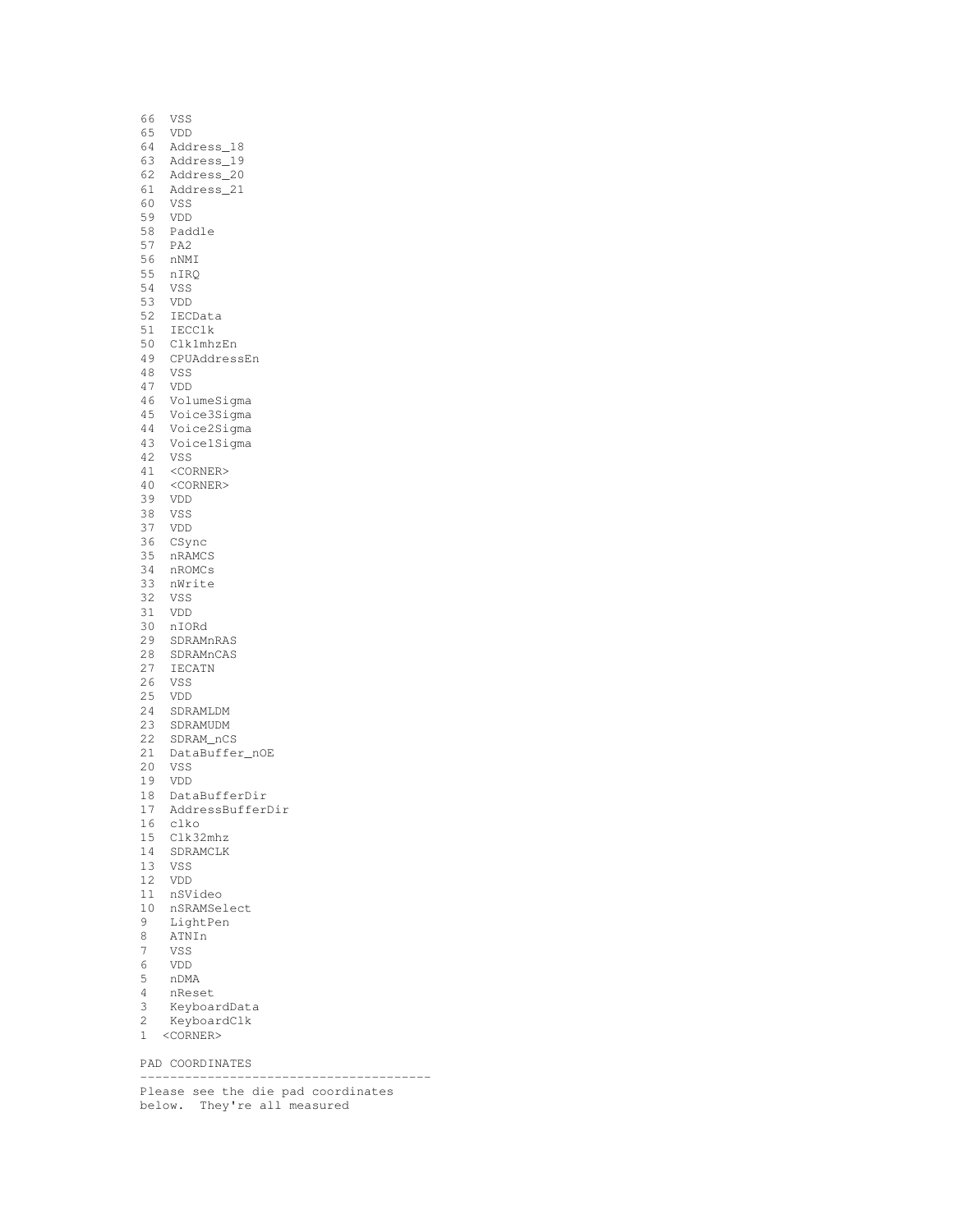from the center of the die, so X coordinates are negative to the left of center and positive to the right, while Y coordinates are negative below center and positive above. Also, the coordinates are scaled by 10 for some reason, including the die size, itself, which should be 3.785mm x 3.759mm. Die pad #1 is given as "-15.109 17.335", but this translates to X being 1.5109mm left of center and Y being 1.7335mm above center. #Pads list -15.109 17.335 -14.311 17.335 -13.513 17.335 -12.715 17.335 -11.917 17.335 -11.119 17.335 -10.321 17.335 -9.523 17.335 -8.725 17.335 -7.927 17.335 -7.129 17.335 -6.331 17.335 -5.533 17.335 -4.735 17.335 -3.937 17.335 -3.139 17.335 -2.341 17.335 -1.543 17.335 -0.745 17.335 0.053 17.335 0.851 17.335 1.649 17.335 2.447 17.335 3.245 17.335 4.043 17.335 4.841 17.335 5.639 17.335 6.437 17.335 7.235 17.335 8.033 17.335 8.831 17.335 9.629 17.335 10.427 17.335 11.225 17.335 12.023 17.335 12.821 17.335 13.619 17.335 14.417 17.335 15.215 17.335 16.013 17.335 17.335 15.095 17.335 14.297 17.335 13.499 17.335 12.701 17.335 11.903 17.335 11.105 17.335 10.307 17.335 9.509 17.335 8.711 17.335 7.913 17.335 7.115 17.335 6.317 17.335 5.519 17.335 4.721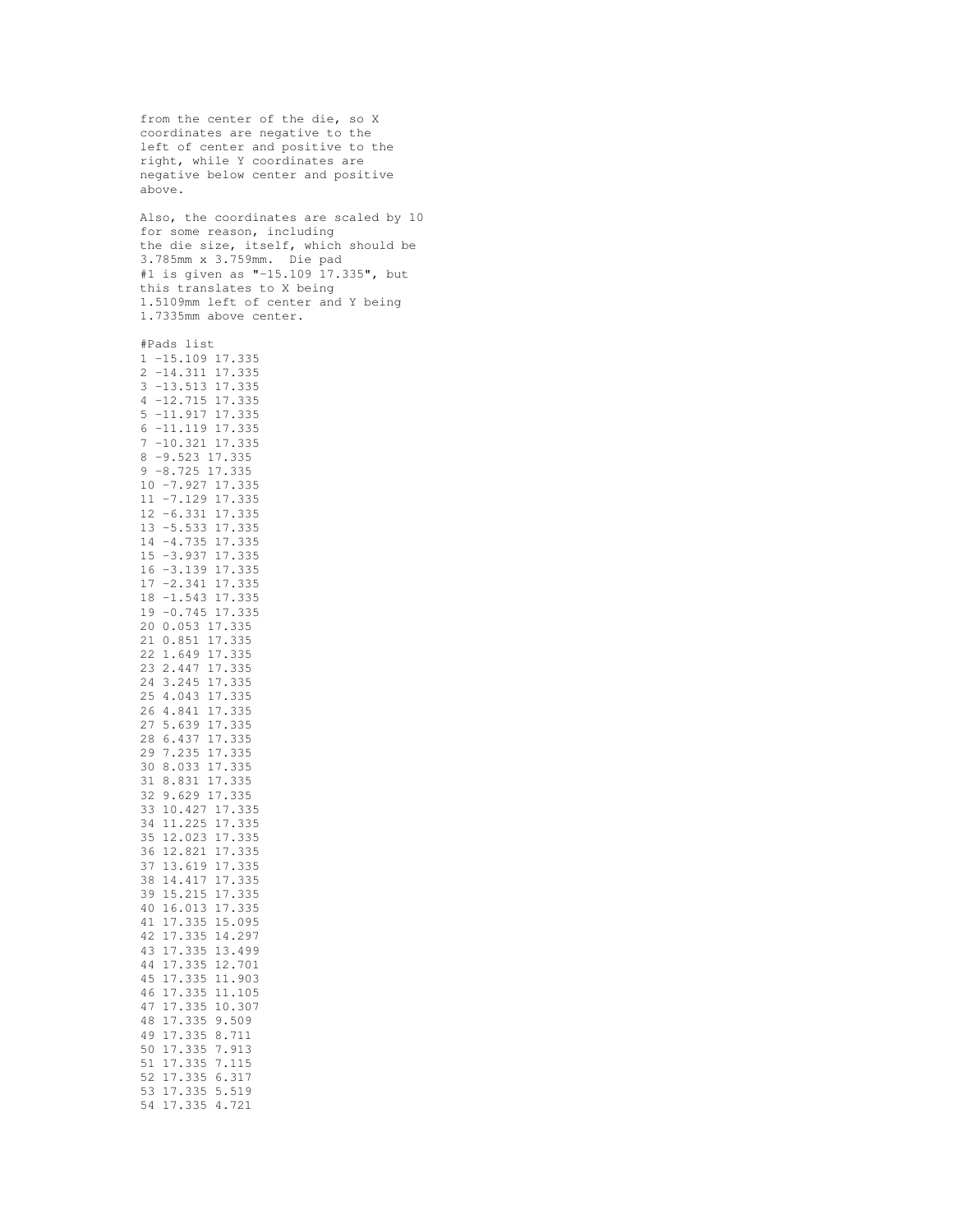| 55  | 335<br>7<br>3<br>923<br>1                                                                         |  |
|-----|---------------------------------------------------------------------------------------------------|--|
| 56  | 335<br>3<br>17<br>125                                                                             |  |
|     |                                                                                                   |  |
| 57  | 335<br>327<br>2<br>7<br>1                                                                         |  |
| 58  | 335<br>529<br>1<br>17                                                                             |  |
| 59  | 335<br>0.<br>731<br>1<br>7                                                                        |  |
|     |                                                                                                   |  |
| 60  | 335<br>$-0$<br>1<br>7<br>$\ddot{\phantom{0}}$<br>066                                              |  |
| 61  | $-0$<br>335<br>864<br>1<br>7<br>$\ddot{\phantom{0}}$                                              |  |
| 62  | $-1$<br>335<br>$\ddot{\phantom{0}}$<br>662<br>17                                                  |  |
| 63  | 335<br>$-2$<br>460<br>1<br>7                                                                      |  |
|     |                                                                                                   |  |
| 64  | $-3.$<br>$-4.$<br>335<br>17<br>258                                                                |  |
| 65  | 335<br>056<br>1<br>7                                                                              |  |
| 66  | $-4$ .<br>$-5$ .<br>335<br>854<br>17                                                              |  |
|     | 335                                                                                               |  |
| 67  | 652<br>17                                                                                         |  |
| 68  | $-6.$<br>335<br>17<br>450                                                                         |  |
| 69  | $\ddot{\phantom{0}}$<br>335<br>$\overline{7}$<br>$-7$<br>$-8$<br>$\ddot{\phantom{0}}$<br>248<br>1 |  |
| 70  | 335<br>17<br>046                                                                                  |  |
|     |                                                                                                   |  |
| 71  | 335<br>$-8.$<br>$-9.$<br>$\overline{7}$<br>844<br>1                                               |  |
| 72  | 335<br>$\overline{7}$<br>642<br>1                                                                 |  |
| 73  | 335<br>$\overline{7}$<br>.440<br>1                                                                |  |
|     | $-10$<br>$-11$                                                                                    |  |
| 74  | 335<br>238<br>17<br>$\ddot{\phantom{0}}$                                                          |  |
| 75  | 335<br>$\overline{7}$<br>036<br>1                                                                 |  |
| 76  | $-12$<br>$-12$<br>335<br>834<br>17<br>$\ddot{\phantom{0}}$                                        |  |
| 77  | 335<br>632<br>1<br>7                                                                              |  |
|     | $-13$<br>$-14$<br>$\cdot$<br>$\ddot{\phantom{0}}$                                                 |  |
| 78  | 335<br>430<br>17<br>$\ddot{\phantom{0}}$                                                          |  |
| 79  | 335<br>$-15$<br>$-16$<br>228<br>7<br>1<br>$\ddot{\phantom{0}}$<br>$\ddot{\phantom{0}}$            |  |
| 80  | 335<br>17<br>026                                                                                  |  |
|     | $\ddot{\phantom{0}}$                                                                              |  |
| 81  | 15<br>.095<br>$-17$<br>$-17$<br>335                                                               |  |
| 82  | 297<br>335<br>14<br>$\ddot{\phantom{0}}$                                                          |  |
| 83  | 499<br>$-17$<br>335<br>13                                                                         |  |
|     |                                                                                                   |  |
| 84  | $-17$<br>.701<br>335<br>$^{12}$                                                                   |  |
| 85  | 903<br>$-17$<br>335<br>11.                                                                        |  |
| 86  | $-17$<br>11.<br>105<br>335<br>$\ddot{\cdot}$                                                      |  |
|     |                                                                                                   |  |
| 87  | $-1$<br>335<br>10<br>307<br>7<br>$\ddot{\phantom{0}}$                                             |  |
| 88  | 3<br>$-1$<br>$\ddot{\phantom{0}}$<br>509<br>35<br>9<br>7<br>$\ddot{\phantom{0}}$                  |  |
| 89  | 711<br>335<br>$-17$<br>8<br>$\ddot{\phantom{0}}$                                                  |  |
| 90  | $-17$<br>913<br>335                                                                               |  |
|     | 7                                                                                                 |  |
| 91  | 115<br>$-17$<br>335<br>7                                                                          |  |
| 92  | $-17$<br>$\ddot{\phantom{0}}$<br>317<br>6<br>335                                                  |  |
| 93  | 519<br>$-17$<br>335<br>5                                                                          |  |
|     | $-17$<br>$-17$                                                                                    |  |
| 94  | 335<br>721<br>4                                                                                   |  |
| 95  | 923<br>335<br>3.<br>-17                                                                           |  |
| 96  | $-17$<br>125<br>335<br>3<br>$\ddot{\phantom{0}}$                                                  |  |
|     |                                                                                                   |  |
| 97  | 327<br>$\cdot 1$<br>335<br>2<br>7                                                                 |  |
| 98  | $-1$<br>335<br>529<br>1.<br>7                                                                     |  |
| 99  | 731<br>$-17$<br>335<br>0<br>$\ddot{\phantom{0}}$                                                  |  |
|     |                                                                                                   |  |
| 100 | 335<br>$-1$<br>$-0$<br>.066<br>7<br>$\ddot{\phantom{0}}$                                          |  |
| 101 | 7<br>$-0.864$<br>$-1.662$<br>335<br>$\frac{-1}{-1}$                                               |  |
| 102 | .662<br>335<br>7                                                                                  |  |
| 103 | 335<br>460<br>$-17$<br>-2                                                                         |  |
|     |                                                                                                   |  |
| 104 | 3<br>258<br>- 1<br>7<br>33<br>5<br>$\overline{a}$                                                 |  |
| 105 | $-4.056$<br>$-17.335$                                                                             |  |
| 106 | 335<br>$-4.854$<br>$-17$<br>$\ddot{\phantom{0}}$                                                  |  |
|     |                                                                                                   |  |
| 107 | $-5.652$<br>$-17$<br>.335                                                                         |  |
| 108 | 335<br>$-6.450$<br>$-17$<br>$\ddot{\phantom{0}}$                                                  |  |
| 109 | 335<br>$-7.248$<br>-17                                                                            |  |
|     |                                                                                                   |  |
| 110 | $-8.046$<br>$-17$<br>335                                                                          |  |
| 111 | $-8.844$<br>$-17$<br>335                                                                          |  |
| 112 | $-17$<br>$-9.642$<br>335                                                                          |  |
|     |                                                                                                   |  |
| 113 | 335<br>$-17$<br>$\ddot{\phantom{0}}$<br>$-10.440$                                                 |  |
| 114 | 335<br>$-11.238$<br>$-17$<br>$\ddot{\phantom{0}}$                                                 |  |
| 115 | 335<br>$-12.036$<br>$-17$<br>$\ddot{\phantom{0}}$                                                 |  |
| 116 | $-12.834$<br>$-17$<br>335<br>$\ddot{\phantom{0}}$                                                 |  |
|     |                                                                                                   |  |
| 117 | $-13.632$<br>335<br>$-17$                                                                         |  |
| 118 | 335<br>$-14.430$<br>$-17$                                                                         |  |
| 119 | 335<br>$-15.228$<br>$-17$                                                                         |  |
|     |                                                                                                   |  |
| 120 | 335<br>$-16.026$<br>$-17$                                                                         |  |
| 121 | 109<br>$-17.$<br>335<br>$-15$ .                                                                   |  |
| 122 | $-17$<br>335<br>$-14$ .<br>311                                                                    |  |
|     | $-17.$<br>$-13.$                                                                                  |  |
| 123 | 335<br>513                                                                                        |  |
| 124 | 335<br>$-12.$<br>715<br>$-17$<br>$\ddot{\phantom{0}}$                                             |  |
| 125 | $-17.335$<br>$-11.917$                                                                            |  |
|     |                                                                                                   |  |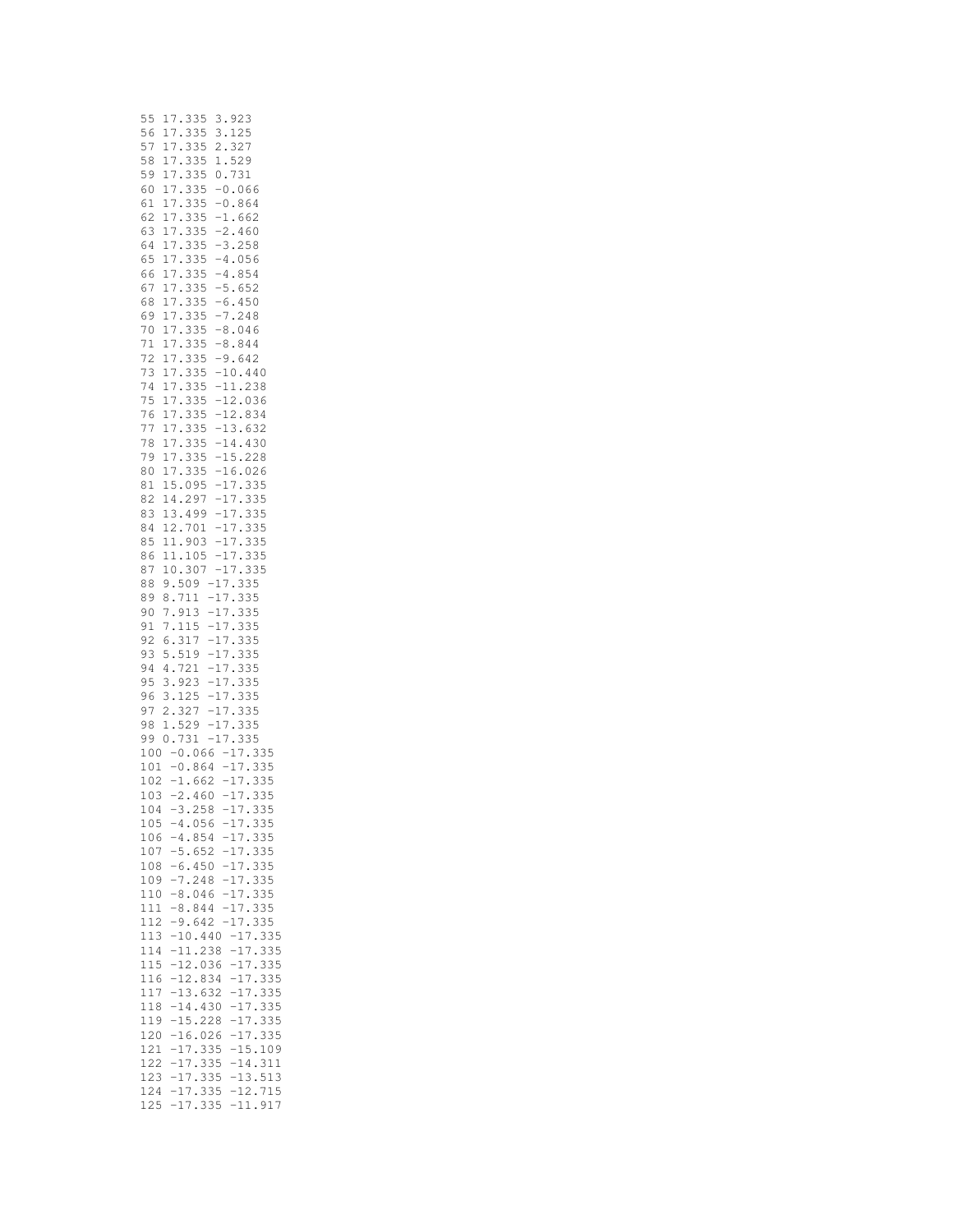| 127 -17.335 -10.321<br>128 -17.335 -9.523<br>$129 - 17.335 - 8.725$<br>$130 - 17.335 - 7.927$<br>131<br>$-17.335 - 7.129$                                                                                                                                                                                                                                                                              |
|--------------------------------------------------------------------------------------------------------------------------------------------------------------------------------------------------------------------------------------------------------------------------------------------------------------------------------------------------------------------------------------------------------|
|                                                                                                                                                                                                                                                                                                                                                                                                        |
|                                                                                                                                                                                                                                                                                                                                                                                                        |
|                                                                                                                                                                                                                                                                                                                                                                                                        |
|                                                                                                                                                                                                                                                                                                                                                                                                        |
|                                                                                                                                                                                                                                                                                                                                                                                                        |
| 132 -17.335 -6.331                                                                                                                                                                                                                                                                                                                                                                                     |
| 133<br>$-17.335 - 5.533$                                                                                                                                                                                                                                                                                                                                                                               |
| $134 - 17.335 - 4.735$                                                                                                                                                                                                                                                                                                                                                                                 |
| $135 - 17.335 - 3.937$                                                                                                                                                                                                                                                                                                                                                                                 |
| $136 - 17.335 - 3.139$                                                                                                                                                                                                                                                                                                                                                                                 |
| 137<br>$-17.335 -2.341$                                                                                                                                                                                                                                                                                                                                                                                |
| $138 - 17.335 - 1.543$                                                                                                                                                                                                                                                                                                                                                                                 |
| $139 - 17.335 - 0.745$                                                                                                                                                                                                                                                                                                                                                                                 |
|                                                                                                                                                                                                                                                                                                                                                                                                        |
| 140 -17.335 0.053                                                                                                                                                                                                                                                                                                                                                                                      |
| 141 -17.335 0.851                                                                                                                                                                                                                                                                                                                                                                                      |
| 142 -17.335 1.649                                                                                                                                                                                                                                                                                                                                                                                      |
| 143 -17.335 2.447                                                                                                                                                                                                                                                                                                                                                                                      |
| 144 -17.335 3.245                                                                                                                                                                                                                                                                                                                                                                                      |
| 145 -17.335 4.043                                                                                                                                                                                                                                                                                                                                                                                      |
| 146 -17.335 4.841                                                                                                                                                                                                                                                                                                                                                                                      |
| $-17.3355.639$<br>147                                                                                                                                                                                                                                                                                                                                                                                  |
|                                                                                                                                                                                                                                                                                                                                                                                                        |
| $-17.3356.437$<br>148                                                                                                                                                                                                                                                                                                                                                                                  |
| 7.235<br>149 -17.335                                                                                                                                                                                                                                                                                                                                                                                   |
| 150 -17.335 8.033                                                                                                                                                                                                                                                                                                                                                                                      |
| 151 -17.335 8.831                                                                                                                                                                                                                                                                                                                                                                                      |
| 152 -17.335 9.629                                                                                                                                                                                                                                                                                                                                                                                      |
| 153 -17.335 10.427                                                                                                                                                                                                                                                                                                                                                                                     |
| 154 -17.335 11.225                                                                                                                                                                                                                                                                                                                                                                                     |
| 155 -17.335 12.023                                                                                                                                                                                                                                                                                                                                                                                     |
|                                                                                                                                                                                                                                                                                                                                                                                                        |
| 156 -17.335 12.821                                                                                                                                                                                                                                                                                                                                                                                     |
| 157 -17.335 13.619                                                                                                                                                                                                                                                                                                                                                                                     |
| 158 -17.335 14.417                                                                                                                                                                                                                                                                                                                                                                                     |
| 159 -17.335 15.215                                                                                                                                                                                                                                                                                                                                                                                     |
| 160 -17.335 16.013                                                                                                                                                                                                                                                                                                                                                                                     |
|                                                                                                                                                                                                                                                                                                                                                                                                        |
| SDRAM Row/Column Address mapping<br>----------------------------------                                                                                                                                                                                                                                                                                                                                 |
| Address bus during row accesses                                                                                                                                                                                                                                                                                                                                                                        |
| (Address[15:12], Address[19:16],                                                                                                                                                                                                                                                                                                                                                                       |
| Address[15:8])                                                                                                                                                                                                                                                                                                                                                                                         |
| Address bus during column accesses                                                                                                                                                                                                                                                                                                                                                                     |
| (Address[15:12], Address[19], '1', "00",                                                                                                                                                                                                                                                                                                                                                               |
| Address[7:0])                                                                                                                                                                                                                                                                                                                                                                                          |
| SDRAM Read                                                                                                                                                                                                                                                                                                                                                                                             |
|                                                                                                                                                                                                                                                                                                                                                                                                        |
| -----------------<br>$- - -$                                                                                                                                                                                                                                                                                                                                                                           |
|                                                                                                                                                                                                                                                                                                                                                                                                        |
| Clock Cycle $0$ 1 2 3 4 5 6 7                                                                                                                                                                                                                                                                                                                                                                          |
| SDRAMDM ------\__________/-------                                                                                                                                                                                                                                                                                                                                                                      |
|                                                                                                                                                                                                                                                                                                                                                                                                        |
|                                                                                                                                                                                                                                                                                                                                                                                                        |
| SDRAM_nCS ---\_____/---------------<br>SDRAMnRAS ---\_/-----------------<br>------\_/---------------<br>SDRAMnCAS                                                                                                                                                                                                                                                                                      |
| ------------------------<br>nWrite                                                                                                                                                                                                                                                                                                                                                                     |
| $0 \quad 1 \quad 2$<br>3<br>DataIn                                                                                                                                                                                                                                                                                                                                                                     |
| Row/Col<-Flat Static-><br>Address                                                                                                                                                                                                                                                                                                                                                                      |
|                                                                                                                                                                                                                                                                                                                                                                                                        |
| SDRAM Write                                                                                                                                                                                                                                                                                                                                                                                            |
|                                                                                                                                                                                                                                                                                                                                                                                                        |
| Clock Cycle 0 1 2 3 4 5 6 7                                                                                                                                                                                                                                                                                                                                                                            |
|                                                                                                                                                                                                                                                                                                                                                                                                        |
| SDRAMDM ------\_/---------------<br>SDRAM_nCS ---\___/----------------                                                                                                                                                                                                                                                                                                                                 |
|                                                                                                                                                                                                                                                                                                                                                                                                        |
| ------\_/---------------<br>SDRAMnCAS                                                                                                                                                                                                                                                                                                                                                                  |
| SDRAMnRAS $---\_{/------------------$<br>$\begin{picture}(150,10) \put(0,0){\line(1,0){10}} \put(15,0){\line(1,0){10}} \put(15,0){\line(1,0){10}} \put(15,0){\line(1,0){10}} \put(15,0){\line(1,0){10}} \put(15,0){\line(1,0){10}} \put(15,0){\line(1,0){10}} \put(15,0){\line(1,0){10}} \put(15,0){\line(1,0){10}} \put(15,0){\line(1,0){10}} \put(15,0){\line(1,0){10}} \put(15,0){\line($<br>nWrite |
| XXXXXXXXXXXXXXXX<br>DataOut                                                                                                                                                                                                                                                                                                                                                                            |
| Address                                                                                                                                                                                                                                                                                                                                                                                                |
| Row/Col<-Flat Static->                                                                                                                                                                                                                                                                                                                                                                                 |

126 -17.335 -11.119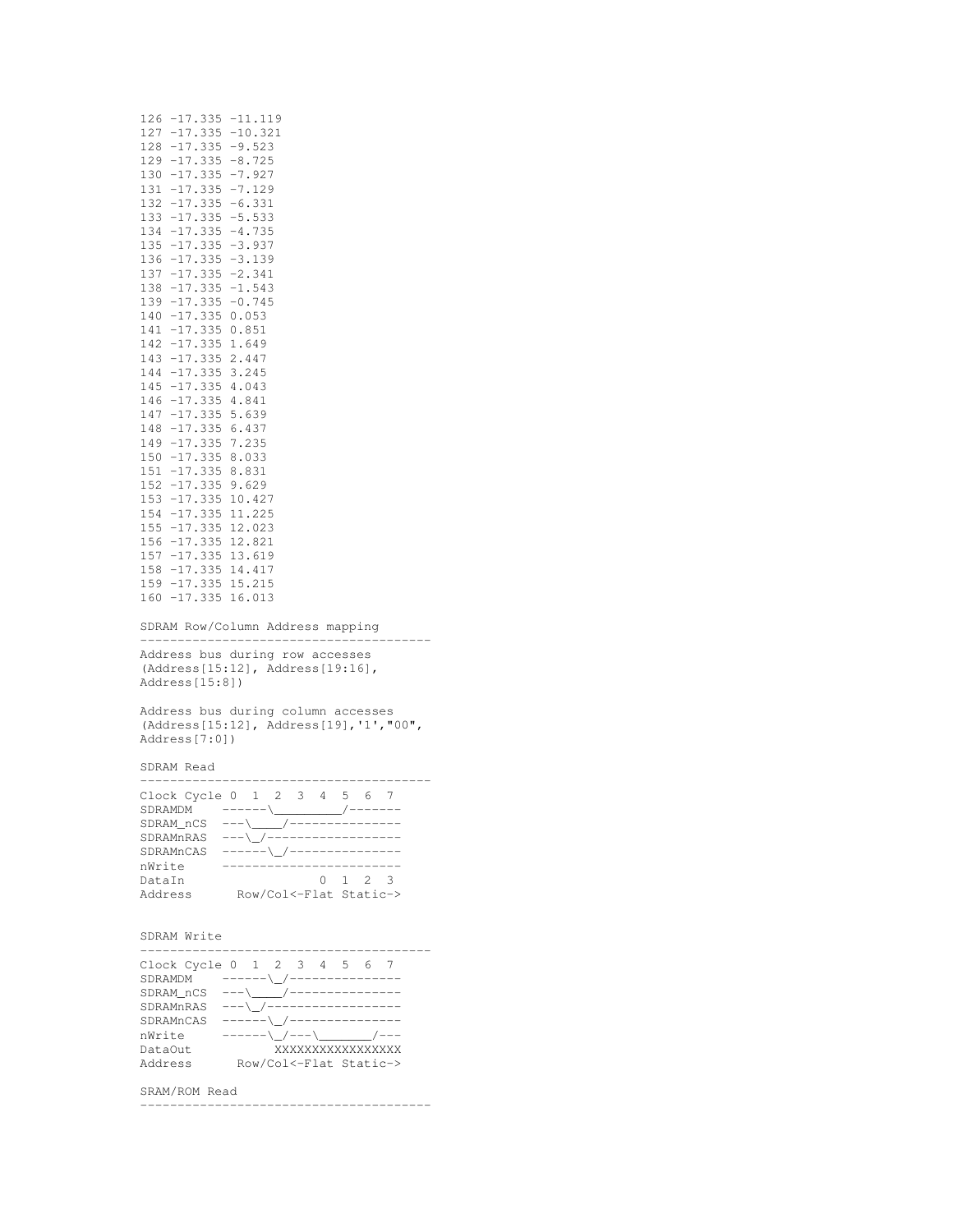Clock Cycle 0 1 2 3 4 5 6 7 CPUAddrEn /----------------------\\_ nROMCS ---------\\_\_\_\_\_\_\_\_\_\_\_\_\_/ nIORD ------------\\_\_\_\_\_\_\_\_\_\_/ nWrite ------------------------- DataIn X Address Row/Col<-Flat Static->

# SRAM/Flash Write

| Clock Cycle $0 \t1 \t2 \t3 \t4 \t5$ |                           |  |                        |  |  |
|-------------------------------------|---------------------------|--|------------------------|--|--|
| CPUAddrEn                           | ________________________  |  |                        |  |  |
| nROMCS                              |                           |  |                        |  |  |
| n TORD                              |                           |  |                        |  |  |
| nWrite                              | ______\ /___\ /____ /____ |  |                        |  |  |
| Dat.a0ut.                           |                           |  | XXXXXXXXXXXXXXXX       |  |  |
| Address                             |                           |  | Row/Col<-Flat Static-> |  |  |

Clk1mhzEn during CPU access.

|           | Clock Cycle 0 1 2 3 4 5 6 7 |  |  |  |  |  |
|-----------|-----------------------------|--|--|--|--|--|
| Clk1mhzEn |                             |  |  |  |  |  |

32 cycle accesses(1mhz)

| Clock Cycle<0-7> <8-15> <16-23> <24-31> |                |        |     |
|-----------------------------------------|----------------|--------|-----|
|                                         | Char Color GFX |        | CPU |
| or -                                    | ∩r             | nr     | Ωr  |
|                                         | PlaneA DMA     | PlaneB |     |

Clk1mhzEn strobes during cycle 31.

A note on global set and reset :

--------------------------------------- When TMODE is high ; the chip is in "test" mode and now nNMI and nIRQ are active high global set and active high global reset pins respectively.

Toggling these 2 pins when TMODE is high will put all the flops in a known and defined state.

Startup User Port Bits

--------------------------------------- On power the user port is polled by the boot ROM and video modes are set by the state the bits.

```
0 PAL/NTSC Line timing (1=PAL
      63cycles/line)
1 PAL/NTSC burst alternation
       enable (1=alternate)
2 Saturation 0<br>3 Saturation 1
3 Saturation 1
4 Burst lock enable (1=enable)<br>5 Burst lock type
5 Burst lock type<br>6 Line timing fine
6 Line timing fine tune (1=PAL)<br>7 PAL/NTSC burst select (1=PAL)
        PAL/NTSC burst select (1=PAL)
D6510bit[4] 1=old xtals, 0=new
```
Original -

;8 bit multiply with 16 bit product ; MULND(8)  $*$  MULR(8) = PROD(16)

MULTIPLY: lda #\$00 ;Clear lower half of product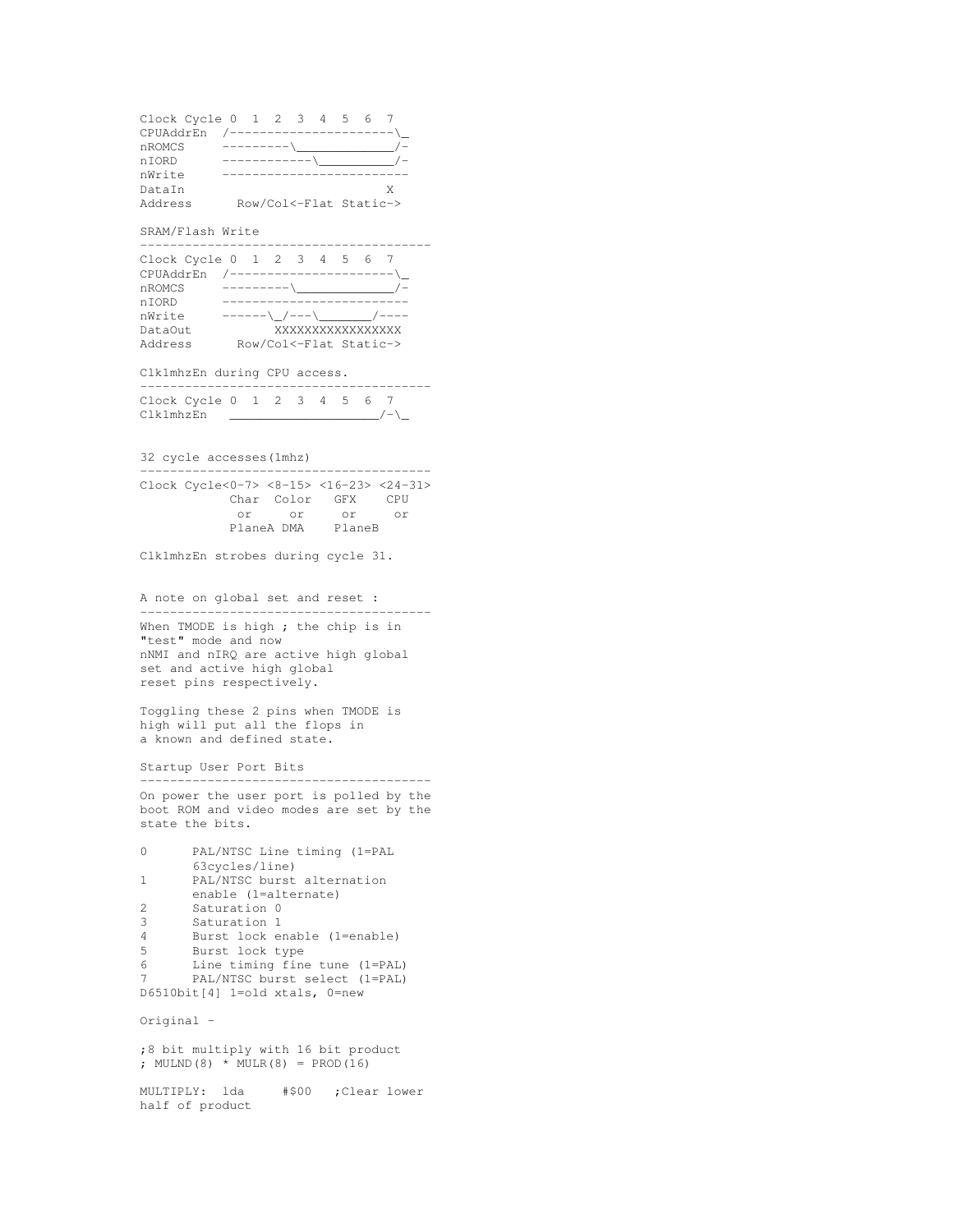```
sta PROD+1 ;Clear upper
half of product<br>ldx<br>SHIFT: asl
          ldx #8 ;Set count
SHIFT: asl a ;Shift
product left one bit
         rol PROD+1
         asl MULR ;Shift
multiplier left
               CHCNT ;No addition
if next bit is zero
        clc
         adc MULND<br>bcc CHCNT
          bcc CHCNT
          inc PROD
CHCNT dex
          bne SHIFT
          sta PROD
```
--------------------------------------- Using register bank -

| ; macros need to be fancier<br>.MACRO |                 |        | ASODO .BYT \$32, %00000000<br>.MACRO AS3D3 .BYT \$32, \$00110011<br>.MACRO AS4D4 .BYT \$32, \$01000100 |
|---------------------------------------|-----------------|--------|--------------------------------------------------------------------------------------------------------|
| MULTIPLY: lda                         |                 | #\$00  | ;Clear lower                                                                                           |
| half of product                       |                 |        |                                                                                                        |
|                                       | AS3D3           |        | ;Use reg 3 as                                                                                          |
| storage                               |                 |        |                                                                                                        |
|                                       |                 |        | lda #\$00 ;Clear upper                                                                                 |
| half of product                       | AS4D4           |        | ;Use reg 4 as                                                                                          |
| storage                               |                 |        |                                                                                                        |
|                                       | lda MULR        |        |                                                                                                        |
|                                       | ldx             | #8     | ;Set count                                                                                             |
| SHIFT: ASODO                          |                 |        | ;Back to reg                                                                                           |
| 0                                     |                 |        |                                                                                                        |
|                                       | asl a           |        | ;Shift                                                                                                 |
| product left one bit                  |                 |        |                                                                                                        |
|                                       | AS3D3           |        |                                                                                                        |
|                                       | rol             |        |                                                                                                        |
|                                       | AS4D4           |        |                                                                                                        |
|                                       | asl             |        | ;Shift                                                                                                 |
| multiplier left                       |                 |        |                                                                                                        |
|                                       |                 |        | bcc CHCNT ; No addition                                                                                |
| if next bit is zero                   |                 |        |                                                                                                        |
|                                       | $_{\text{clc}}$ |        |                                                                                                        |
|                                       |                 |        | adc MULND ; Can't use                                                                                  |
| extra reg's for adds : (              |                 |        |                                                                                                        |
|                                       | bcc CHCNT       |        |                                                                                                        |
|                                       | AS3D3           |        |                                                                                                        |
|                                       | c1c             |        |                                                                                                        |
|                                       |                 |        | adc #1 ; This is an                                                                                    |
| "inc a" - should have added that op   |                 |        |                                                                                                        |
| code like the c02 has :)              |                 |        |                                                                                                        |
| CHCNT                                 | dex             | SHIFT  |                                                                                                        |
|                                       | bne<br>AS3D3    |        |                                                                                                        |
|                                       | sta             | PROD+1 |                                                                                                        |
|                                       | AS0D0           |        |                                                                                                        |
|                                       | sta             | PROD   |                                                                                                        |

This can be optimized more by pointing the accumulator to the y register so you can iny the accumulator, by pre-decrementing the loop count, and by self modifying the adc multnd (changing to an immediate add) which is \*naughty\*.